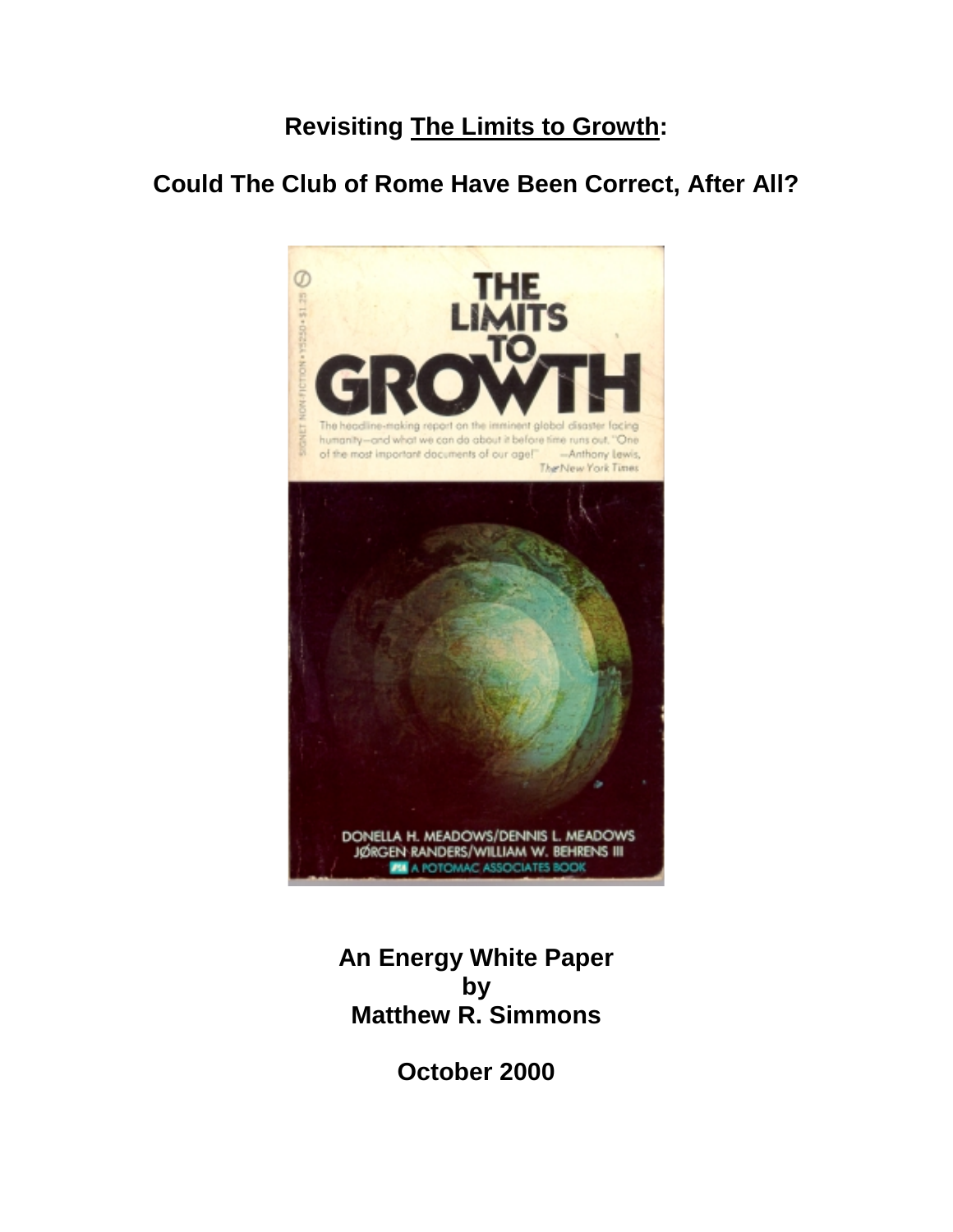# *THE PRICE OF PROGRESS*

When each of us as an individual decides to buy something, we first consider the price. Yet society at large has long bought the idea of continual growth in population and production without adding up the final reckoning.

Now a team of M.I.T. scientists, with the aid of a giant computer, has completed a study of the future if present growth continues. Their inescapable conclusions are beyond anyone's grimmest fears. *Possibly within as little as 70 years, our social and economic system will collapse unless drastic changes are made very soon.*

*The Limits to Growth* has made headlines the world over. Its shock waves have caused our most cherished assumptions to come crashing down. It is a book that we can ignore only at our peril.

"If this book doesn't blow everybody's mind who can read without moving his lips, then the earth is kaput."

> - Robert C. Townsend Author of *Up the Organization*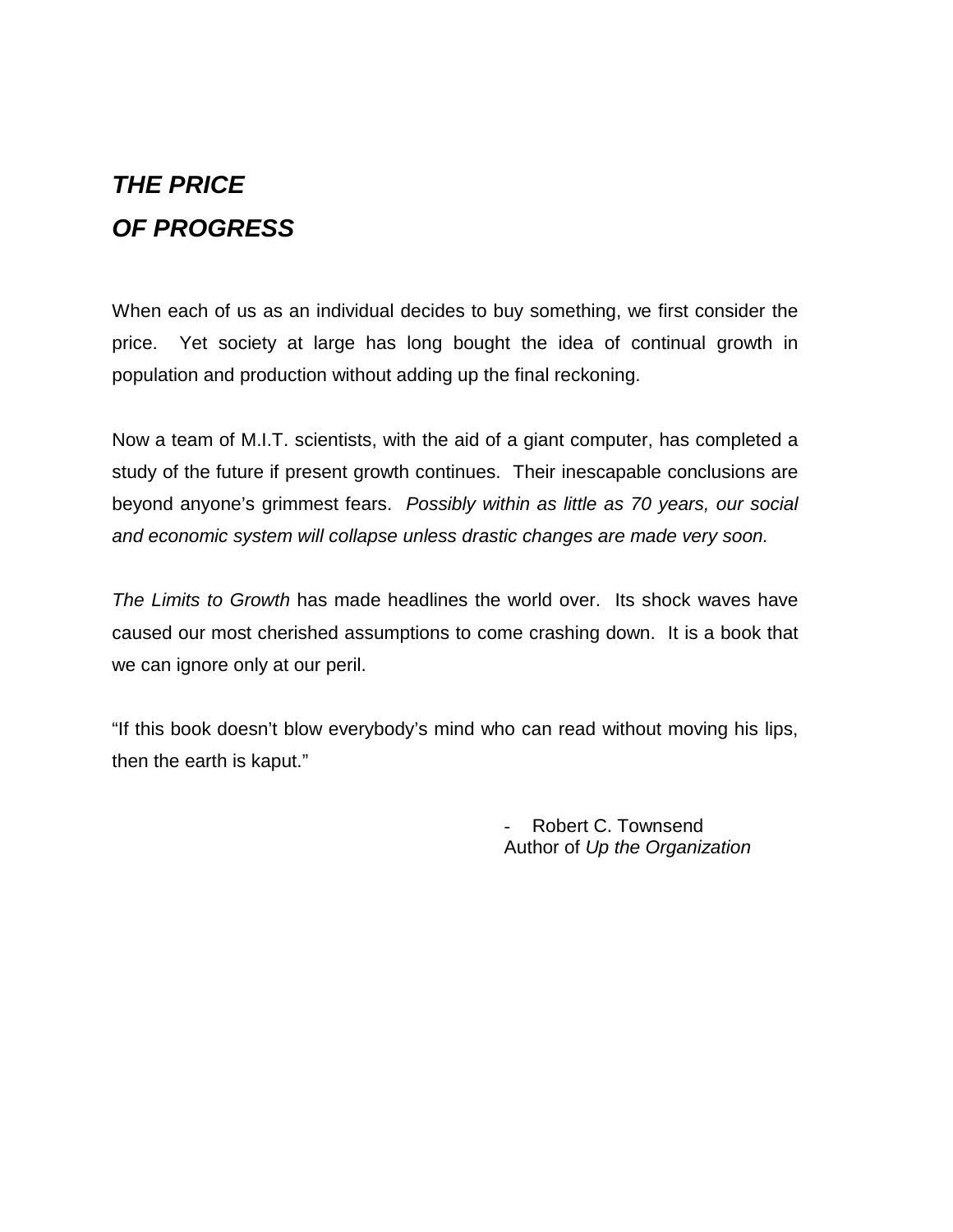# **Revisiting The Limits To Growth: Could The Club Of Rome Have Been Correct, After All?**

In the early 1970's, a book was published entitled, The Limits To Growth, a report of the Club of Rome's project on the predicament of mankind. Its conclusions were stunning. It was ultimately published in 30 languages and sold over 30 million copies. According to a sophisticated MIT computer model, the world would ultimately run out of many key resources. These limits would become the "ultimate" predicament to mankind.

Over the past few years, I have heard various energy economists lambast this "erroneous" work done. Often the book has been portrayed as the literal "poster child" of misinformed "Malthusian" type thinking that misled so many people into believing the world faced a short mania 30 years ago. Obviously, there were no "The Limits To Growth". The worry that shortages would rule the day as we neared the end of the  $20<sup>th</sup>$  Century became a bad joke. Instead of shortages, the last two decades of the 20<sup>th</sup> Century were marked by glut. The world ended up enjoying significant declines in almost all commodity prices.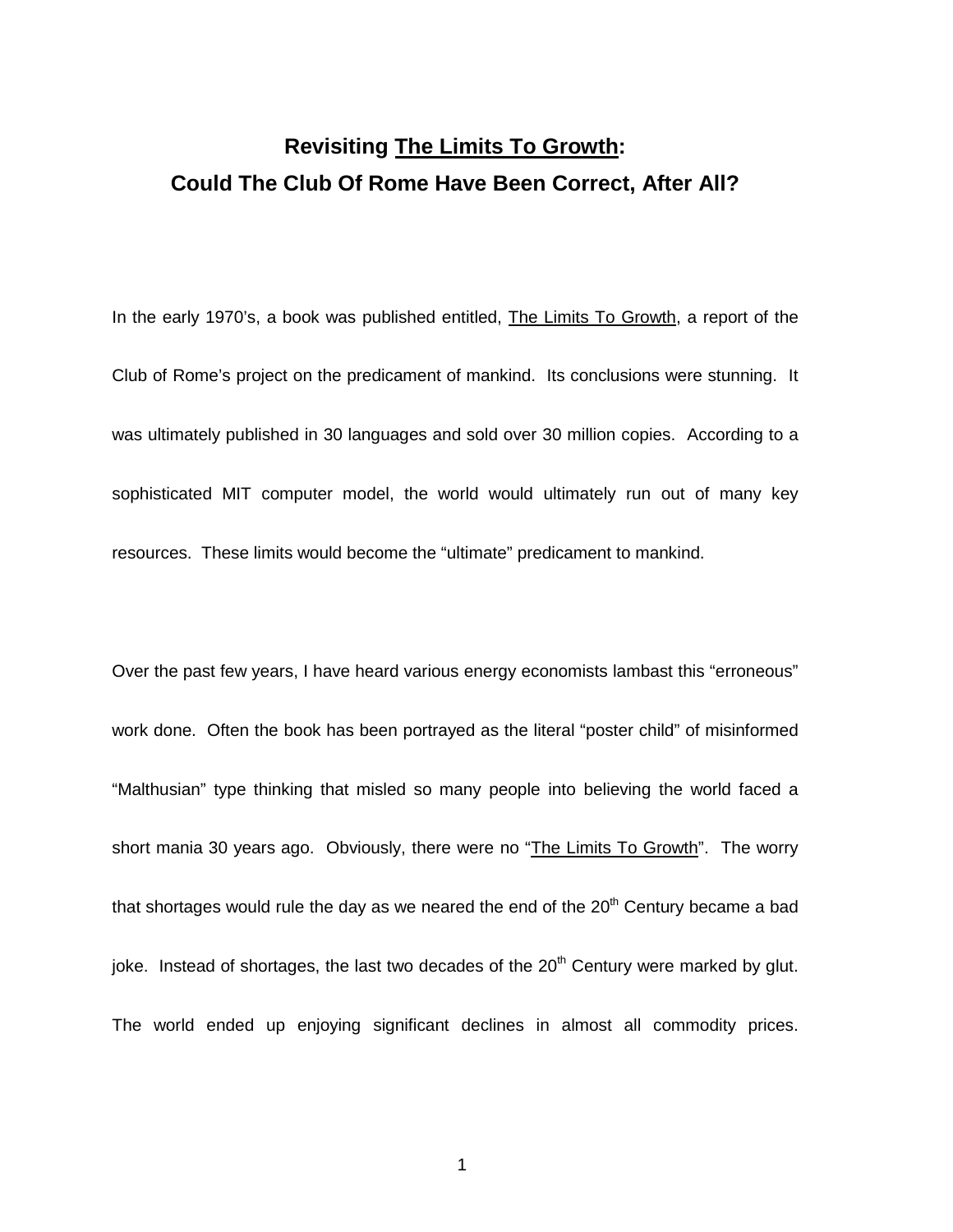Technology and efficiency won. The Club of Rome and its "nay-saying" disciples clearly lost!

The critics of this flawed work still relish in pointing out how wrong this theory turned out to be. A Foreign Affairs story published this past January, entitled Cheap Oil, forecast two decades of a pending oil glut. In this article, the Club of Rome's work was scorned as being the source document which led an entire generation of wrong-thinking people to believe that energy supplies would run short. In this Foreign Affairs report, the authors stated, "….the "sky-is-falling school of oil forecasters has been systematically wrong for more than a generation. In its dramatic 1972 The Limits to Growth report, the group of prominent experts known as The Club of Rome wrote that only 550 billion barrels of oil remained and that they would *run out by 1990*."

This past May, Rice University's Baker Institute held an energy forum entitled "Running on Empty?" where the topic of future energy reliability was carefully addressed. John Lichtblau, Chairman of the Petroleum Industry Research Foundation (PIRINC) made reference to this work in his keynote remarks. In a comment on how virtually all global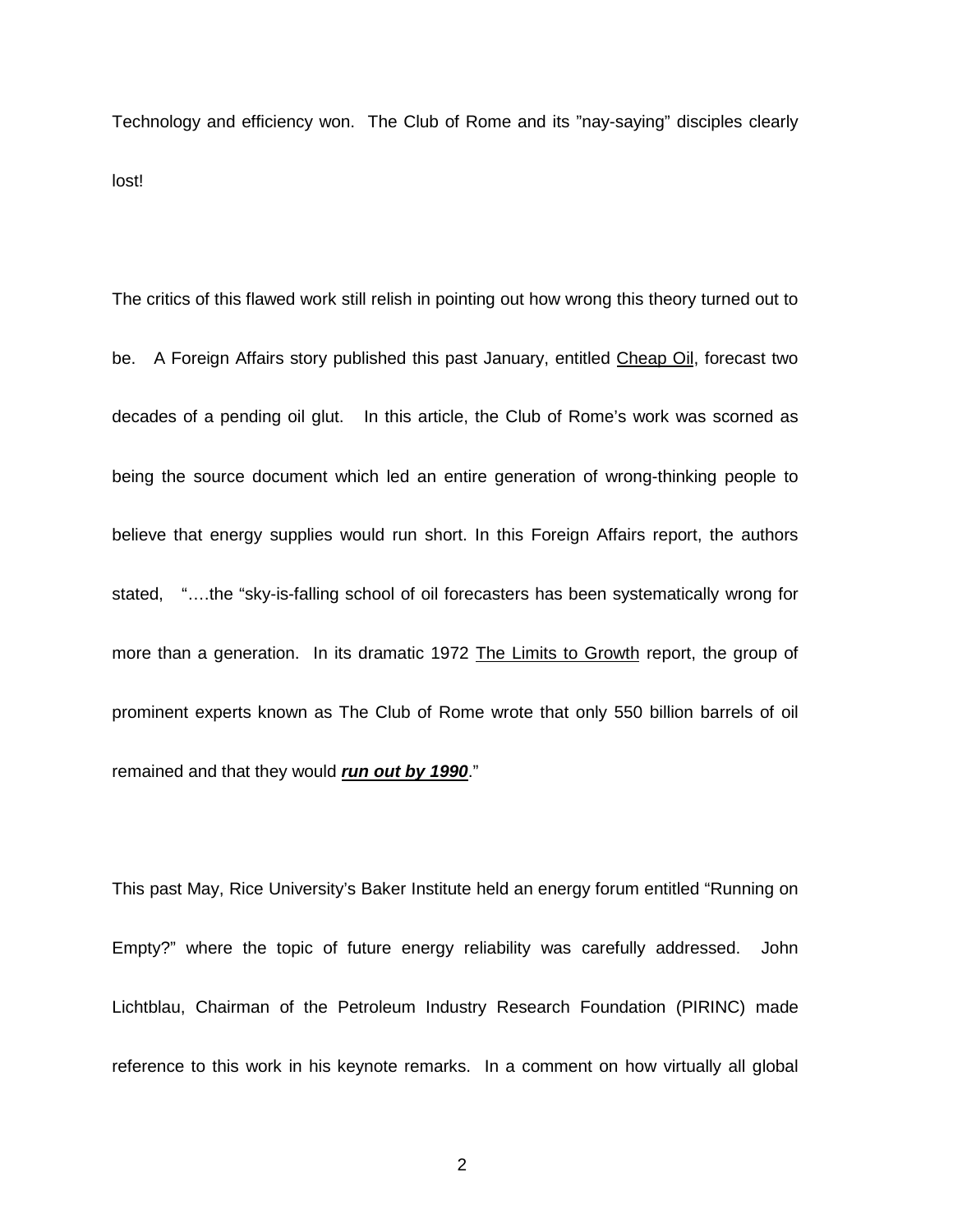forecasts of resource-constrained oil production turned out to be wrong, he said "Many of you still recall the widely quoted, very prestigious "Club of Rome" report of 1972 which predicted a fundamental resource constraint on oil supplies **by the end** of the 20<sup>th</sup> *Century*."

For a publication that is almost 30 years out of print, it is fascinating that anyone still even remembers what the book said. I have occasionally been privately amused at the passion this Club of Rome work still evokes. As I have heard this study thoroughly discredited, I have wondered whether the anger this book still creates is the equivalent of getting livid at a bartender "the morning after," when one's headache was so wicked. Could the core angst this work still generates result from a backlash or an embarrassment by these same critics for embracing these shortage concepts and then being proved wrong?

The first time this "Club of Rome" topic caught my attention was after I addressed the International Association of Energy Economists at their annual meeting in Dallas, Texas, on Election Day, 1994. At this program, I spoke of the pending end of all three "bubbles" which had kept such an overhang on energy supplies and kept prices so low: the oil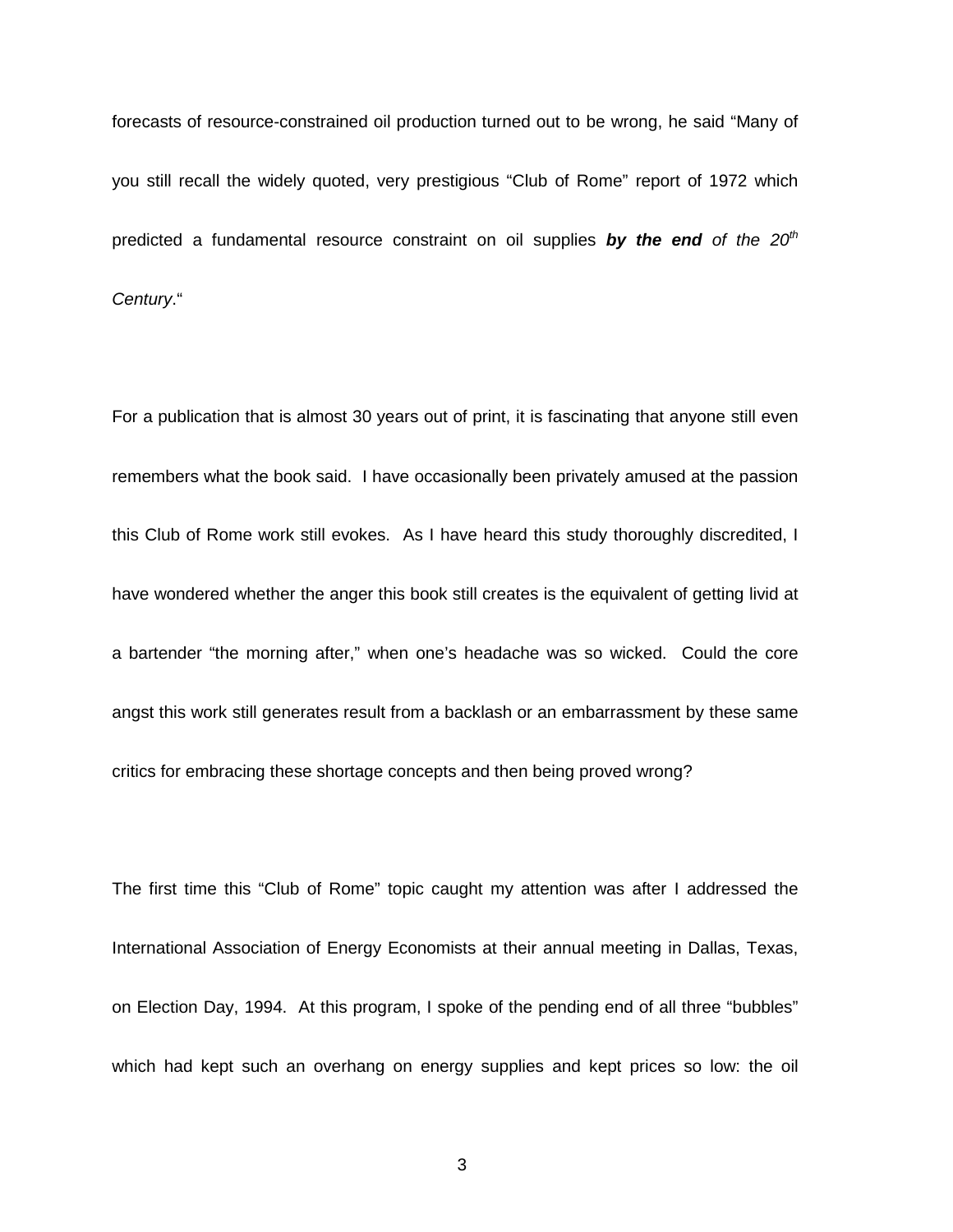bubble, the gas bubble, the drilling rig bubble (there had been a huge surplus of equipment.) I also addressed the pending volatility in our energy market now that NYMEX pricing had taken over (I called it a new driver of the Energy Bus.) I thought it was a pretty good talk, But, the question and answer session brought forth not a single question. There was total silence from an obviously disbelieving audience. So I clearly missed the mark.

As I was leaving the hotel where the program was held, someone approached me and said, "I listened to your talk!" He paused. I was unsure whether to answer with "Thanks!" Before I could respond, the person then said, "Your thesis was interesting. You are obviously a Malthusian; a "Club of Romer" or a classic chronic believer in shortages!"

I knew then that my message had been totally missed. My talk never made any reference to any form of shortages. I was merely warning that era of the vast energy excesses was almost gone. In an attempt to put my talk into more simplistic language, I responded "No. In fact, I am not a Malthusian at all, I am an Agrarian. I study cycles of commodities. Most happen to be agricultural. The patterns are always the same. Demand for a particular crop ends up growing too fast. Supplies then get short and the price soars. The farmer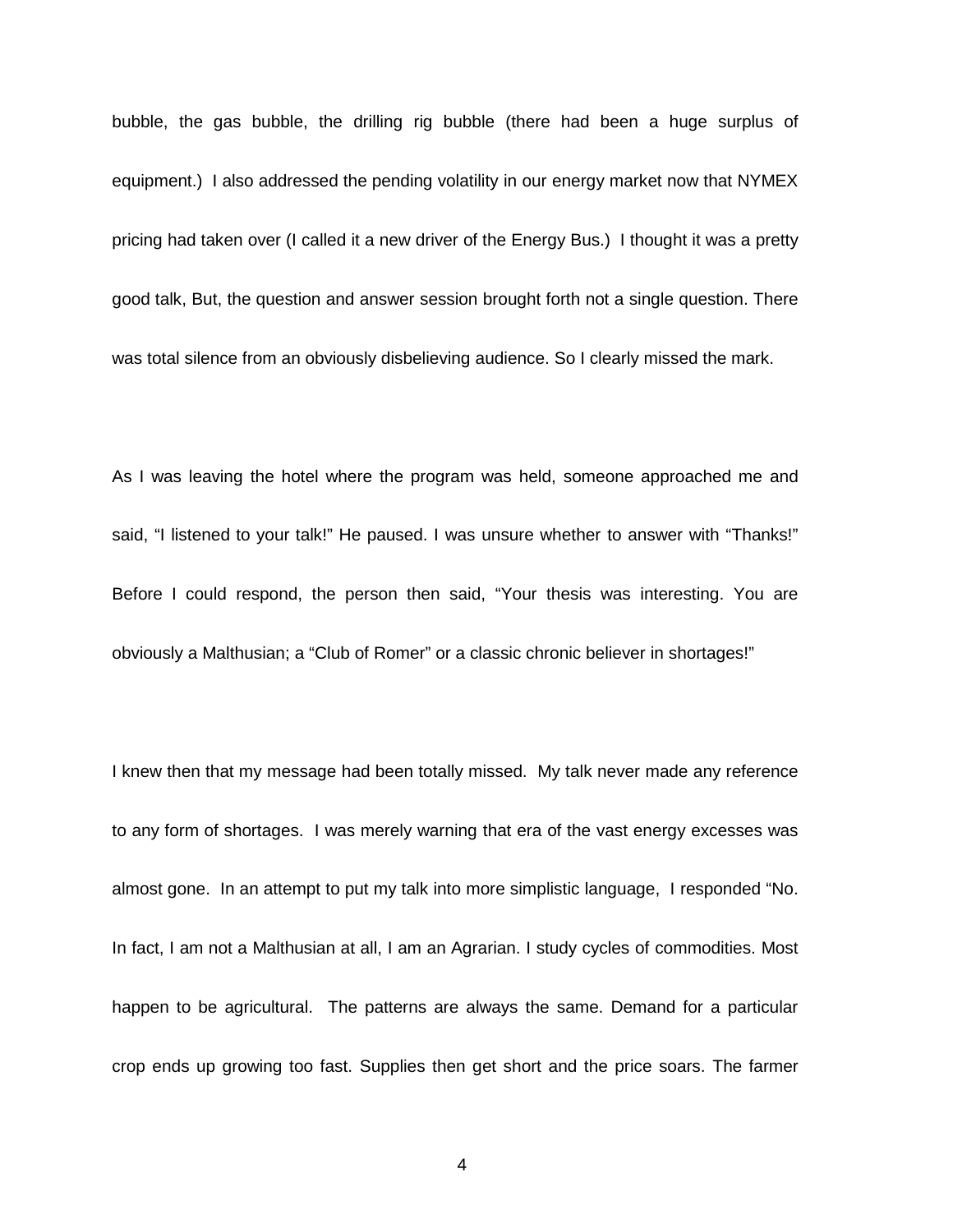quickens his planting cycle to capture these high prices just as demand is starting to fall due to being too high. This creates a larger glut. Prices then plunge. The farmer stops planting. As supplies then dwindle, low prices begin to stimulate demand. As a result, commodities swing back and forth, rocketing from peak to bottom and back to peak. It happens to virtually all agricultural products."

I continued, "the only difference between agriculture and energy is that it takes a few months to plant wheat compared to around seven years to plant and then harvest a new energy field. So the cycles are simply longer! Therefore, ten years from now, all you guys will be discussing the likelihood of \$200 oil just as demand is dropping and supplies are on the rise!"

I was quite pleased with this quick response and thought it also captured the essence of what I had tried to tell this skeptical audience earlier that afternoon. But the person to whom I delivered this impeccable logic merely responded, "I'll be damned, I could have sworn you were a classic Malthusian!" and then walked away.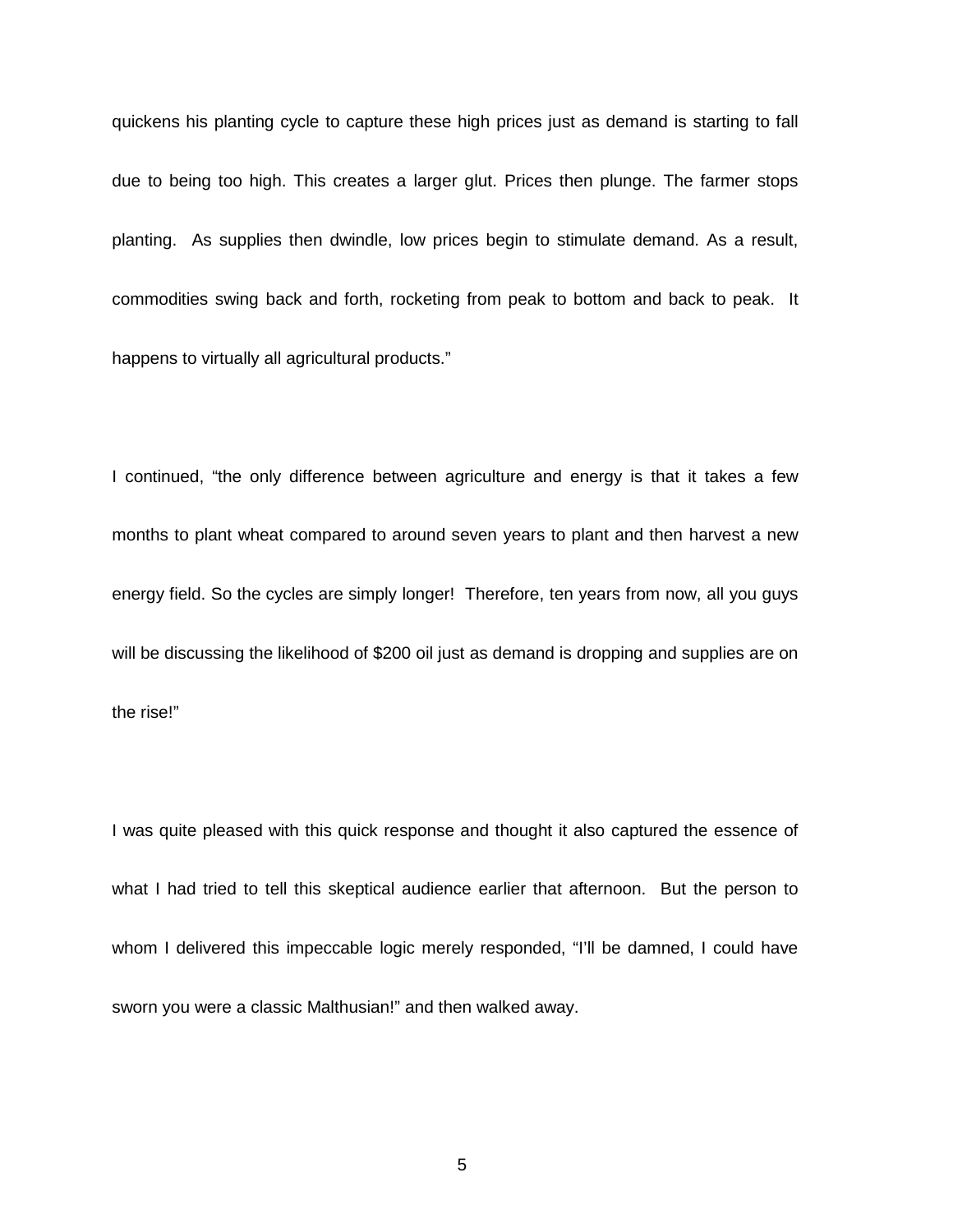Through this humorous exchange, I was accidentally introduced to the whole Club of Rome notion. While I vaguely remember hearing about the work in the early 1970's, before this Dallas encounter, I had never focused on what it was all about.

Since becoming aware of this Club of Rome work in 1994, I continually hear the "Club of Rome" shortage thesis raised by various energy economists who thoroughly condemn the work as being absolutely wrong. But I have never given any thought to what the Club of Rome's specific predictions actually were, nor have I ever known who this "mysterious" Club plotting the end of the world even was.

The primary reason I have never pursued more knowledge about this work is that I have never subscribed to the theory of the world ever encountering a permanent energy shortage. "Running out of oil" has never borne any relationship to my growing concern over the past decade that "not all is well in the energy world."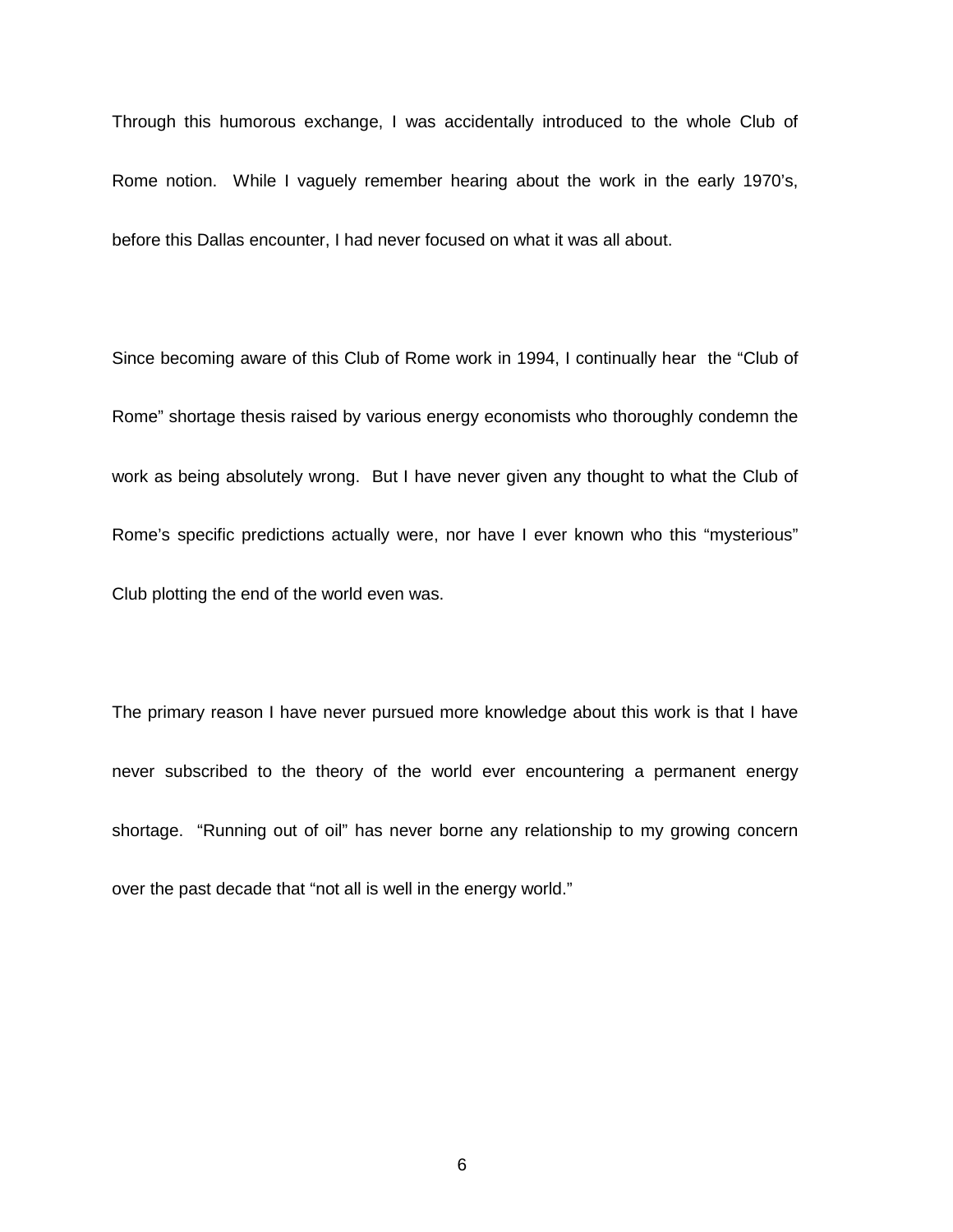My energy worries have always centered on the simple prospect that demand could some day start outstripping supply. This is a totally different problem than running out of energy. Both are definite problems, they merely address different issues.

The two problems actually bear no relation to one another. Running short of daily supply is a little like food and famine. The world has never run out of food, yet we have suffered regional famines since the beginning of time. These are merely logistical distribution problems.

My curiosity about what the Club of Rome actually predicted in this The Limits to Growth book was triggered this past spring after hearing a talk by James Wolfenson, head of the World Bank, at a Global Harvard Business School Conference in Berlin. Mr. Wolfenson gave the keynote opening address to a group of 1200 HBS alumni from around the world, gathered to discuss "A World Without Walls: The Challenges of a Global Economy."

His talk focused on the acute need for the affluent population of the globe to never overlook or forget the less fortunate parts of the world. As he eloquently stated, there are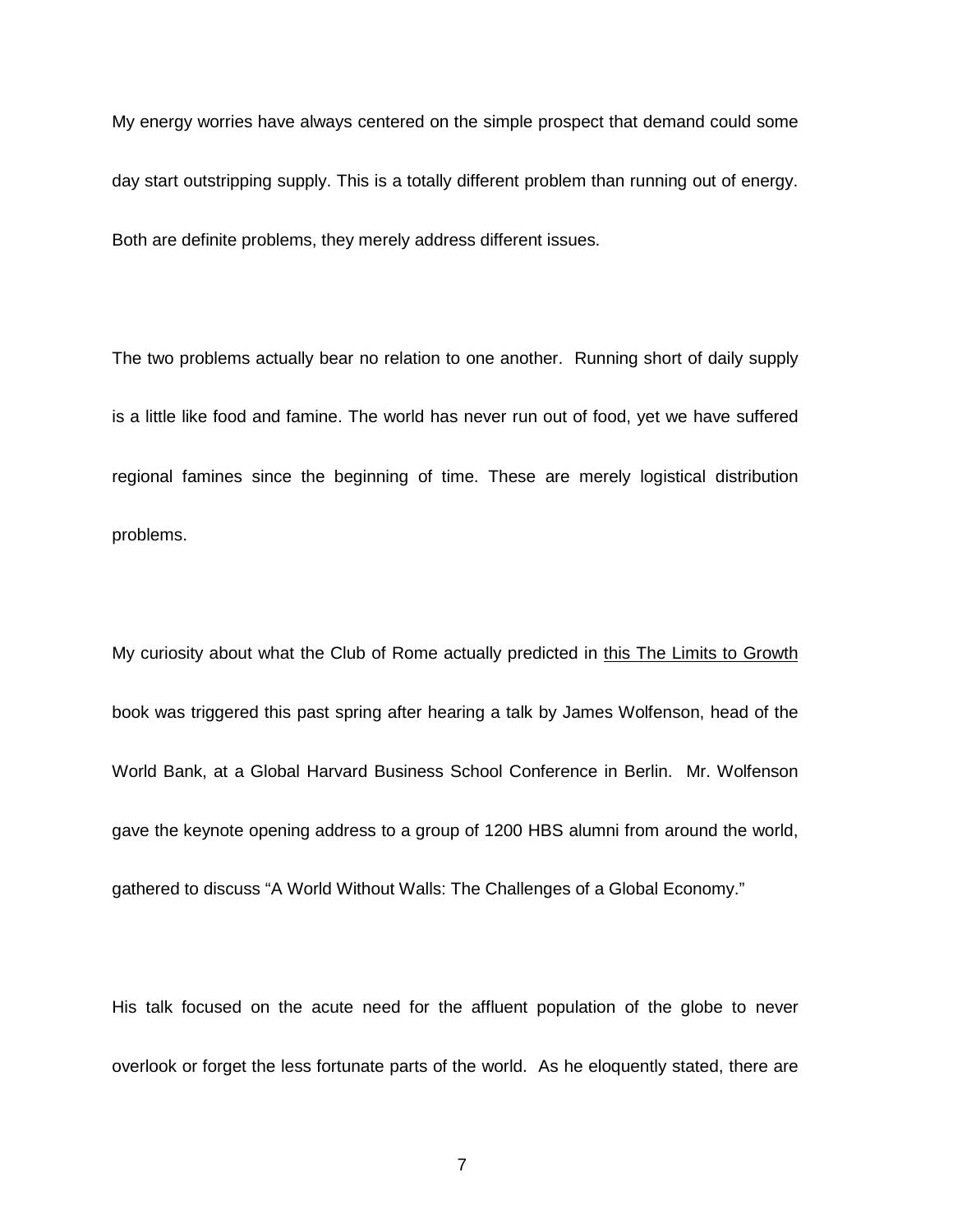only 1.2 billion people now living in the highly developed countries of the world. 250 million are in the United States, 500 million living in the expanded Europe and 350 million in Canada, Mexico and the Pacific Rim countries of the OECD. For this group, affluence is not only on the rise, it has also never been better.

But Mr. Wolfenson then warned of the risks inherent by overlooking the 4.8 billion people living in the less developed or transition economies of the world. An astonishing 2 billion of these people live on less than \$2 a day! One billion live on less than \$1 a day! Abject poverty abounds throughout these less fortunate countries. In our modern global society, with global telecommunication, Mr. Wolfenson warned that it is not reasonable to even think that we can maintain this great gap between the well to do and the impoverished for another 50 years.

In Wolfenson's opinion, the great challenge of the next several decades is to narrow this prosperity gap. Doing this will not be an easy task. But it must be done.

As I heard these grim statistics, it forced me to re-think an in-depth research I did in the summer of 1997 on the "Insatiable Energy needs of China."<sup>1</sup>

 $1$  China's Insatiable Energy Needs white paper published by Matthew R. Simmons in August 1997.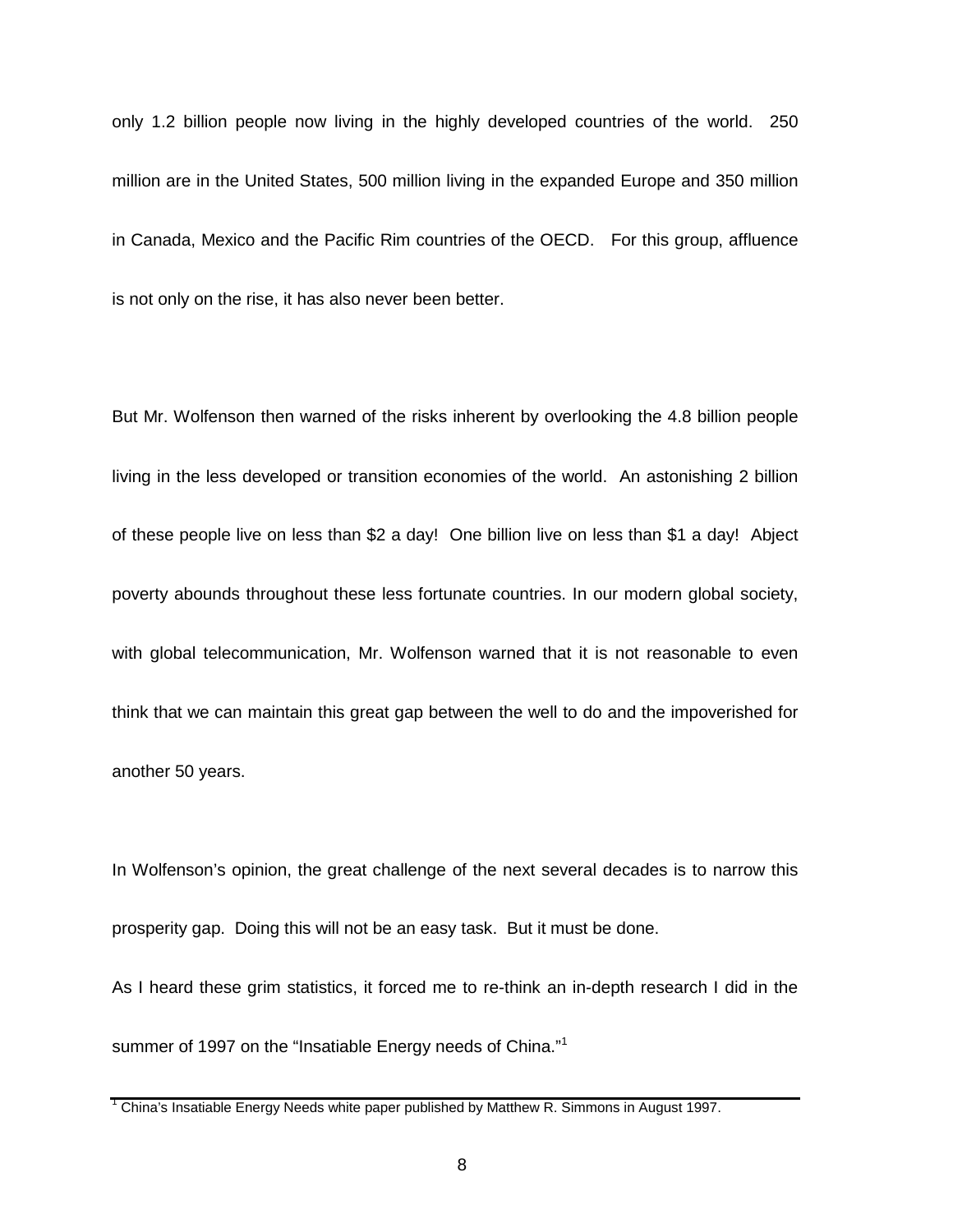The prime conclusion I reached after doing this China research which entailed an extensive analysis of what happens to energy use when a poor country begins to prosper, is that energy growth always goes hand in hand with countries switching from being poor to becoming even slightly affluent.

As I finished this China study, it left me wondering whether the world really had the sufficient resource base to allow China to achieve its dream of economic success. From the work I did on per capita energy use, if China ever becomes the equivalent of Japan in 1960, let alone finally convert its vast body of people to the prosperity of the United States today, this transition would consume so much energy that it raises the question of whether such added energy really exists. At the least, it would strain the world's energy resources to its limits.

Within months of finishing the China Energy Report, the Asian 'flu invaded the world. Suddenly, the notion of China (or any Asian country) continuing to grow began to seem remote. So I unintentionally forgot the primary conclusions of this China study.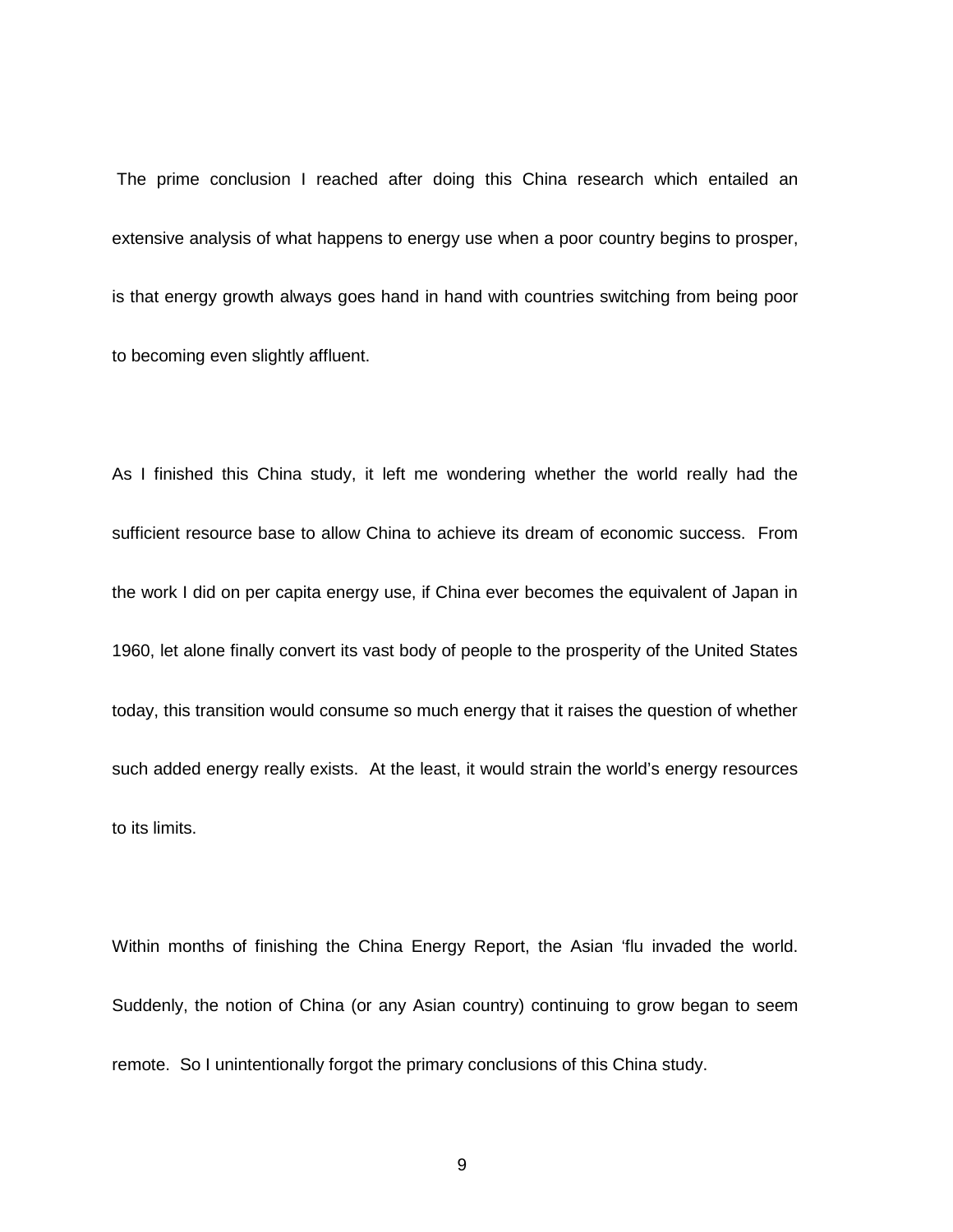On my way back from Berlin, I kept thinking about the implications of the poor population of the globe finally becoming normal citizens of the world. This led me to muse about the whole Club of Rome issue. The more I mused, the more I began to wonder whether this group might have been correct in their concerns after all. Perhaps they were only wrong in their timing by 30 to 50 years. Or perhaps this group envisioned that by 2000, the world would have closed the gap between the rich and the poor, thus creating the shortages which their report warned would occur.

As soon as I returned to the U.S., I had our librarian find a copy of the book which the Club of Rome produced almost 30 years ago.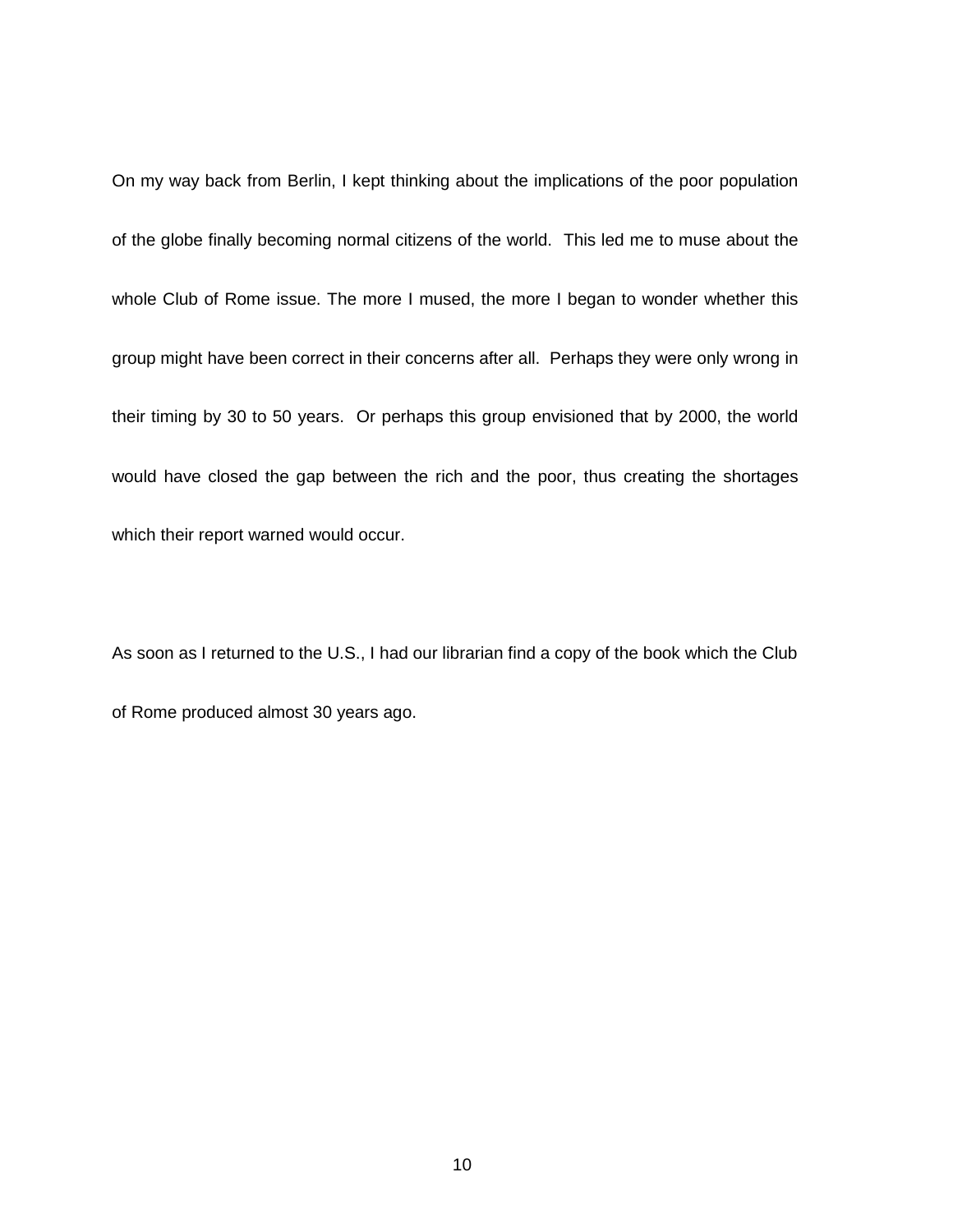### **WHAT THE LIMITS TO GROWTH ACTUALLY SAID**

After reading "The Limits to Growth," I was amazed. Nowhere in the book was there any mention about running out of *anything* by 2000. Instead, the book's concern was entirely focused on what the world might look like 100 years later. There was not one sentence or even a single word written about an oil shortage, or limit to any specific resource, by the year 2000.

The members of the "Club or Rome" were also not a mysterious, sinister, anonymous group of doomsayers. Rather, they were a group of 30 thoughtful, public spirited-intellects from ten different countries. The group included scientists, economists, educators, and industrialists. They met at the instigation of Dr. Aurelia Peccei, an Italian industrialist affiliated with Fiat and Olivetti.

The group all shared a common concern that mankind faced a future predicament of grave complexity, caused by a series of interrelated problems that traditional institutions and policy would not be able to cope with the issues, let alone come to grips with their full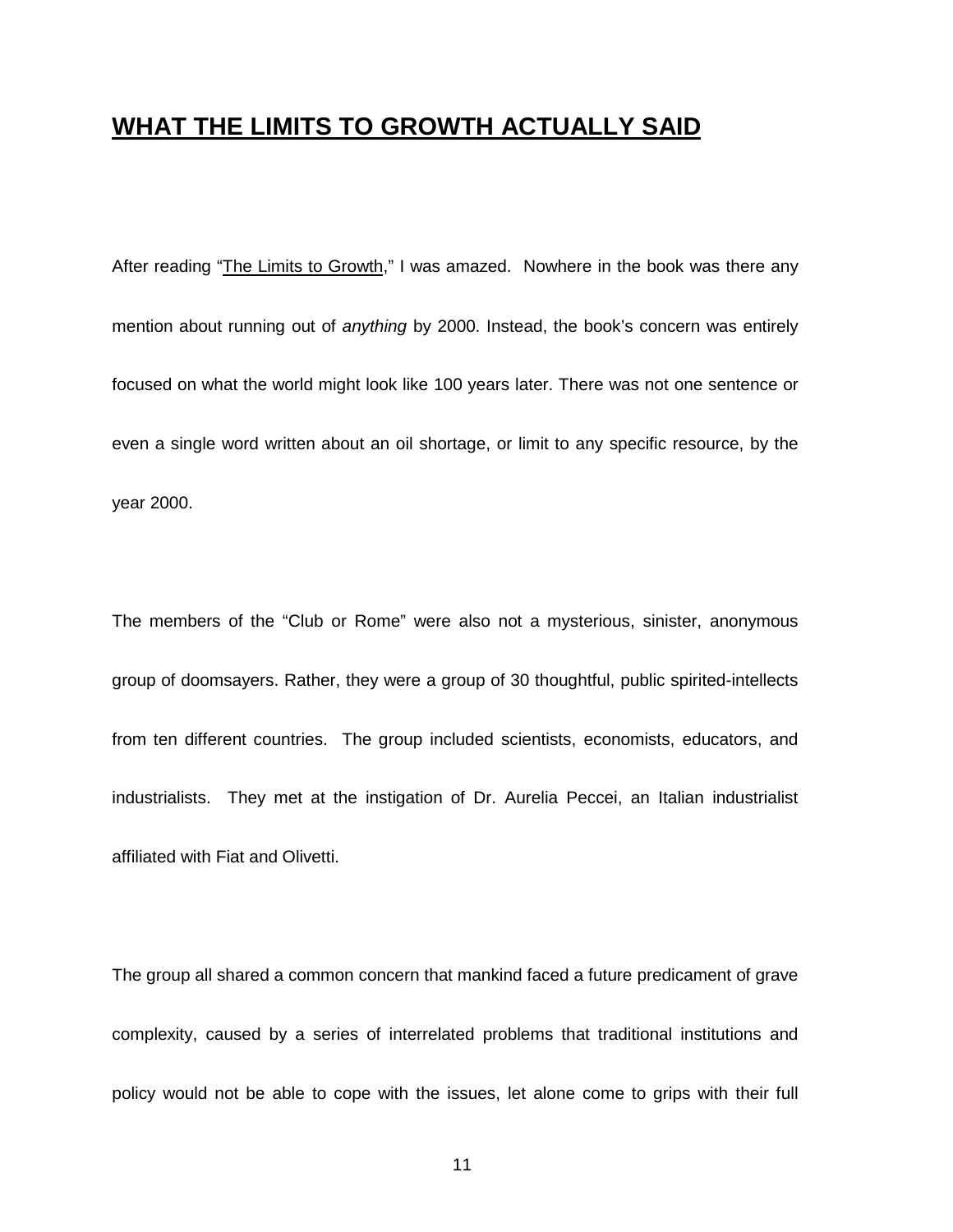context. A core thesis of their work was that long term exponential growth was easy to overlook. Human nature leads people to innocently presume growth rates are linear. The book then postulated that if a continuation of the exponential growth of the seventies began in the world's population, its industrial output, agricultural and natural resource consumption and the pollution produced by all of the above, would result in severe constraints on all known global resources by 2050 to 2070.

The genesis of this book was a series of early meetings being held by The Club of Rome in 1968. These meetings culminated in a decision to initiate a remarkably ambitious undertaking. The task was to examine the complex problems troubling "men of all nations; poverty in the midst of plenty, degradation of the environment, loss of faith in institutions, uncontrolled urban spread, etc."

"Phase One" of the project of the predicament of mankind took shape in 1970. The group commissioned a team of Economic Modelers at MIT to forecast, in approximate terms, what pressures the globe would undergo if the current growth trends continued for another 100 years. This research was financed by the Volkswagen Foundation.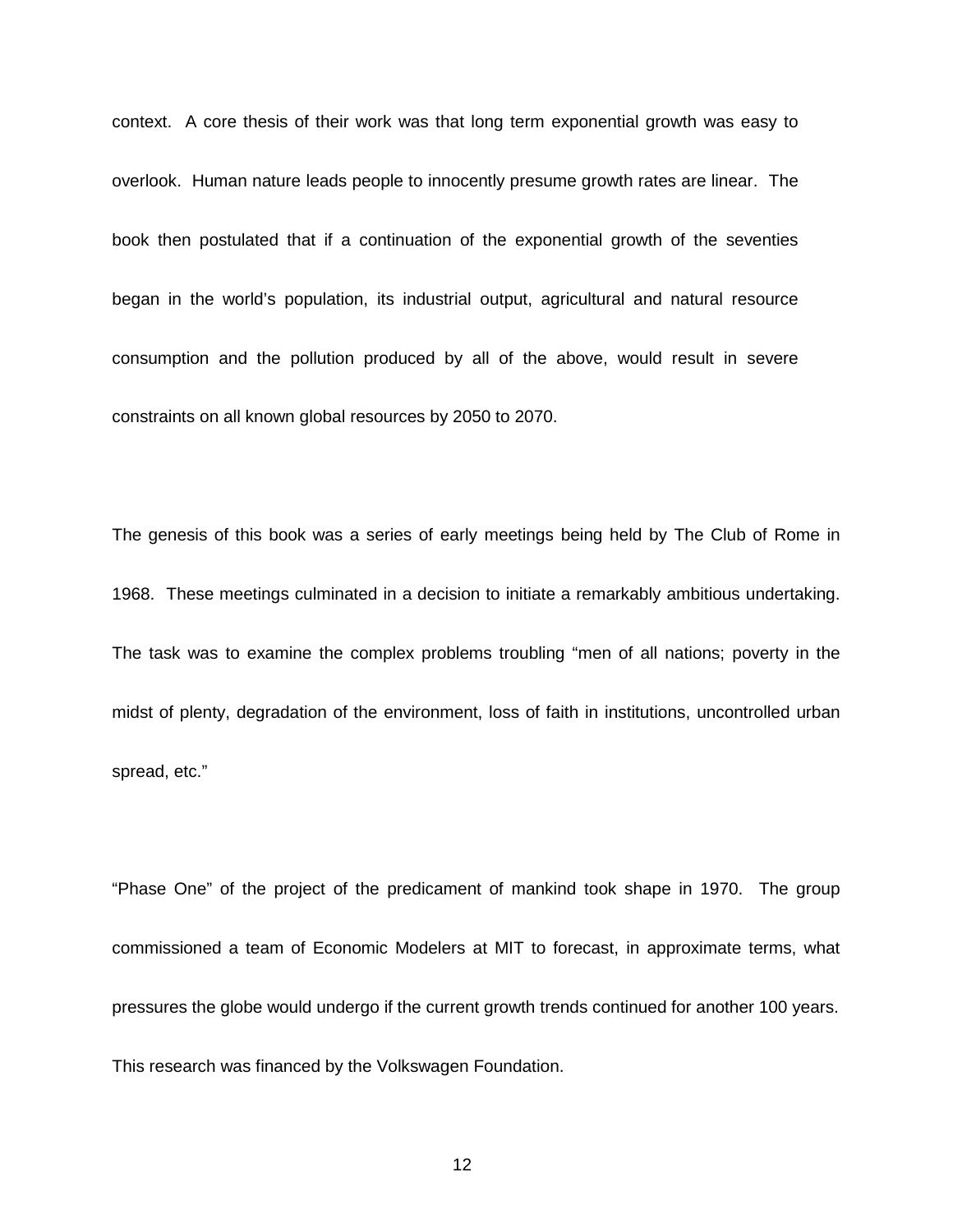At the time, the technique of conducting computer based integrated modeling was quite new. The technique was called "System Dynamics", where various inter-related elements and positive and negative feedback loops influence the various ingredients and outputs of the model.

The initial results of this modeling work were sufficiently alarming that Club of Rome participants decided to publish them, and call the book The Limits to Growth. The book was published by Potomac Associates, a non-partisan research and analysis organization seeking to encourage lively inquiry into critical issues of public policy.

 The book painstakingly acknowledged that the model's work was still "preliminary." Much more detailed analysis was needed to hone in on the issues this model raised. The decision to publish the results, as rough as they were, was driven by a desire to quickly get the issues into the public domain. This would hopefully command critical attention to the work and spark debate in all societies about the changes needed to avoid the catastrophic elements that the model indicated would occur by 2070, absent any changes.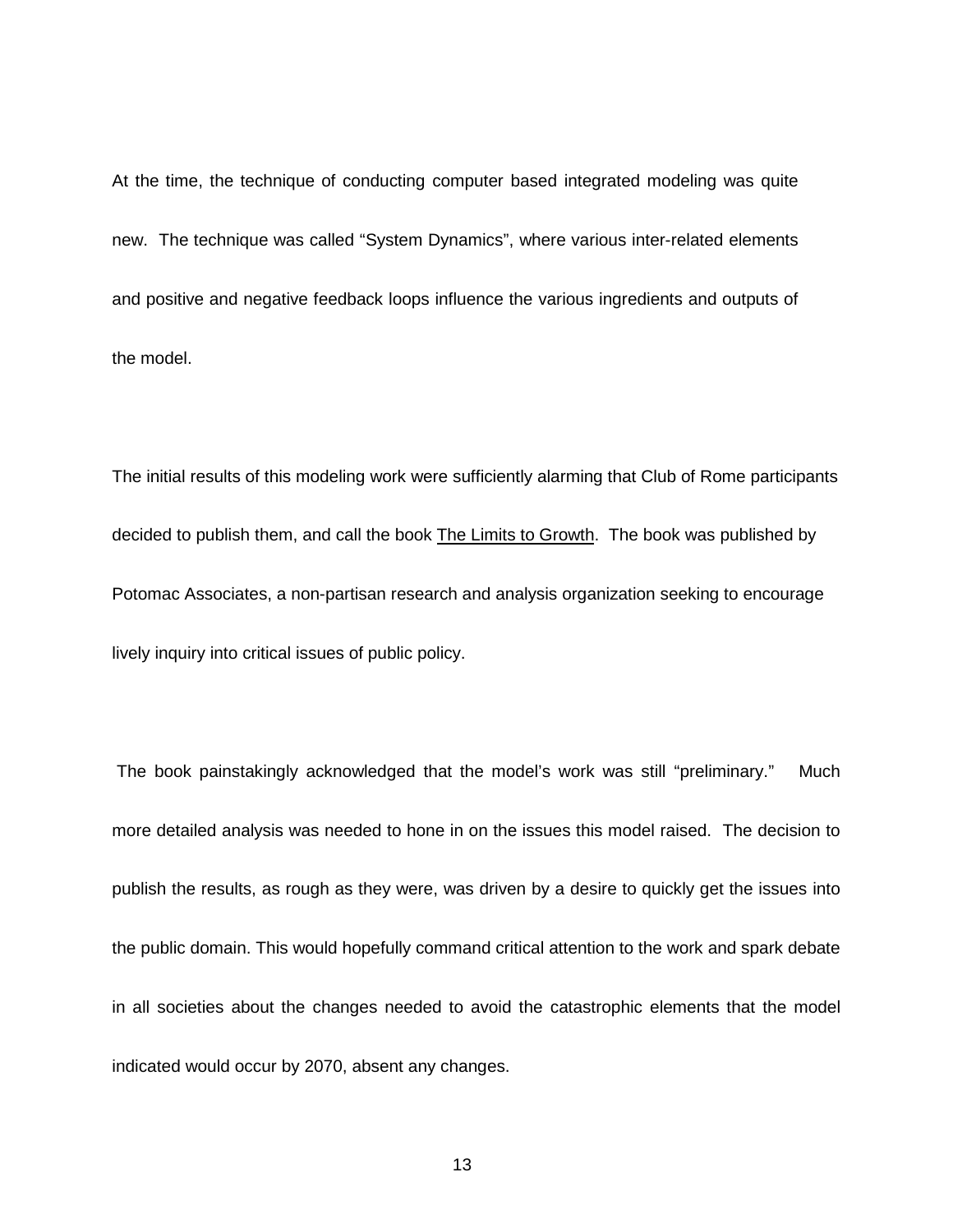While many readers concocted various "imaginary" assumptions, the book's conclusions were quite simple. The first conclusion was a view that if present growth trends continued unchanged, a limit to the growth that our planet has enjoyed would be reached sometime within the next 100 years. This would then result in a sudden and uncontrollable decline in both population and industrial capacity.

The second key conclusion was that these growth trends could be altered. Moreover, if proper alterations were made, the world could establish a condition of "ecological stability" that would be sustainable **far into the future**.

The third conclusion was a view that the world could embark on this second path, but the sooner this effort started, the greater the chance would be of achieving this "ecologically stable" success.

The book, in its entirety, is beautifully written. It takes only a few hours to read. I would highly recommend it to anyone. It is an interesting mixture of simple, tried and true economic laws,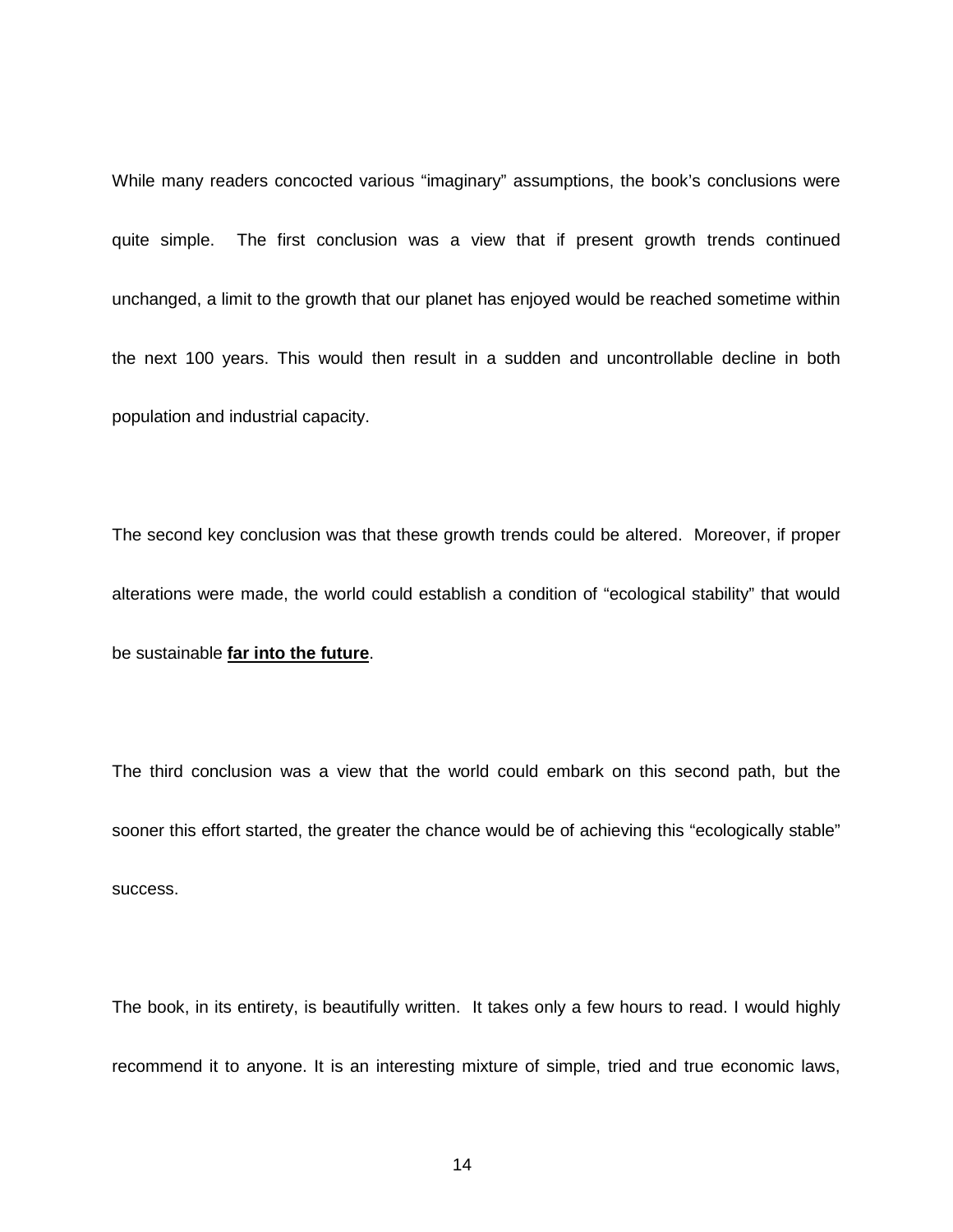combined with a terrific dose of logic. Without a doubt, there are some serious doomsday elements laid out which our world would face if the conclusions of this modeling work were ignored, and key trends continue to rise at exponential vs. linear rates. But, the book essentially lays out an optimistic outlook on how easily these limits to growth can be altered if a real effort to accomplish this is made at an early stage, rather than attempting such changes too late.

The most amazing aspect of the book is how accurate many of the basic trend extrapolation worries which ultimately give raise to the limits this book expresses still are, some 30 years later. In fact, for a work that has been derisively attacked by so many energy economists, a group whose own forecasting record has not stood the test of time very well, there was nothing that I could find in the book which has so far been even vaguely invalidated. To the contrary, the chilling warnings of how powerful exponential growth rate can be are right on track. The thesis that it is easy to misjudge this type of growth has also been proven by the volumes of misguided criticism that the report engendered.

The world is now 30 years into this 100-year view. It did grow as fast as the book warned. The gap between rich and poor never narrowed. Instead, the gap between the "haves" and the

15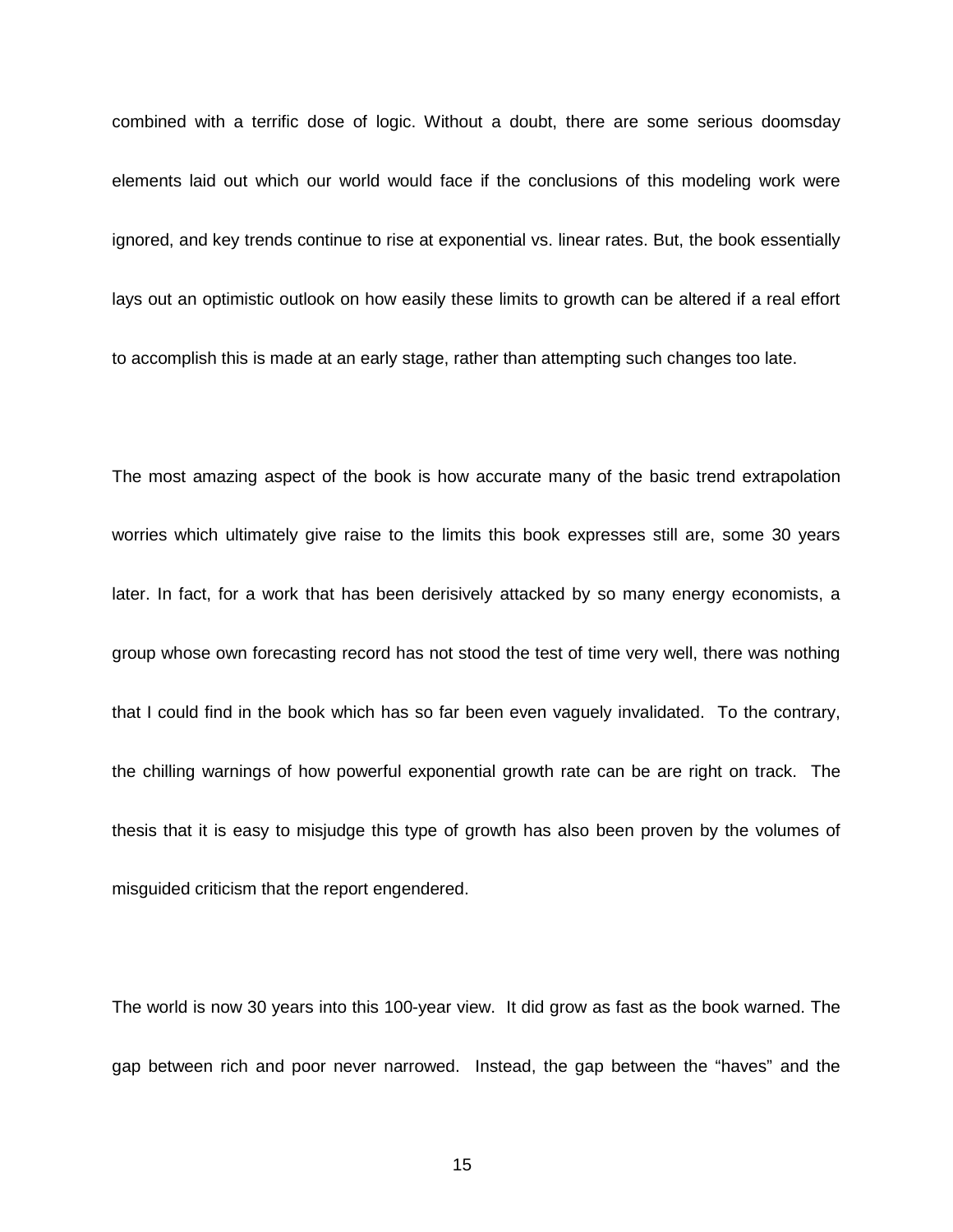"have-nots" grew by a significant measure. It is interesting to contemplate how horrified the book's authors would be today, given the population trends that happened post 1972. The current strain on many of our precious resources is already becoming serious. It would have been far worse by 2000, given the rate of expansion which happened to the world's poor population, had these people also begun to significantly improve their standard of living at the same time. An accidental safety valve for many potentially scarce resources turned out to be the widening of the rich/poor gap.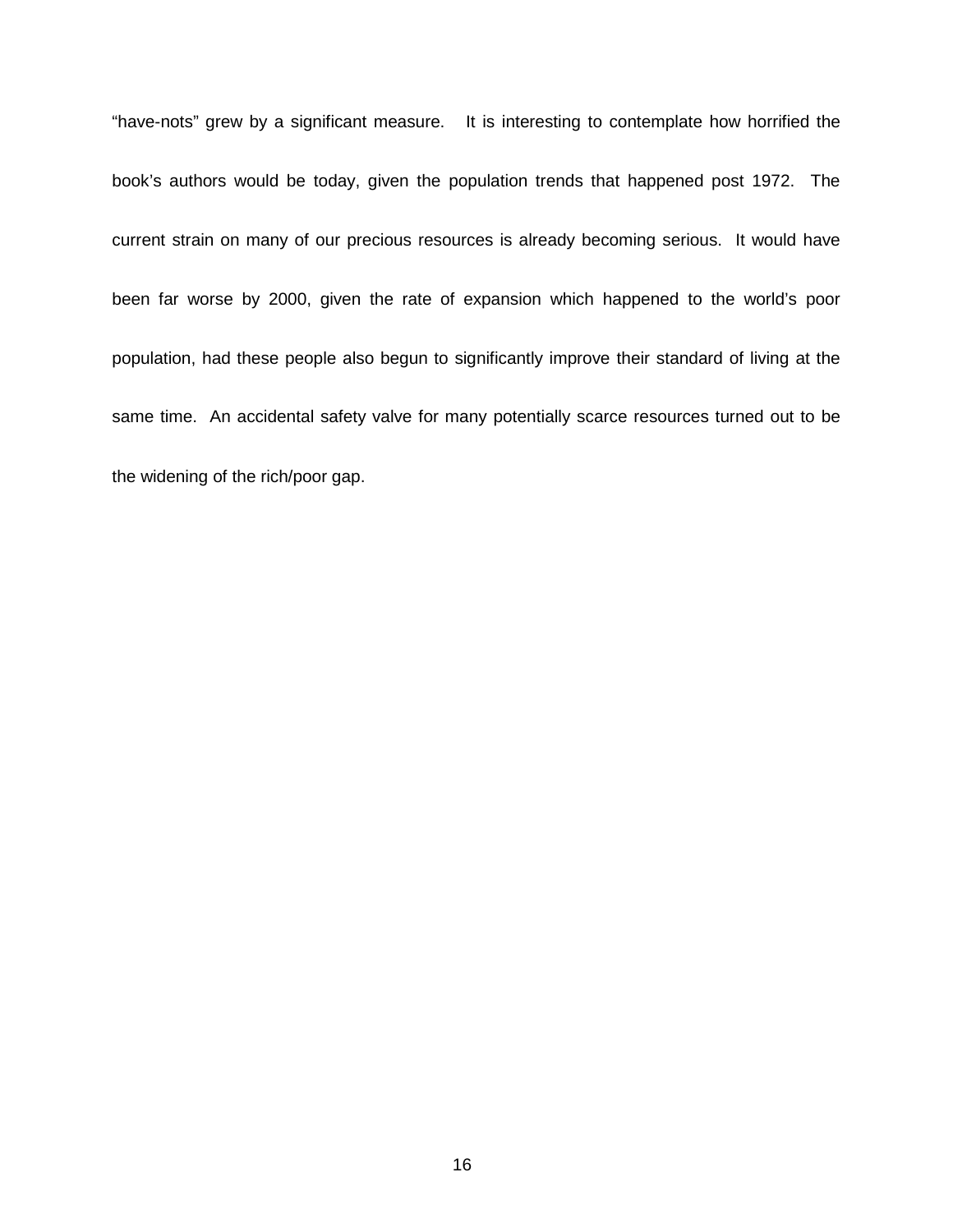### **THE WORLD IN 2000**

We are now almost one-third of the way around The Club of Rome's 100 -year track. In 1970, the world population totaled 3.4 billion. Of this, 1.2 billion were living in "more developed" countries while 2.2 billion resided in "less-developed" countries. The rich/poor split was 35/65.

Eight of the 20 most populated countries were modern industrial societies. Their combined population totaled 787 million, which then made up 25% of the globe. Europe's "Big Four" (England, Germany, France, and Italy) had 161 million people. All ranked in the top 20.

Three decades later, the world's total population approximates 6.4 billion. Given the inaccurate census data for many fast growing poor countries of the world, it could be even higher. The population growth of Europe's Big Four was one of the slowest in the world. Yet, even these countries grew by 61% to 260 million. However, three of the Big Four now rank outside the top twenty as various much faster-growing poor countries have taken their place.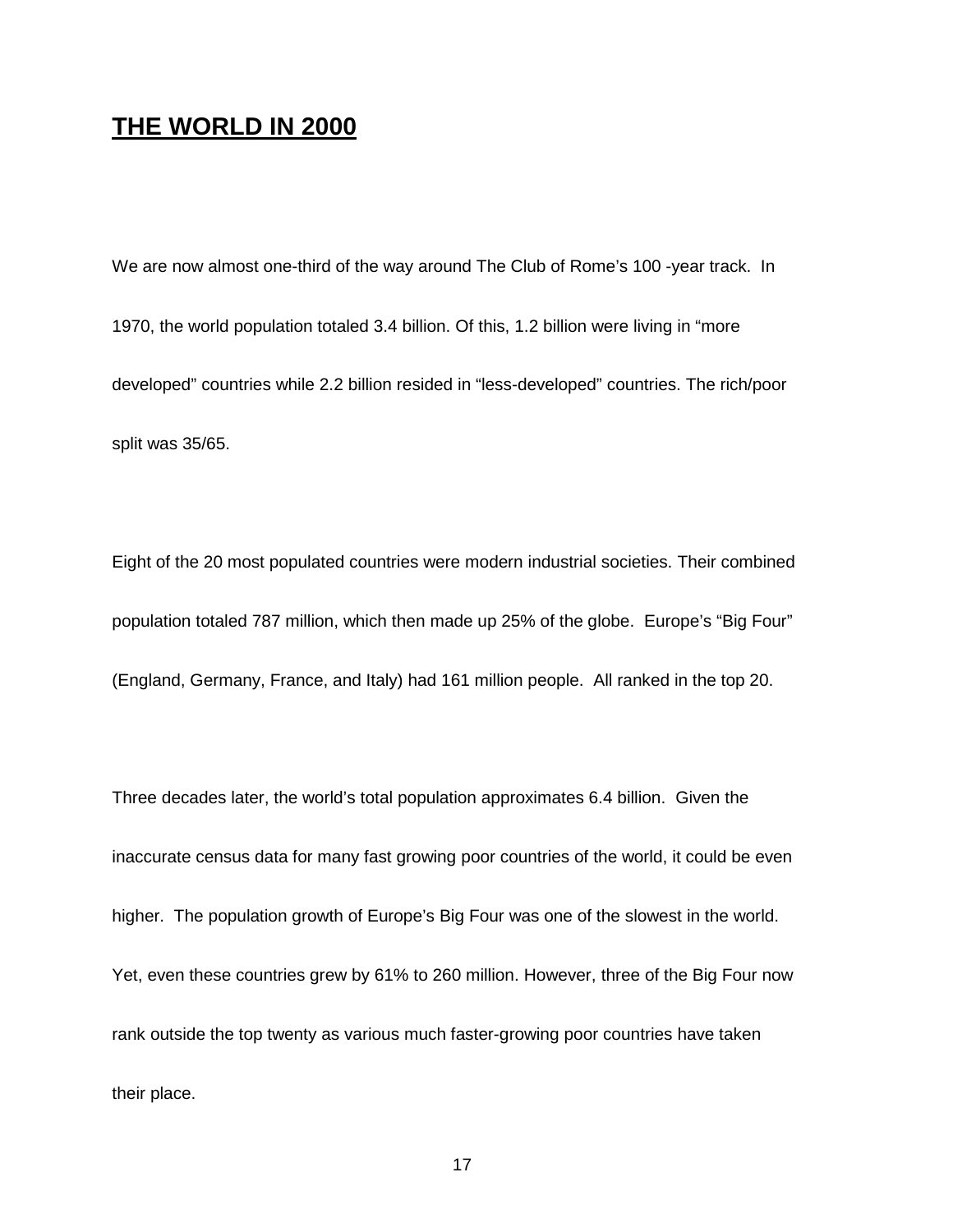In 2000, the population of China and India alone are the size of the entire less developed population of the globe 30 years ago. In three decades, the rich/poor gap has widened from 35/65 to 20/80! Since all the poor populations of the globe are expanding fast, this gap is likely to grow even wider as the remaining 70 years of the Club's timeframes unwind, unless measures are quickly taken to change this alarming trend.

The text in The Limits to Growth mentioned the possibility that global population might total 7 billion by the turn of the Century. The book also contained a graph showing the exponential growth of the world since 1690. According to this trendline, the world population would reach 6 billion in 2000 (see Exhibit 1.)

### **EXHIBIT 1**



# World Population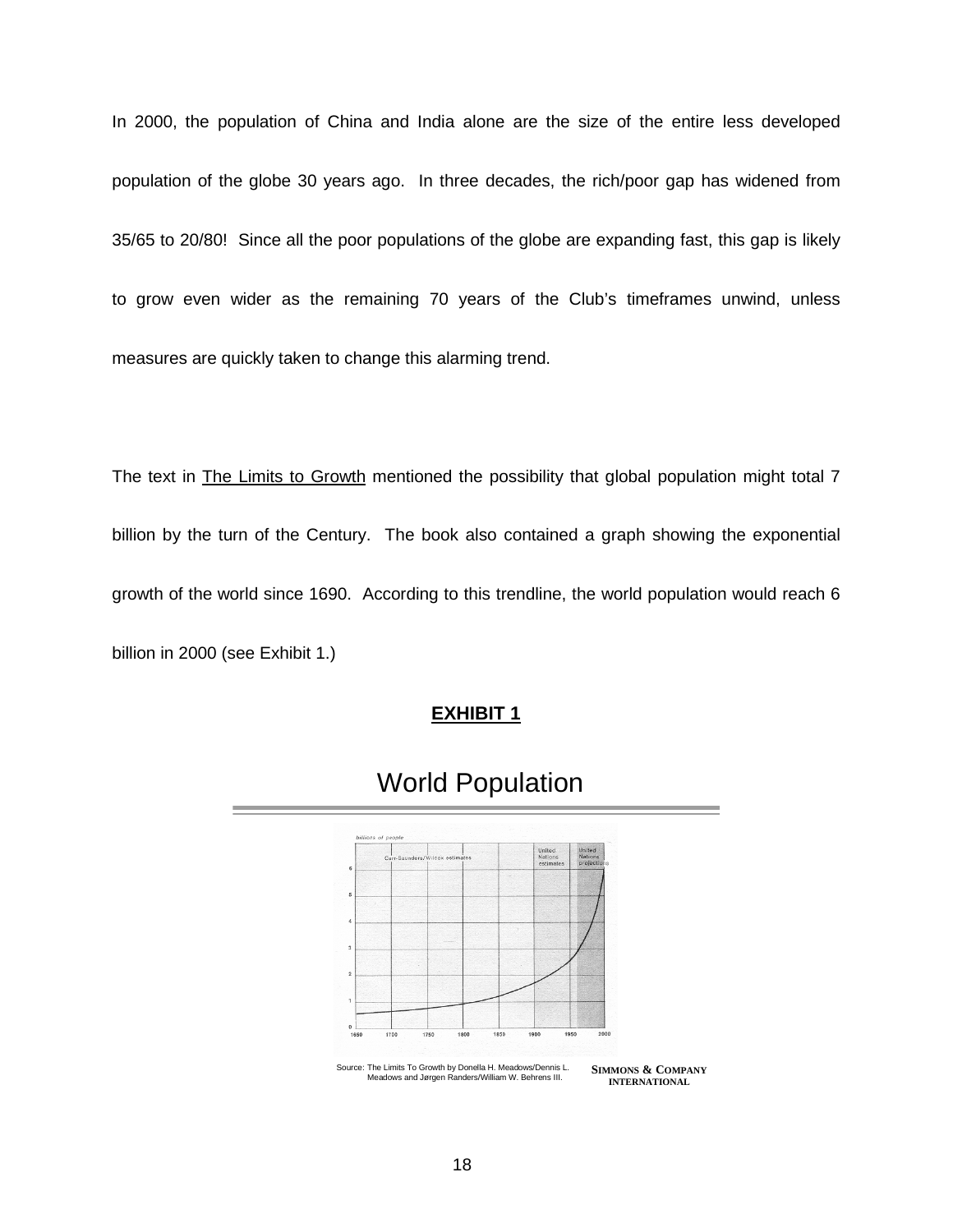The most up-to-date U.S. Census Bureau estimate for the actual world's population in 2000 is 6.4 billion, almost equi-distant between these two estimated numbers. (Since the quality and accuracy of the data for the fastest growing regions of the world could easily be off by 10 to 15%, with any error likely to be understating the real total, we might be a lot closer to 7 billion then anyone knows.)

The birth rates in many affluent countries steadily fell over the past thirty years while China enacted its one-child policy. Otherwise, the world population would already be about 2.3 billion higher than it is today.

Pakistan and Bangladesh are the poorest countries on the globe. In 1970, they ranked 9th and 10<sup>th</sup> as the highest populated countries on earth with 132 million people. Thirty years later, these two impoverished countries have both notched up, ranking number seven and eight in the world with a combined population of almost 300 million people, greater than the USA. Over the past three decades, both these countries have virtually become the poster children of the poorer countries of the globe.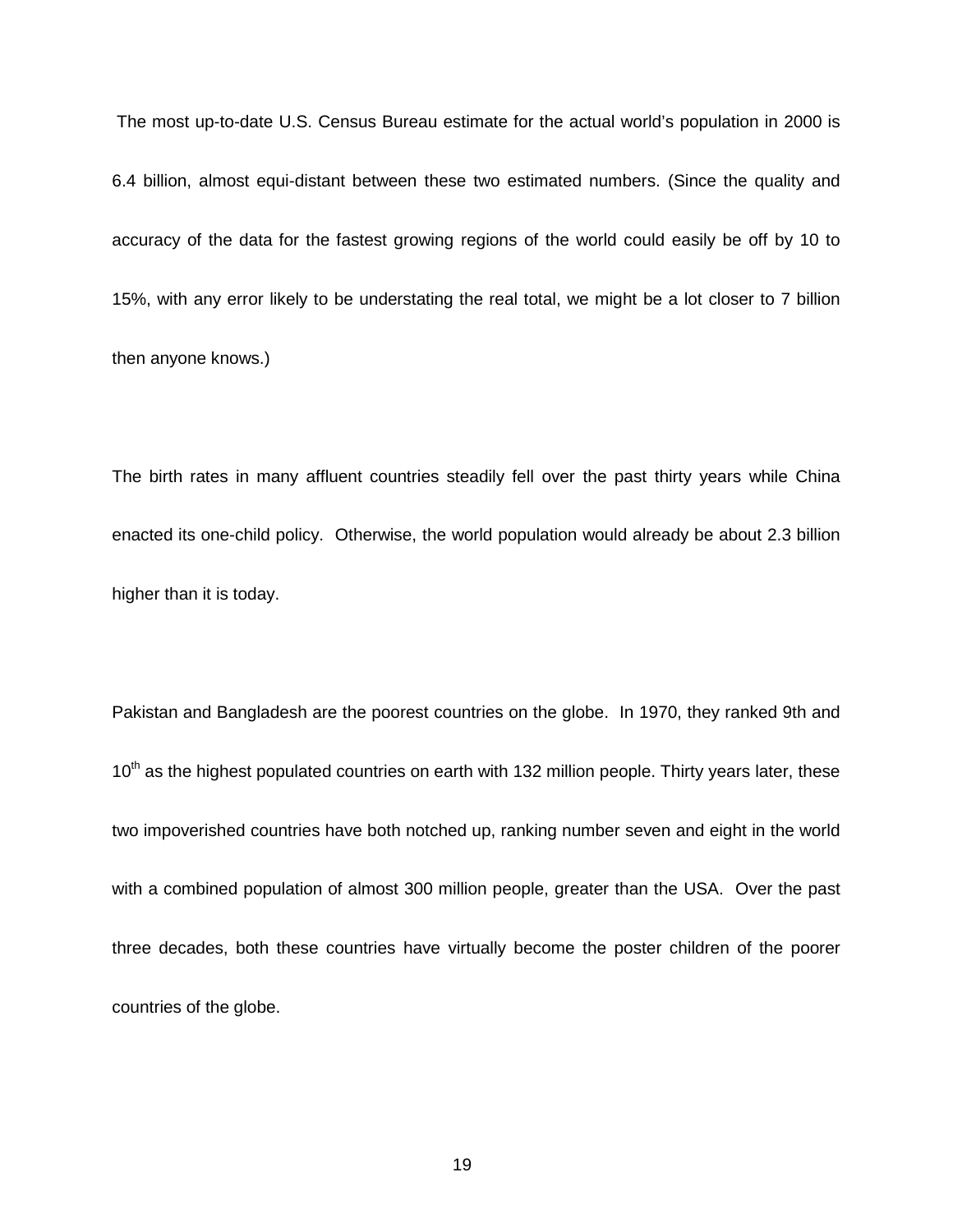The book detailed the economic and population growth rates for 10 countries in 1968 and how this translated into a GNP per capita in each country. The report then used simple arithmetic to calculate extrapolated values for GNP per capita from 1968 to the year 2000. While their text states, "the values shown… will almost certainly not actually be realized. They are not predictions. The values merely indicate where the general direction of our system, as it is currently structured, is taking us. The report demonstrated that the process of economic growth, as it is occurring today, is inexorably widening the absolute gap between the rich and the poor nations of the world." Exhibit 2 and 3 detail the 1968 data and the extrapolated GDP to 2000.

#### **EXHIBIT 2**

| Country                            | Population<br>(1968)<br>(Million) | <b>Average Annual</b><br>Growth Rate Of<br>Population<br>$(1961 - 68)$<br>(% Per Year) | <b>GNP</b><br>Per Capita<br>(1968)<br>(U.S. Dollars) | <b>Average Annual</b><br><b>Growth Rate</b><br>Of GNP<br>Per Capita<br>$(1961 - 68)$<br>(% Per Year) |
|------------------------------------|-----------------------------------|----------------------------------------------------------------------------------------|------------------------------------------------------|------------------------------------------------------------------------------------------------------|
| People's Republic Of China         | 730                               | 1.5                                                                                    | 90                                                   | 0.3                                                                                                  |
| India                              | 524                               | 2.5                                                                                    | 100                                                  | 1.0                                                                                                  |
| <b>USSR</b>                        | 238                               | 1.3                                                                                    | 1,100                                                | 5.8                                                                                                  |
| <b>U.S.</b>                        | 201                               | 1.4                                                                                    | 3,980                                                | 3.4                                                                                                  |
| Pakistan                           | 123                               | 2.6                                                                                    | 100                                                  | 3.1                                                                                                  |
| Indonesia                          | 113                               | 2.4                                                                                    | 100                                                  | 0.8                                                                                                  |
| Japan                              | 101                               | 1.0                                                                                    | 1,190                                                | 9.9                                                                                                  |
| Brazil                             | 88                                | 3.0                                                                                    | 250                                                  | 1.6                                                                                                  |
| Nigeria                            | 63                                | 2.4                                                                                    | 70                                                   | 0.3                                                                                                  |
| <b>Federal Republic Of Germany</b> | 60                                | 1.0                                                                                    | 1,970                                                | 3.4                                                                                                  |

## Economic And Population Growth Rates

Source: The Limits To Growth by Donella H. Meadows/Dennis L. Meadows and Jørgen Randers/William W. Behrens III.

**SIMMONS & COMPANY INTERNATIONAL**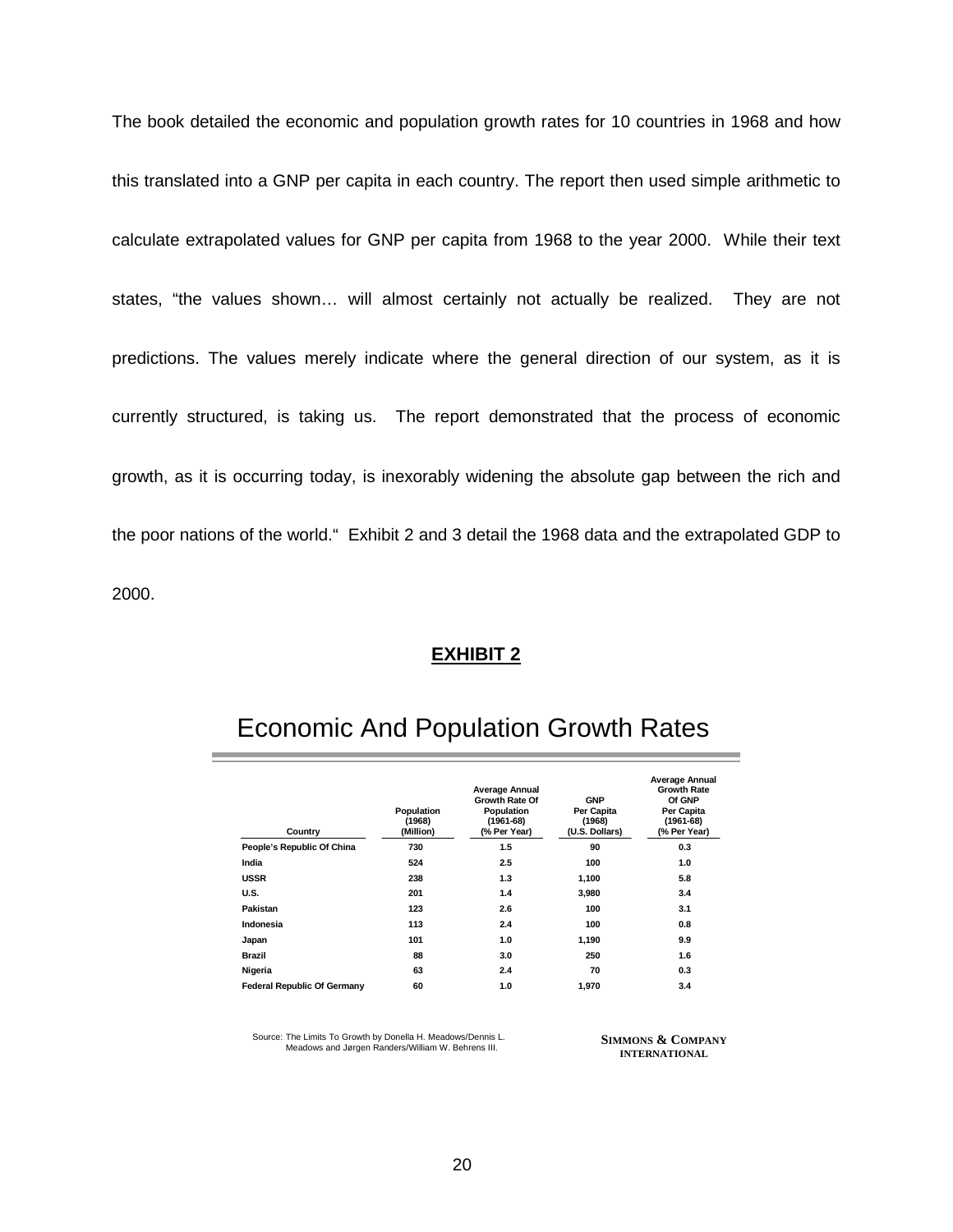### **EXHIBIT 3**

## Extrapolated GNP For The Year 2000

|                             | <b>GNP</b>                                         |
|-----------------------------|----------------------------------------------------|
| Country                     | Per Capita<br>$($ In U.S. Dollars <sup>1</sup> $)$ |
|                             |                                                    |
| People's Republic Of China  | 100                                                |
| India                       | 140                                                |
| <b>USSR</b>                 | 6,330                                              |
| U.S.                        | 11,000                                             |
| Pakistan                    | 250                                                |
| Indonesia                   | 130                                                |
| Japan                       | 23,200                                             |
| <b>Brazil</b>               | 440                                                |
| Nigeria                     | 60                                                 |
| Federal Republic Of Germany | 5,850                                              |
|                             |                                                    |

Source: The Limits To Growth bDonellaH. Meadows/Dennis L. Meadows and Jørgen Rander&William W. Behrens III.

1 Based on the 1968 dollar with no allowance for

**SIMMONS & COMPANY INTERNATIONAL**

While the authors themselves failed to appreciate the power of combining the extrapolated population growth with industrial growth, it is remarkable to look at how these numbers finally turned out. 2000 is no longer a forecast, it is here. As detailed in the following Exhibits IV, several countries' actual per capita GNP were, in fact, ahead of the extrapolations detailed in The Limits to Growth. On balance, the ten countries came close to meeting a projection which the authors of The Limits to Growth did not think could really happen in just 30 years.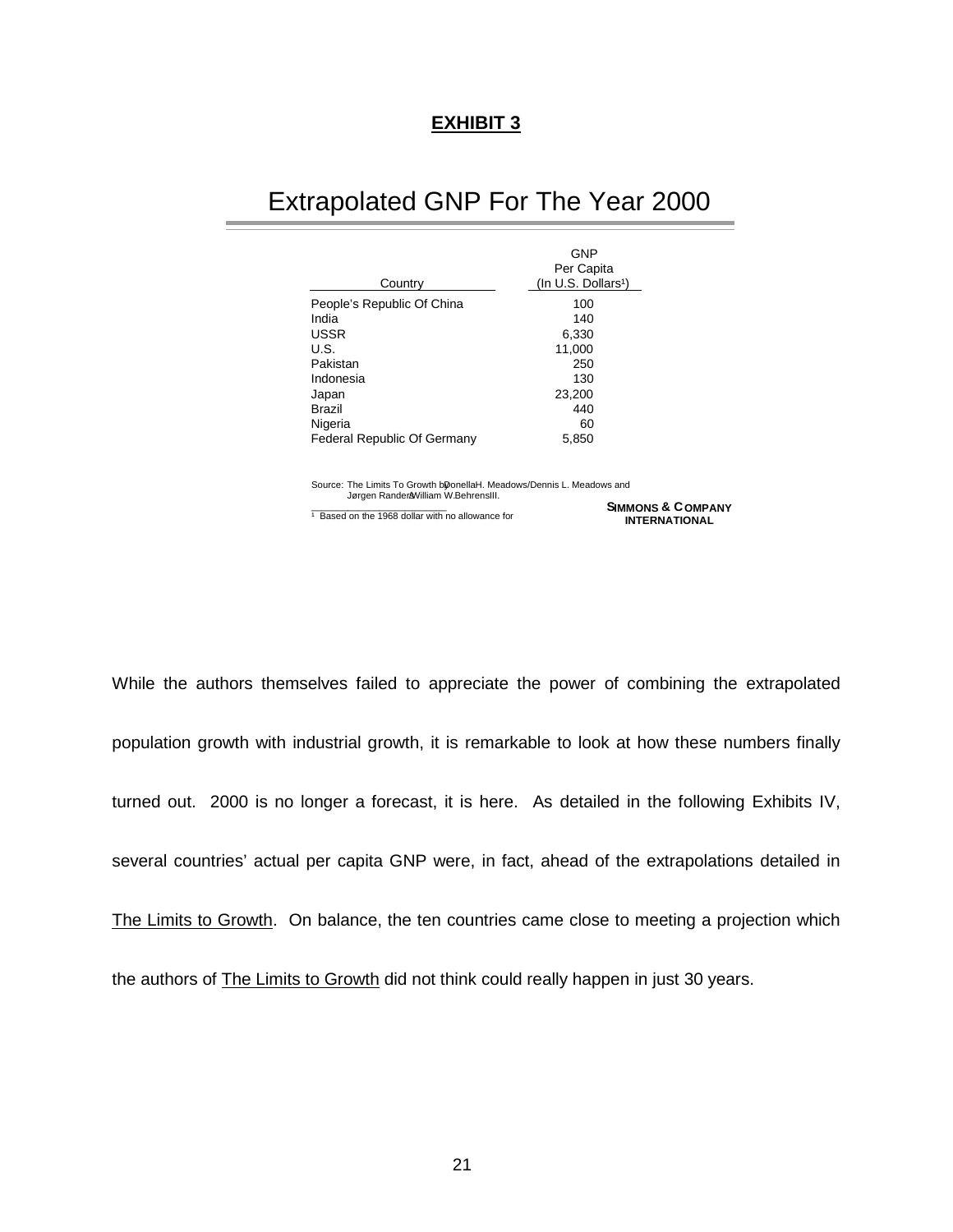As the authors of **The Limits to Growth** so plainly said three decades ago, exponential growth rates can be very powerful. They can create growth curves which suddenly mushroom, as 3% increments of small numbers suddenly become a 3% increase of a much larger base. This mushroom growth can quickly become almost overwhelming until powerful forces of physical limits, the finally unseen consequences of such growth rates, suddenly appear "out of nowhere", bring these trends to an abrupt halt.

### **EXHIBIT 4**

## Comparison Of Extrapolated 2000 Per Capita GNP To 1999 Actual GNP

|               |                          | In 1968 U.S. Dollars |  |  |  |  |
|---------------|--------------------------|----------------------|--|--|--|--|
|               | Extrapolated<br>Estimate | 1999<br>Actual       |  |  |  |  |
| China         | 100                      | 240                  |  |  |  |  |
| India         | 140                      | 112                  |  |  |  |  |
| U.S.          | 11,000                   | 9,080                |  |  |  |  |
| Pakistan      | 250                      | 110                  |  |  |  |  |
| Indonesia     | 130                      | 210                  |  |  |  |  |
| Japan         | 23,200                   | 9,700                |  |  |  |  |
| <b>Brazil</b> | 440                      | 900                  |  |  |  |  |
| Nigeria       | 60                       | 100                  |  |  |  |  |
| Germany       | 5.850                    | 6,806                |  |  |  |  |

**SIMMONS & COMPANY INTERNATIONAL** Note: USSR not used since dissolution makes numbers difficult to get accurate compa

From an energy perspective, the world was consuming 111 million barrels of oil equivalent

(BOE) per day in 1970 as The Limits to Growth was being written. The world's energy growth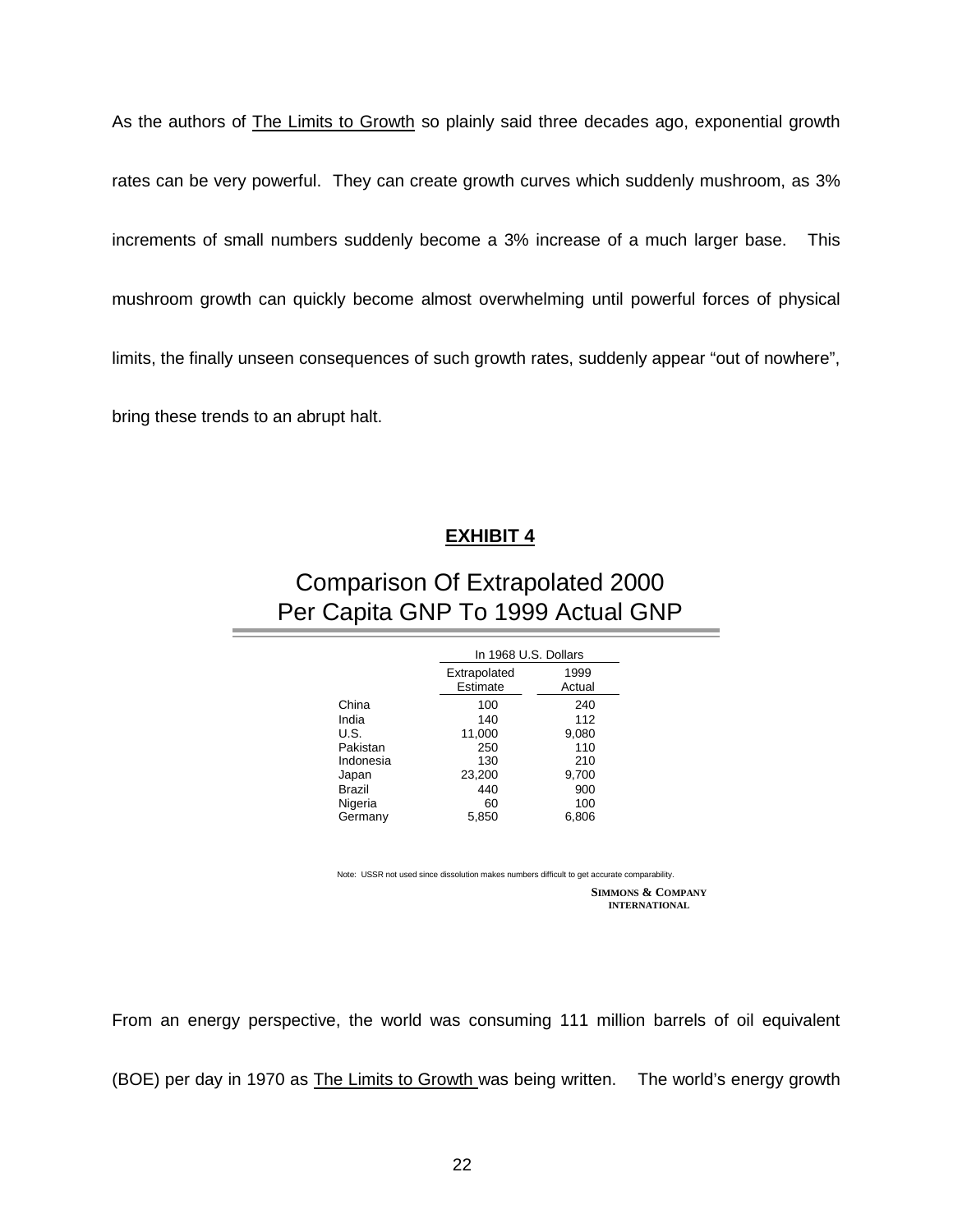had already soared from under 30 million BOE in 1940 to 67 million BOE in 1960 and almost doubled that in another 10-years. By 1980, energy growth totaled 147 million BOE per day, in 1990 it reached 164 million BOE per day and is fast approaching 180 million BOE per day in 2000. Table 1 below illustrates this growth.

### **TABLE 1**

#### **SIMMONS & COMPANY INTERNATIONAL** Growth In World Energy Consumption 0 20 40 60 80 100 120 140 160 180 200 1940 1950 1960 1970 1980 1990 2000 Million BOE/Day

While the world has clearly not run out of energy by 2000, this past energy consumption growth occurred while the FSU, third largest energy user on earth in 1970, ultimately collapsed, with its energy use falling by one-third over the past decade. Had the FSU continued its consumption growth of the 1980's, the world would be approaching a daily energy consumption of 200 million BOE per day as we enter a new century.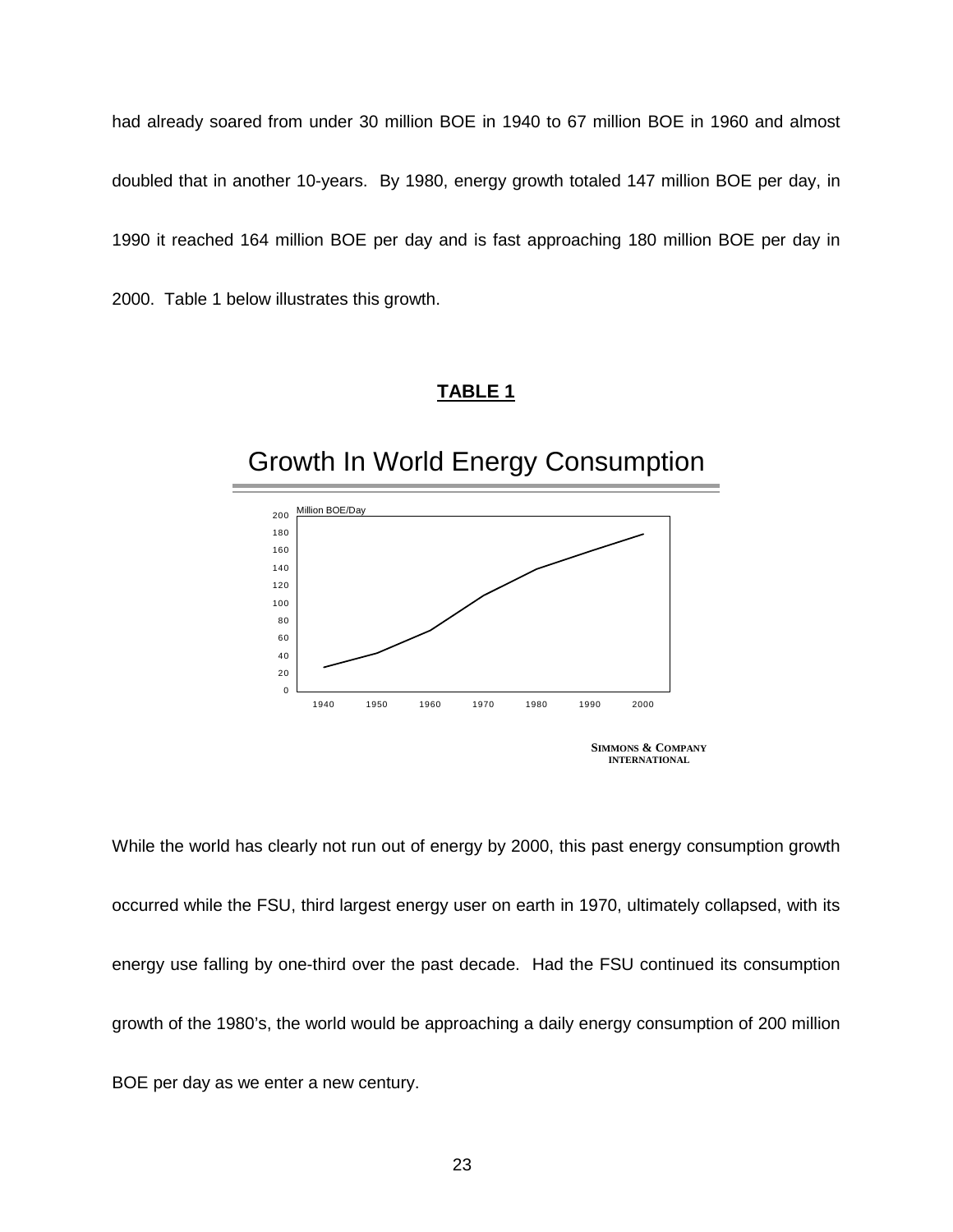As shown in Exhibit 5, many of the developing countries had growth rates between 3% and 6% over the past 30 years and many of these countries still barely use any energy in per capita terms, relative to the prospering parts of the world. Had the gap between the rich and the poor narrowed over the past 30 years, and the FSU prospered at the same time, the world could have easily reached an energy consumption rate of between 220 to 240 million BOE per day by 2000, assuming such vast energy additions could have been supplied.

## **EXHIBIT 5**

## Primary Energy Consumption *(Million tons of energy in barrel of oil equivalent)*

| Country         | 1972  | 1980  | 1990  | 1999  | <b>CGR</b>        |
|-----------------|-------|-------|-------|-------|-------------------|
| North America   | 1.948 | 2.419 | 2,133 | 2,432 | 0.08%<br>+        |
| Latin America   | 126   | 341   | 369   | 497   | 3.0%<br>$\ddot{}$ |
| Europe          | 1.523 | 169   | 1.741 | 1.801 | 0.6%<br>$\ddot{}$ |
| Middle East     | 79    | 117   | 254   | 380   | 6.0%<br>$\ddot{}$ |
| Africa          | 96    | 164   | 206   | 261   | 3.8%<br>$\ddot{}$ |
| Japan           | 311   | 360   | 428   | 507   | 1.8%<br>÷         |
| Australia       | 64    | 86    | 101   | 117   | 2.3%<br>÷         |
| Asia            | 214   | 338   | 551   | 878   | 5.4%<br>$\ddot{}$ |
| China           | 335   | 453   | 668   | 753   | 3.1%<br>$\ddot{}$ |
| <b>USSR</b>     | 837   | 1,169 | 1,398 | 908   | 0.3%              |
| Total           | 5,631 | 6,904 | 7,856 | 8,534 | 1.6%              |
| Million BOE/Day | 117   | 144   | 164   | 178   |                   |

**SIMMONS & COMPANY INTERNATIONAL**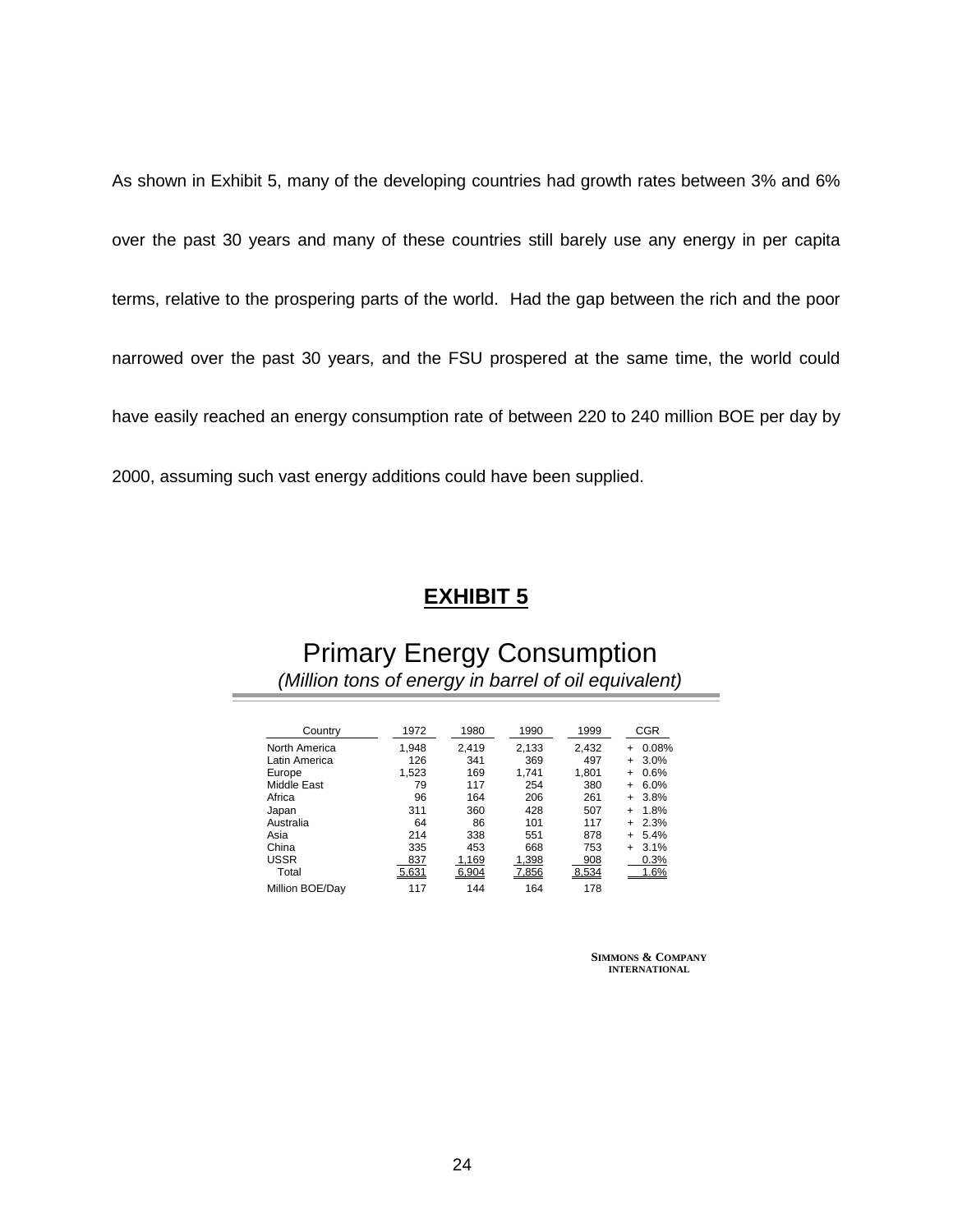Given the massive increase in total energy use that actually occurred in just 30 years, it is also enlightening to examine the world's energy mix over this same period. Exhibit VI details the various components of the world's energy mix in 1972, 1980, 1990, and 1999. Oil use fell from 46% of total energy use in 1972 to 41% in 1999, but almost this entire decline happened between 1972 and 1980, as the price of oil grew ten-fold. Since then, oil has remained in a relatively stable band.

### **EXHIBIT 6**

|                          | 1972 | 1980 | 1990 | 1999 |
|--------------------------|------|------|------|------|
| Petroleum                | 46%  | 43%  | 40%  | 41%  |
| <b>Natural Gas</b>       | 19%  | 19%  | 23%  | 24%  |
| <b>Total Hydrocarbon</b> | 65%  | 62%  | 63%  | 65%  |
| Coal                     | 29%  | 29%  | 28%  | 25%  |
| Nuclear                  | 0.7% | 3%   | 7%   | 8%   |
| Hydro                    | 0.6% | 6%   | 2%   | 2%   |
| Total                    | 100% | 100% | 100% | 100% |

# World Energy Mix

**SIMMONS & COMPANY INTERNATIONAL**

Natural gas use increased from 19% in 1972 to 24% in 1999, coal fell from 29% to 25%. Nuclear had an explosive growth, as this new energy source was just being introduced in 1972. By the end of the  $20<sup>th</sup>$  Century, nuclear comprised 8% of the world's total energy use. Though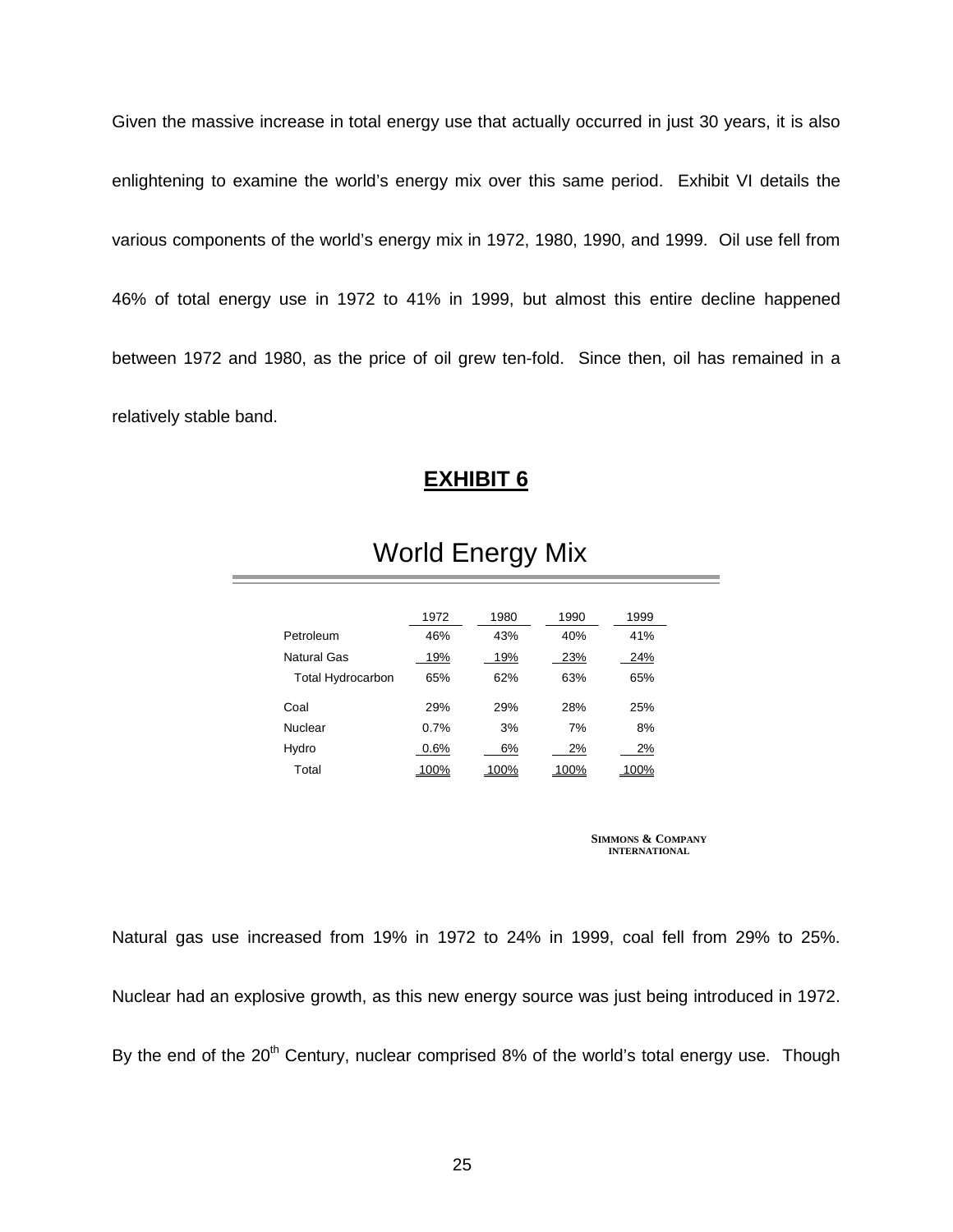this affected only a handful of countries that actively pursued a nuclear energy plan as part of their long-term energy strategies.

It is also interesting to contemplate the possible strains on our oil and gas resources had nuclear not been commercialized, particularly if the gap between rich and poor been narrowed over this period of time.

Exhibit 7 details the growth in the world's petroleum use over the past 60-years as oil's use grew from just over 5 million barrels a day in 1940 to 75 million barrels a day in 2000. Since petroleum is still the only energy that creates transportation fuel, it should continue to grow well into the middle of the 21st century.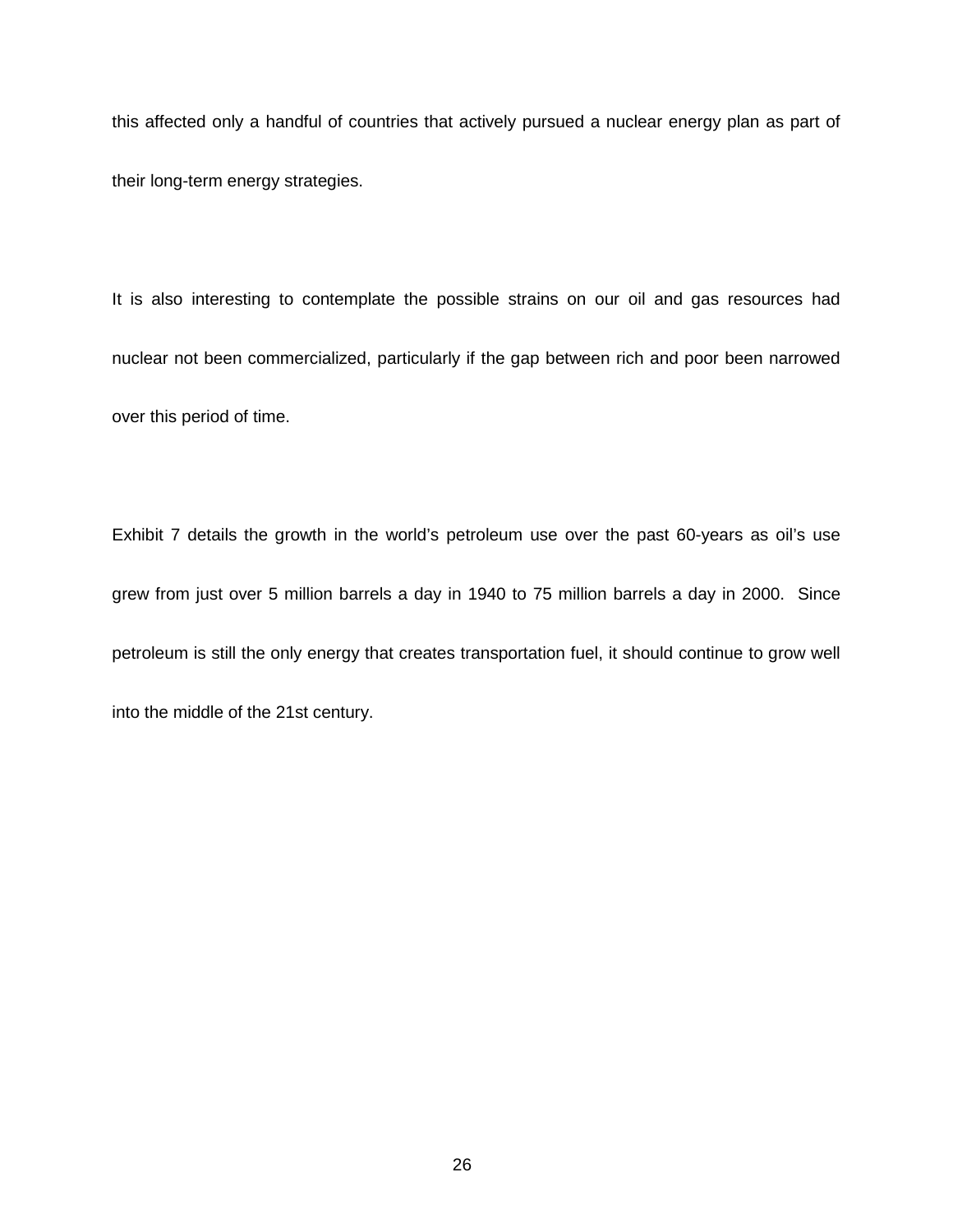#### **EXHIBIT 7**

|                                                                            | Million Bbls/Day |        |        |        |      |                              |                      |
|----------------------------------------------------------------------------|------------------|--------|--------|--------|------|------------------------------|----------------------|
|                                                                            | 1940             | 1950   | 1960   | 1970   | 1980 | 1990                         | 2000                 |
| U.S.                                                                       | 3.1              | 7.1    | 12.3   | 14.4   | 16.5 | 16.3                         | 19.0                 |
| Canada                                                                     | 0.2              | 0.4    | 0.9    | 1.5    | 1.9  | 1.7                          | 1.8                  |
| <b>Western Europe</b>                                                      | 0.8              | 1.5    | 4.2    | 12.6   | 13.9 | 13.4                         | 14.6                 |
| Japan                                                                      | 0.1              | 0.1    | 0.6    | 4.4    | 4.9  | 5.3                          | 5.8                  |
| Australasia                                                                | 0.1              | $-0.2$ | $-0.3$ | $-0.7$ | 0.8  | 0.8                          | 1.0                  |
| Total "OECD"                                                               | 4.3              | $-9.3$ | 18.3   | 33.6   | 38.0 | 37.5                         | 42.2                 |
| Latin America <sup>1</sup>                                                 | 0.3              | 0.9    | 1.7    | 3.5    | 4.6  | 5.0                          | 6.6                  |
| Africa M.E.F. Asia                                                         | 0.3              | 0.8    | 1.6    | 2.8    | 6.3  | 10.8                         | 16.4                 |
| China                                                                      | 0.1              | 0.1    | 0.2    | 1.0    | 1.8  | 2.3                          | 4.6                  |
| Total                                                                      | 0.7              | $-1.8$ | $-3.5$ | $-7.3$ | 12.7 | 18.1                         | 27.6                 |
| <b>USSR/Eastern Europe</b>                                                 | 0.4              | 0.9    | $-2.8$ | 7.4    | 10.9 | 9.8                          | 5.2                  |
| Total                                                                      | $-5.3$           | 12.0   | 22.1   | 39.5   | 61.6 | 65.4                         | 75.0                 |
| Source: BP Statistical Review Of Energy.<br><sup>1</sup> Including Mexico. |                  |        |        |        |      | <b>SIMMONS &amp; COMPANY</b> | <b>INTERNATIONAL</b> |

# Worldwide Oil Consumption

While it is staggering to see a non-renewable energy such as petroleum grow in use from 5 to 75 million barrels per day, just think what this number would have been in 2000 had the

rich/poor gap of the world merely stayed at the 35/65 rate of the 1970's.

There are lots on non-energy facts and figures that highlight the remarkable progress the world

made between 1970 and 2000, and how many more goods and foodstuffs we now consume.

Technology has made the greatest strides imaginable over the past 30-years, creating inventions never even dreamed of in 1970! But the number of malnourished people living below poverty lines has also soared over this same period. Globally, the net amount of land under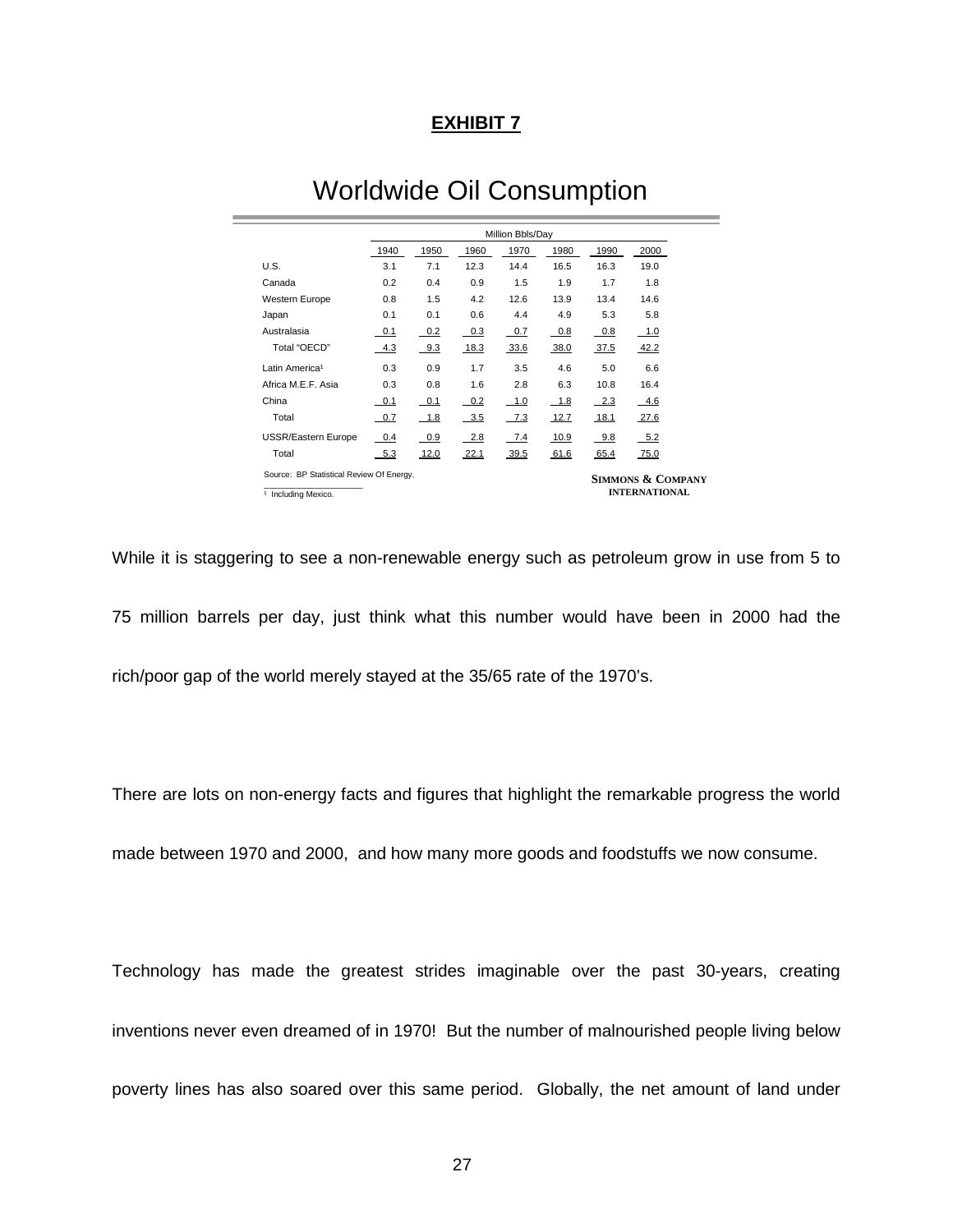crops is growing far more slowly than population. As the world's population grows, less renewable fresh water is available for each person. Desalinized seawater has so far kept this issue from becoming a crisis.

The role of fish in the human diet is also noteworthy. Fish have historically served as an inexpensive and widely available source of proteins and essential nutrients, including a type of fatty acid critical to the development of infant brains.

Over the past 30-years, the global fish catch has managed to remain quite stable. But much of this apparent stability came through a widespread use of aqua-culture which now provides one fish out of every three the world now consumes. Meanwhile, the composition of the wold fish catch is steadily shifting to smaller and less appetizing fish. Some high protein species already seem headed for commercial or even biological extinction.

So the world made it safely though the end of the  $20<sup>th</sup>$  century. But various signs in all the trouble areas which The Limits to Growth spoke of are not terribly comforting to a premise that the world can safely glide through another 30 years, let alone to 2050 or 2070.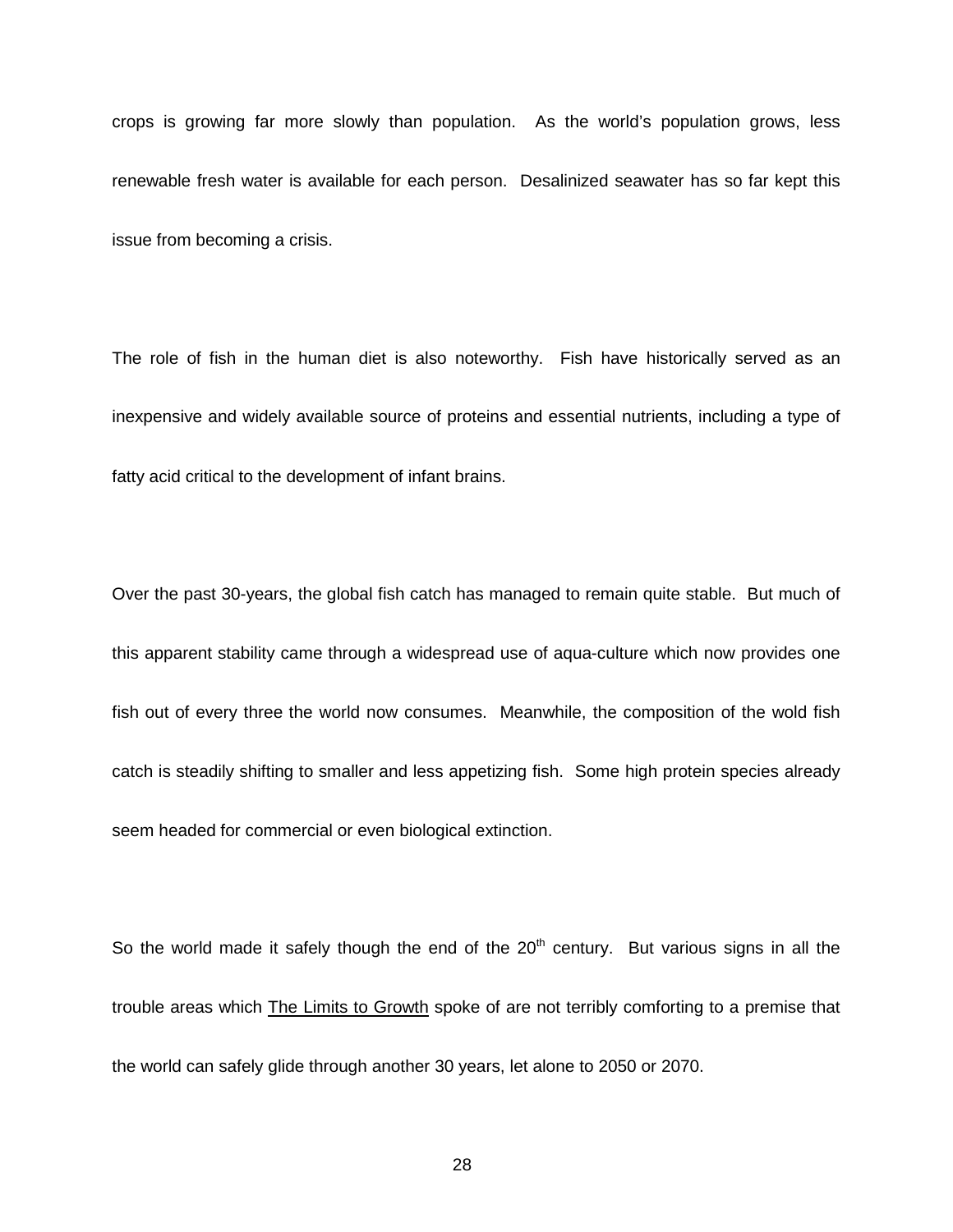The most profound message which The Club of Rome passionately urged people to consider is the power of this type of exponential growth and the danger of the gap that existed between the world's rich and poor. That message is still alive and well. On September 26, 2000, the World Bank's top economists issued yet another warning of the urgent need to begin reducing what used to be a rich/poor gap but has now evolved into a rich/poor gulf.

According to these economists, while the global economy grew by 2.3% a year between 1965 and 1990, the gap between rich and poor countries is **10 TIMES** wider than what it was 30 years ago. Both were measured in per capita terms, and the gap between rich and poor is also growing within many affluent countries.

Why is this message so mute to so many? Will it take a hasty wake-up call to finally create the meaningful questioning of how this enigma is solved? The Club of Rome got the whole picture right. It was the rest of us who missed the mark!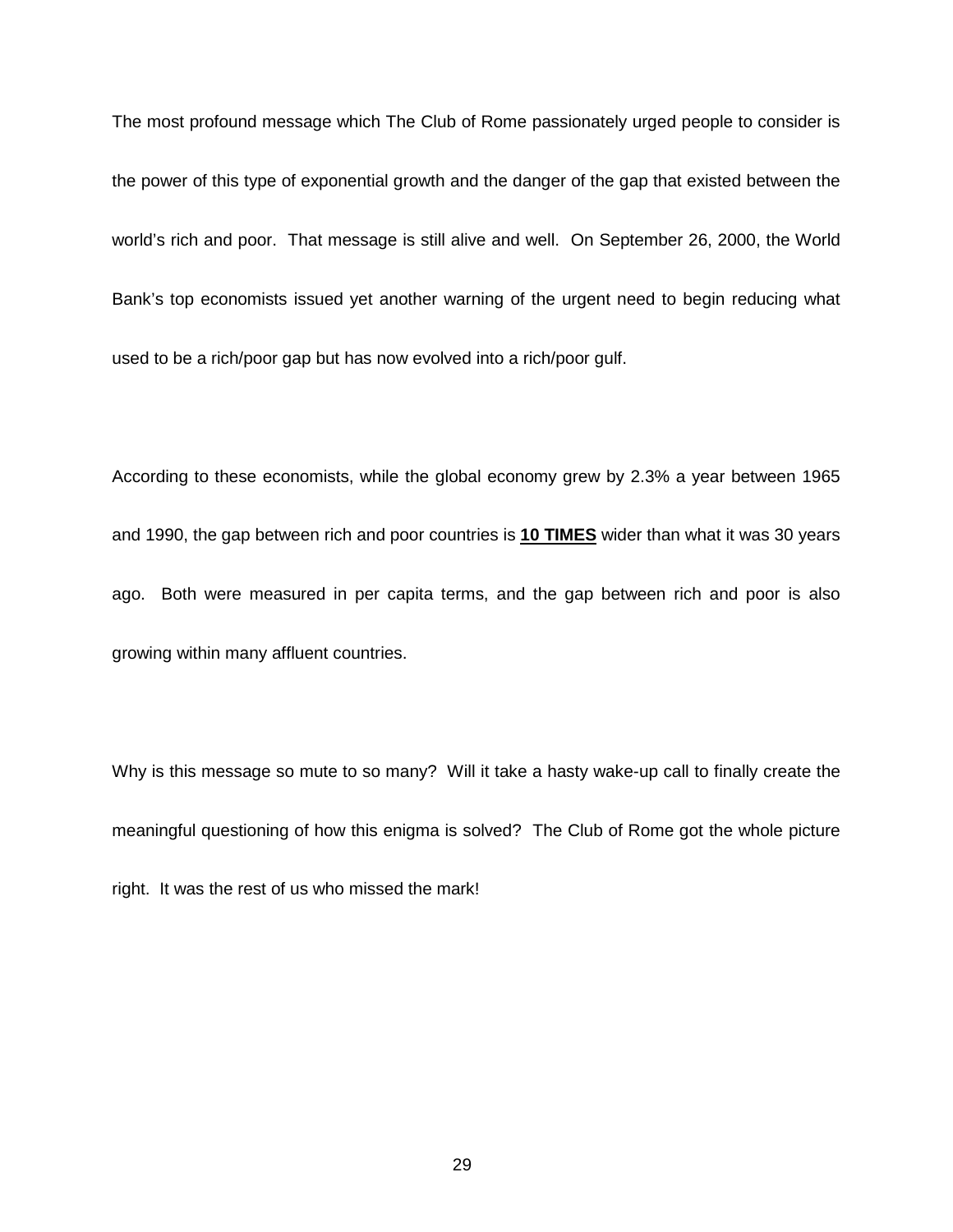## **THE BOOK AND ITS CONTROVERSY**

Why did this book become so controversial and why do so many articulate and seemingly knowledgeable people still lash out at its content as being wrong, when in fact, all the major conclusions are precisely on track? So far, not a single observed trend has emerged to allay the worries and concerns laid out by the Club of Rome. Why was the book greeted with such a firestorm of criticism, instead of invoking the thoughtful debate which the authors so hoped would occur?

I can only surmise at some answers, as I had never followed the debate over the course of so many years.

My guess at the answer lies in two areas: First, it is a natural part of human nature to ignore the impact of events whose consequences fall far into the future. The here and now dominates the way most people naturally think. If a seer wandered into a town predicting a massive flood a decade from now, and the next summer turned out to be particularly dry and arid, it is human nature to belittle the seer as being wrong, ignoring the fact that his prediction was still nine years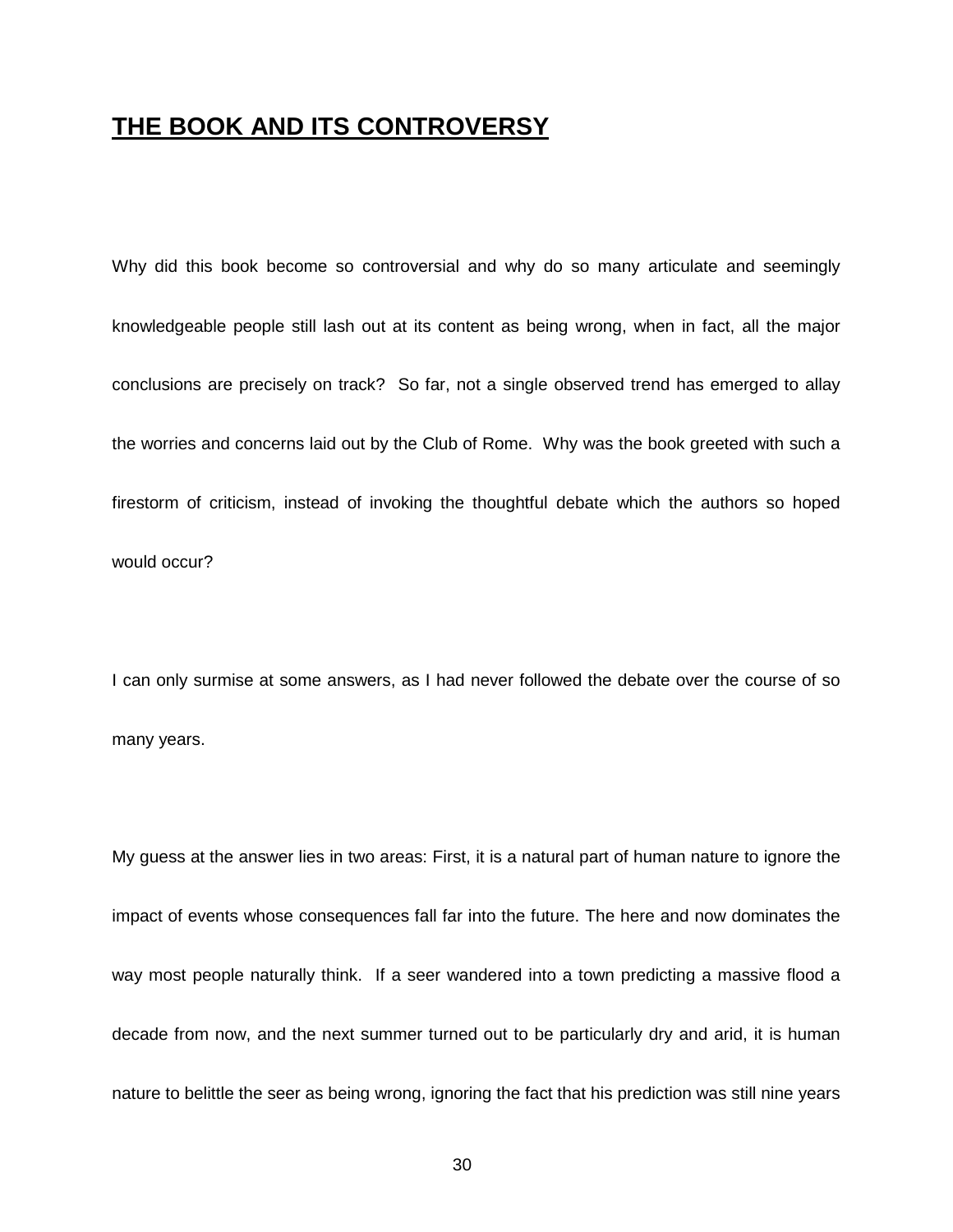hence. This human nature phenomenon used to be cartooned in an advertisement run by New England Life. The ad showed two gentlemen at a prestigious men's club, with brandy in hand. One asks, "Why would anyone want to buy life insurance?" As this question is raised, a massive bull moose trophy had already fallen from the club's wall and was only inches away from crashing onto the questioner's head! We are brought up to think that cause and effect has immediacy to it. Human nature is not good at coping with time-delayed reactions, particularly when the delay is possibly decades away.

The authors of The Limits to Growth deal with this phenomenon of short-term focus through a graph depicted in Exhibit 8.



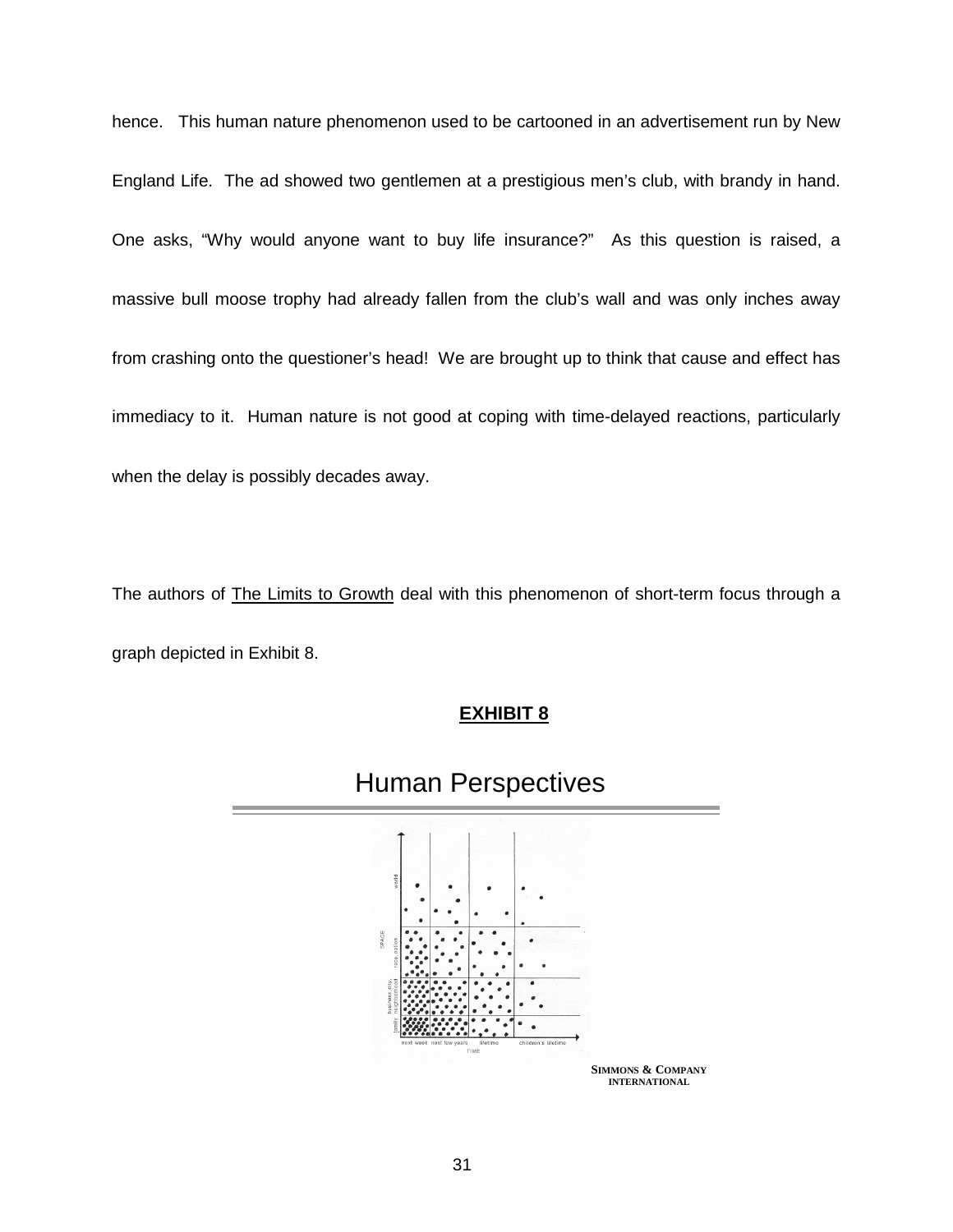It shows the relationship between "time" and "space". In the lower left-hand corner, family represents the closest limit for space, while "one week" being the closest limit for time. The furthest right hand quadrants represent the world for space and 100 years for time. The author's contention is that almost everyone is preoccupied by short limits in both space and time (e.g. what will I eat today?) Few ever think about what could happen to the entire world in far distant periods of time. It was the upper right hand corner of space and time that the authors addressed. It seems clear that few readers of the book focused on this global view and lengthy time. Instead, they read into the book a different message, letting imagination drift back to the lower left corner of this graph.

A major event then fueled further confusion about the real issues of the book. The Limits to Growth ended up being published shortly before the world experienced the Oil Shock of 1973. In the ensuing panic that the 1973 Oil Crisis brought forth, the "100-year" message that the authors of this book tried to warn about (so that meaningful changes in population growth and industrial consumption might begin in order to avoid the dangers implied by this work far into the future) got blurred into an immediate panic that a tiny blip in oil supplies was possibly the arrival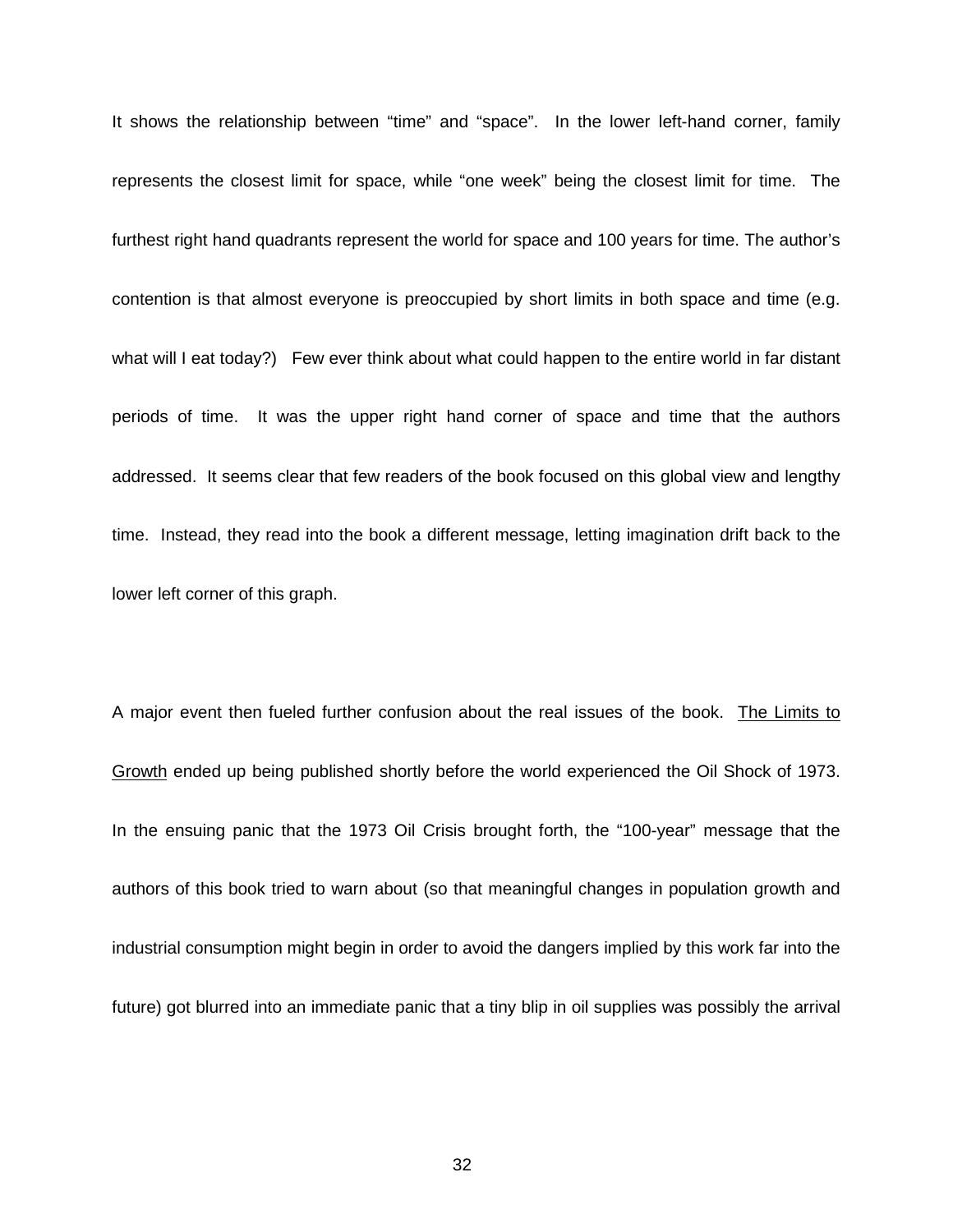of such shortages, some 100 years earlier than this "mysterious" or even clandestine Club of Rome was trying to discuss.

My other guess is that some of the worst and most vocal critics of this book were people who most passionately embraced the concept of immediate shortages facing the world through the 1970's. After all, by 1980 there were many prominent energy analysts who stridently embraced the idea that \$50 to \$100 oil was almost inevitable. When these high prices then failed to materialize, and as the gap between slipping demand and rising supply created an oil "bubble", this enabled oil prices to stay within a \$15 to \$20 per barrel range for the better part of two decades, the embarrassment of being wrong turned the whole group of energy experts into angry critics of The Limits to Growth and passionate believers that prices would stay low forever. It must have been easy to shift part of the blame for why they had been so wrong to the stupidity of The Club of Rome. This is my equivalent of blaming the bartender for a hangover!

Sadly, the dialogue and increased in-depth analysis that The Club of Rome so hoped would begin as a result of their publication never occurred in the face of growing criticism. Phase One of the "predicament of mankind" accidentally became the final chapter of this thesis. As the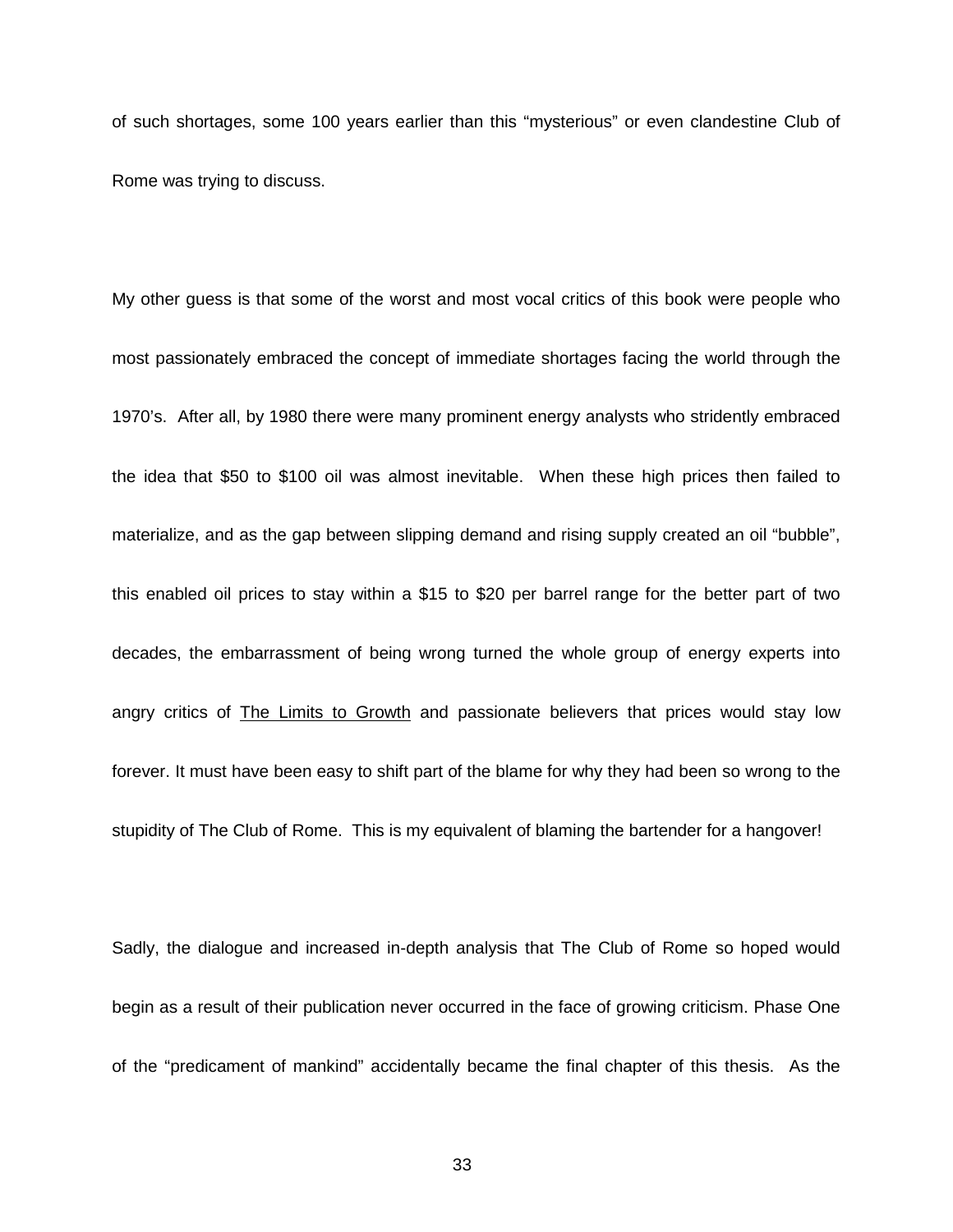discredit of this work grew, few even took time to measure the pace of change. Even fewer remembered the real message of the book.

The Club of Rome still exists. It did not "wither away," although its own web site acknowledges that most people assume it ceased to function after the death of its charismatic founder, Aurelio Peccei, in 1984. It ended up commissioning more than a dozen other reports, since Limits was first published; though, none ever attracted the widespread attention of The Limits of Growth.

Membership to The Club of Rome is still limited to one hundred members. Meetings are still held at the invitation of its members. Its most recent report was published in 1995 and dealt with the world's unemployment dilemma. "Interim" reports on the problems of governability or the lack thereof and on the global warming problem were presented at its last "annual meeting" held in Puerto Rico in 1996.

So the Club is intact, but the passionate concerns spelled out by The Limits to Growth have clearly cooled. Lost in time is whether the issues raised in 1972, creating such intense debate when finally published, were actually correct and lurk as an unseen but smoldering ember.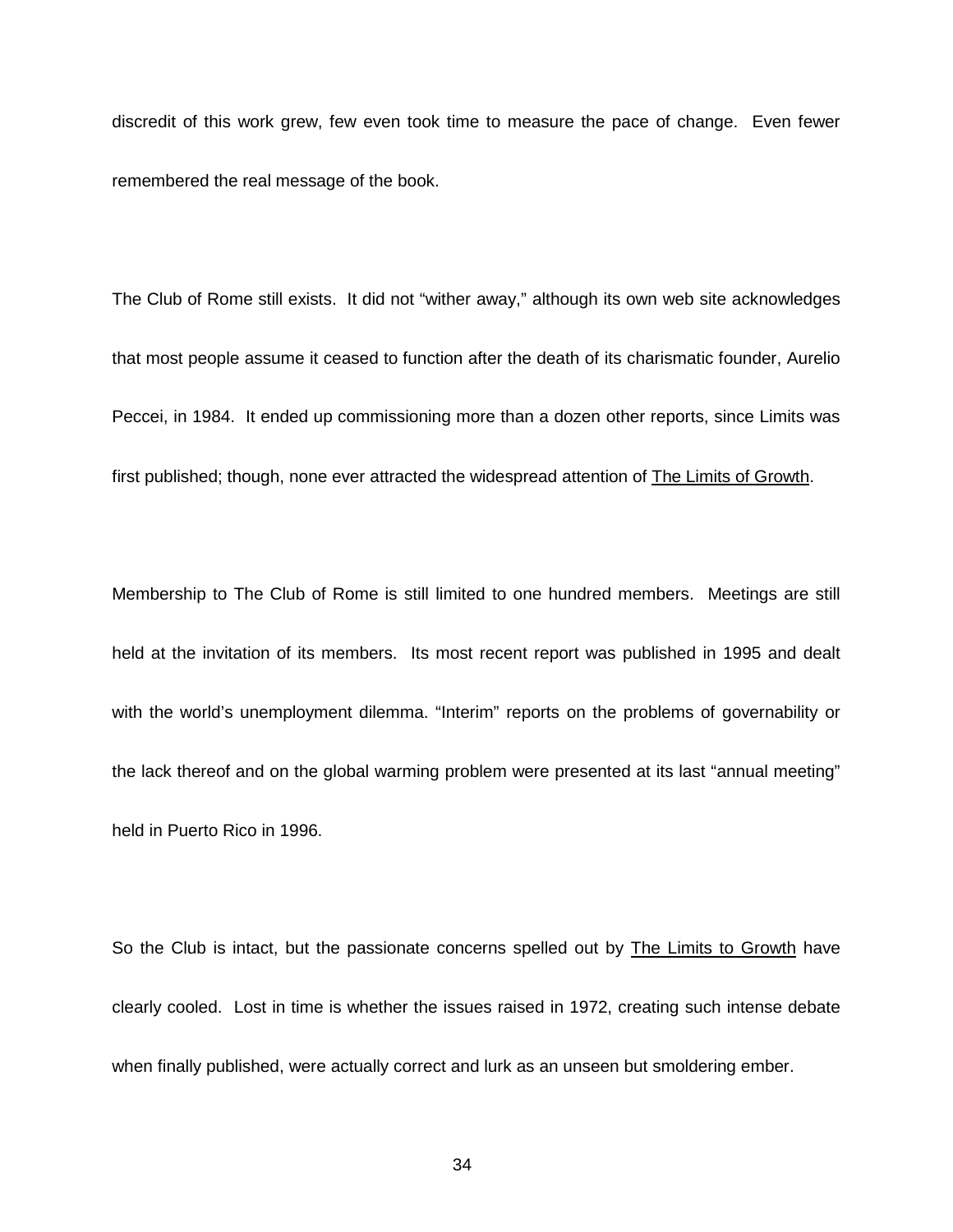## **EXTRAPOLATING THE WORLD BEYOND 2000**

30 years have now elapsed since the original research of the book was first done. The world is now 30% of the way towards the doomsday scenario depicted by trend-lining the extrapolated growth of the previous 100 years. As the book accurately predicted, population growth expanded. This was almost inevitable as most parents of 2000 were already born when the book was first written.

What can we infer about the state of the world over the next 30 years from continuing this extrapolating exercise? Is it realistic to assume that the gap between the rich and poor will never narrow? Could the world remain at peace if the gap never narrows or even widens? And, if it does narrow, as the World Bank head warned must occur to keep the world prosperous and peaceful, are we really certain that the world has sufficient resources in place to accommodate such changes?

These are the issues that should now be dominating the think tank discussions of the world's public policy planners. At least the energy aspects these issues raise deserve close examination. To extend the analyses embodied in The Limits to Growth out another 30 to 50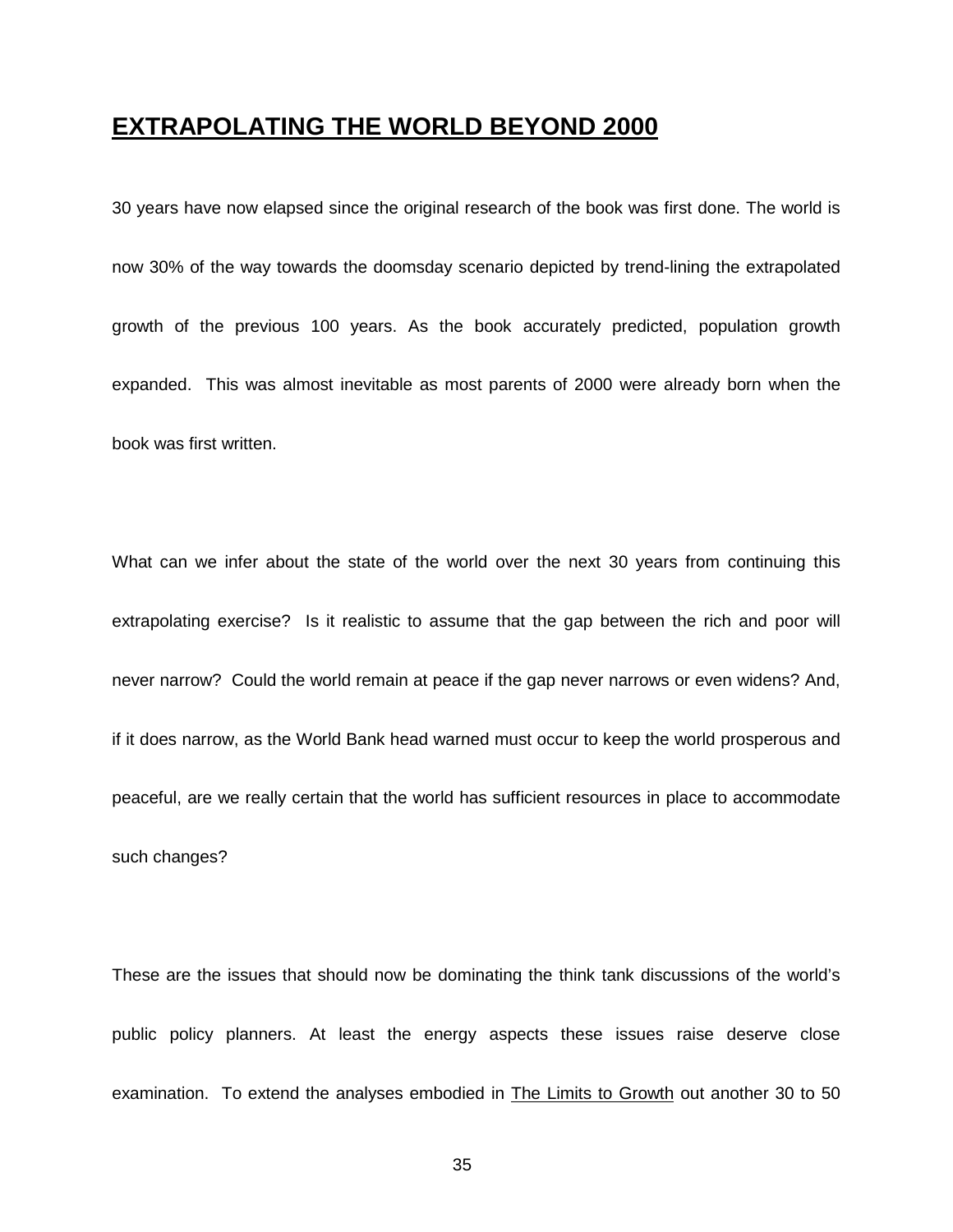years no longer takes a supercomputer. Any hand held calculator can now do compounding growth rates. When a simple extrapolation in the growth trends for population, industrial activity, consumption of both agricultural and natural resources and the resultant pollution is done, the alarms raised are more discomforting today, with the benefit of an added 30 years, than the authors of The Limits to Growth contended three decades ago.

However, we still have "70-years" to go before the 2070 limit, which the MIT model suggested was an end to more growth, is reached. Perhaps it is irrelevant that all the mileposts raised as red flags in The Limits to Growth have so far been met. After all, there is ample time to correct any seriously dangerous trend. Correct?

In the book's chapter defining the deceptive powers of exponential growth and the apparent suddenness with which it approaches a fixed limit, the authors describe the French Riddle of the Lily Pond. In this riddle, the lily pond has a potentially virulent lily that apparently will double in size each day. If the lily grows unchecked it will cover the entire pond in 30 days, choking off all other forms of life in the water by the time it covers the entire pond. If a skeptic waited until 50%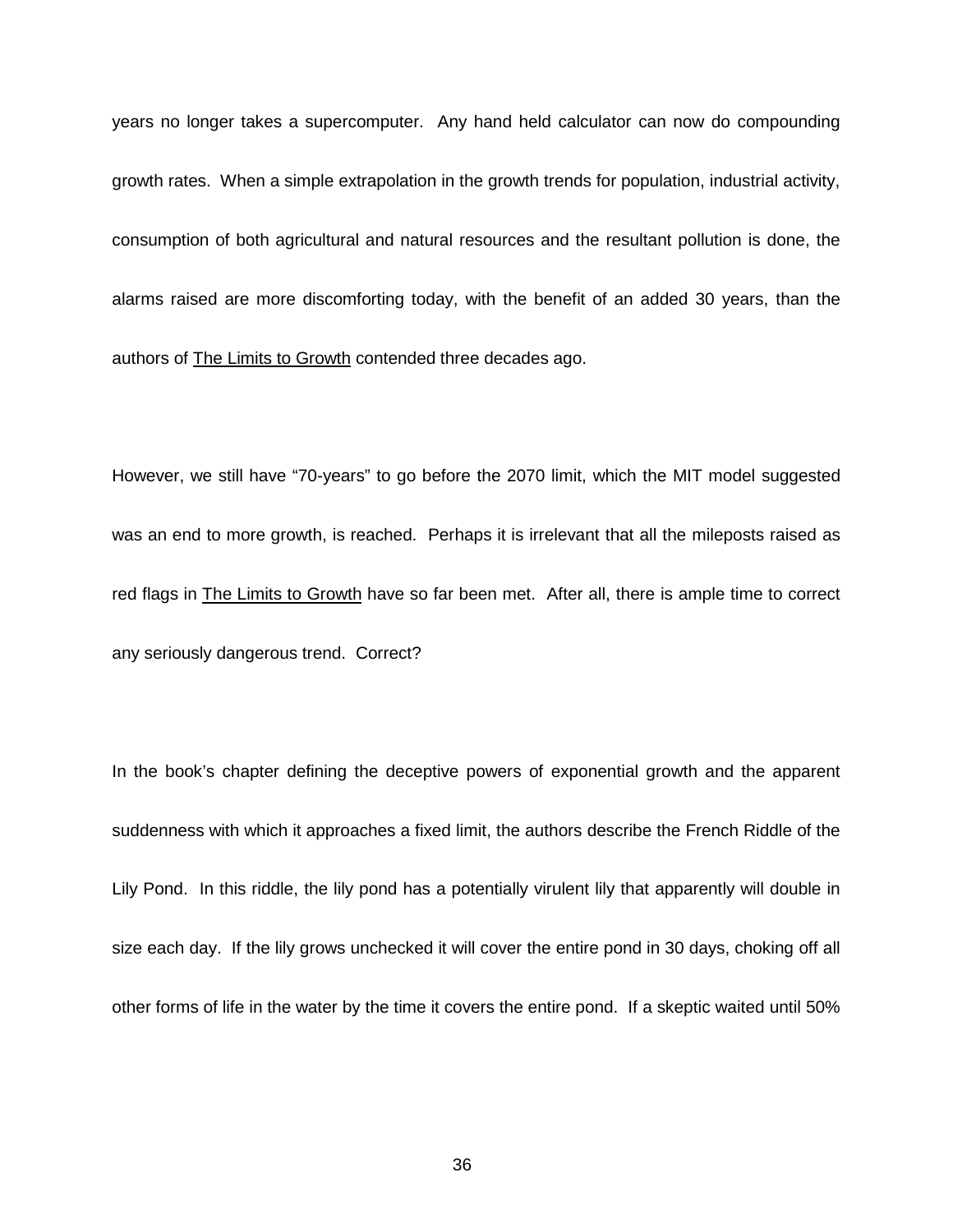of the pond was covered before taking any remedial action to save the pond, when would he act? The answer: on the  $29<sup>th</sup>$  day of the month! But by then, would be too late.

The world can debate when corrective action needs to begin, if exponential growth suddenly shows all of the classic signs of pending overshoot. But everyone should agree that waiting until the "proverbial 29<sup>th</sup> day" is a classic and unrepentable blunder of the highest order.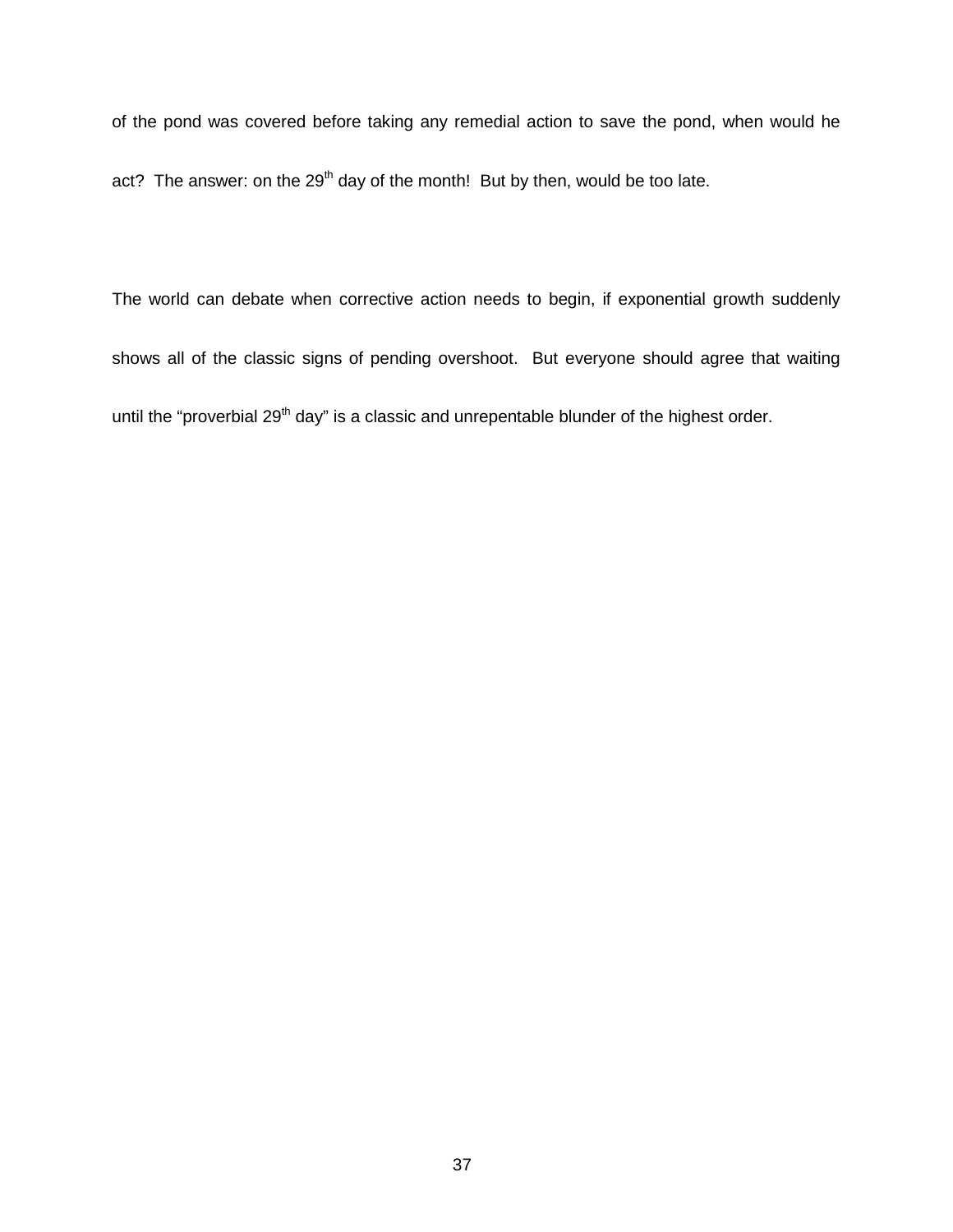## **THE LIMITS TO ENERGY GROWTH**

I have no good data or knowledge about agricultural or non-energy consumption data. A casual reading of the possible future limits to water, arable land, fish stocks, etc. causes one to question how the world could even cope with continued population growth an a narrowing of the rich/poor gap.

But simply focussing on the energy issues which should concern the world argues that the world probably cannot wait another 30 years to begin pondering whether we could begin to experience problems and sheer limits to non-renewal energy consumption. The lead times for any corrective actions or alternative energy alternatives are simply too great.

Take the energy needs of China as an example of the problem. This giant population pool is struggling to remove the shackles of poverty suffered throughout the 20<sup>th</sup> Century. There is a case to be made that by 2030, or at least by 2050, China could become the Japanese Miracle of 1960, or even what Japan is like today. At the least, China could become the equivalent of a Thailand, Greece or Turkey today.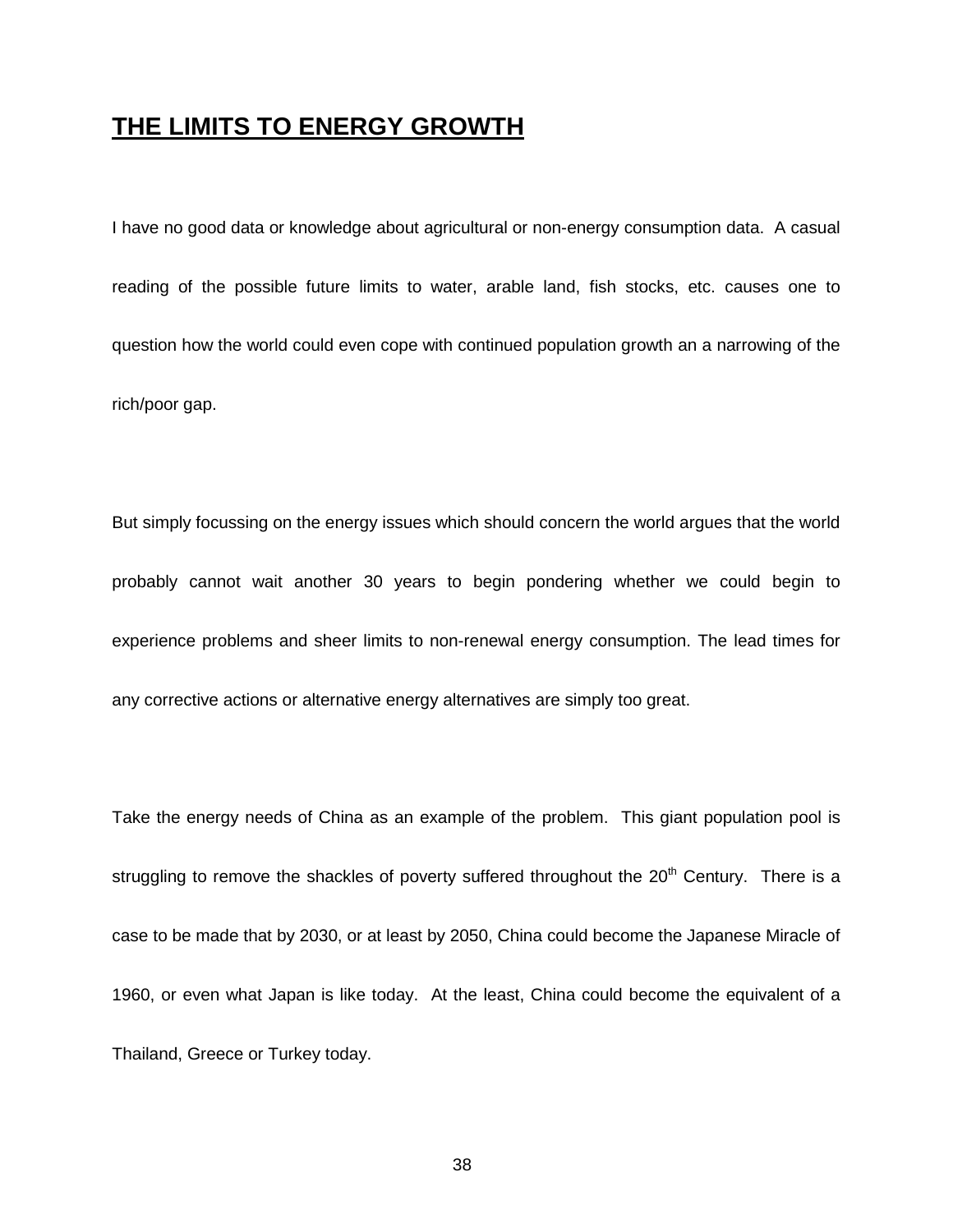If such a transformation were to take place, are the world's resources sufficient for this miracle to safely occur?

The arithmetic is easy to do. Over the past 30 years, China's population has grown from 850 million people to 1.25 billion. Extrapolate this growth to 2030 and there will be almost 2 billion people. If China climbs the ladder from near poverty today to even the lowest end of the OECD countries' energy consumption, this means that China's energy consumption would grow more than six-fold to over 100 million BOE per day, or two-thirds of the entire world's total energy use today.

If China's population nears 2 billion by 2030, and China retains its current energy mix, where almost 75% comes from using a particularly dirty coal, its coal usage would increase to a level 50% greater than all the coal now consumed by the entire world! The implied pollution this would create is precisely the type of pollution dangers implied by the Club of Rome 30 years ago. Since China's enormous coal usage already irritates eyes throughout Japan when the winds blow eastwards, using so much added coal could literally darken Asian skies.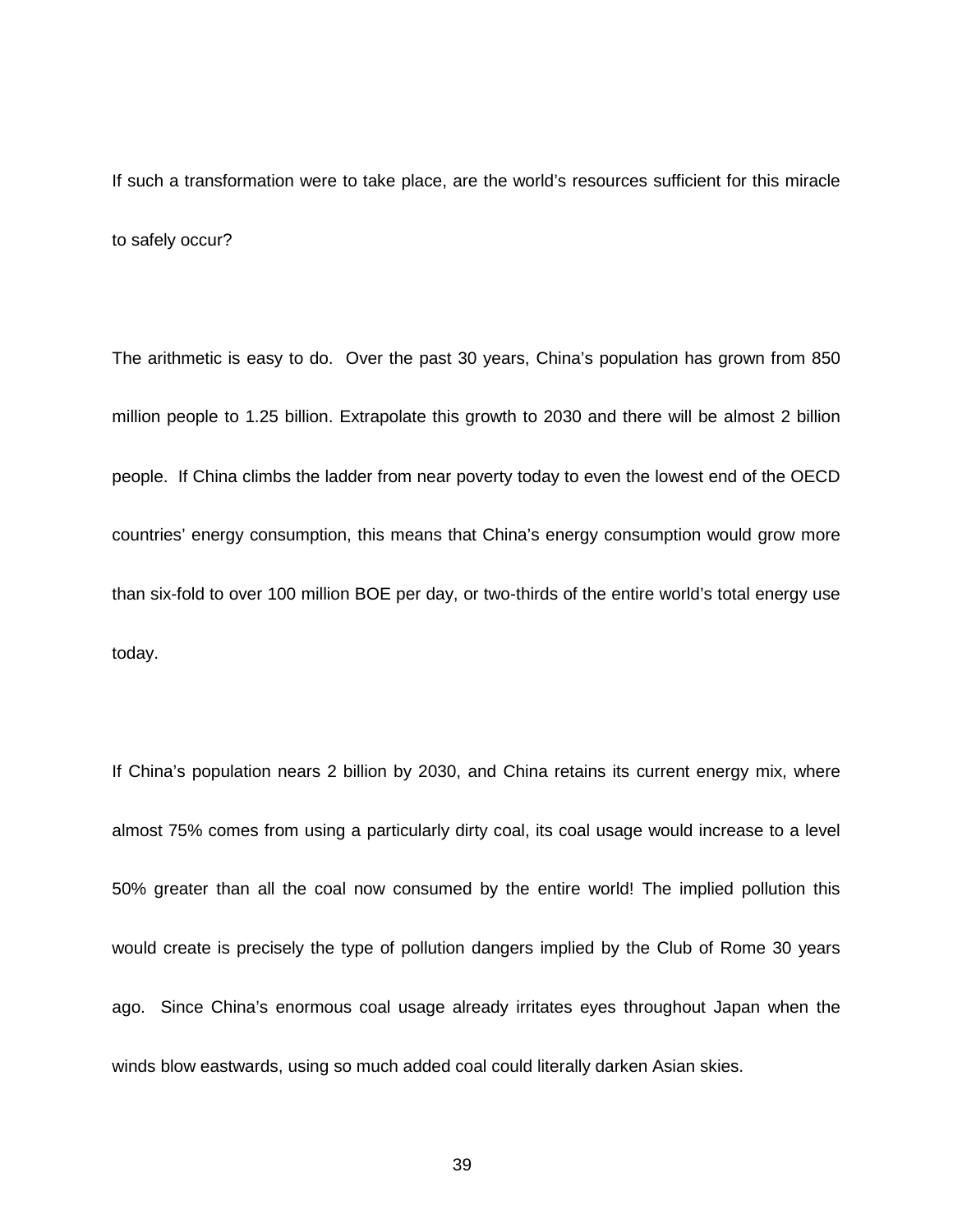If China weans itself meaningfully from its high rate of coal use, and simultaneously improves its economy, the growth this implies for added consumption of oil and gas is simply staggering. Even the most avid "cheap oil forever" advocates would have a hard time convincing themselves that such an explosive growth could really happen. This is a classic example of System Dynamics working as they should.

If India also made a similar climb up the ladder of economic success, the numbers for added energy use would rocket off the charts. But China and India are but two of many countries that still qualify as genuine "energy pigmies."

Exhibit 9 shows the power of energy extrapolation from seven of the leading countries that qualify as "energy pigmies." The seven include China, India, Indonesia, Pakistan, Bangladesh, Philippines and Egypt. In 1970, the population of these seven countries was 1.7 billion. In 2000, they now represent 2.9 billion people. Their total energy consumption now totals 25.4 million BOE per day. While this is a lot of sheer energy volume, it amounts to a miniscule 3.2 barrels of oil equivalent energy per capita each year, one thirtieth of what the U.S. now consumes.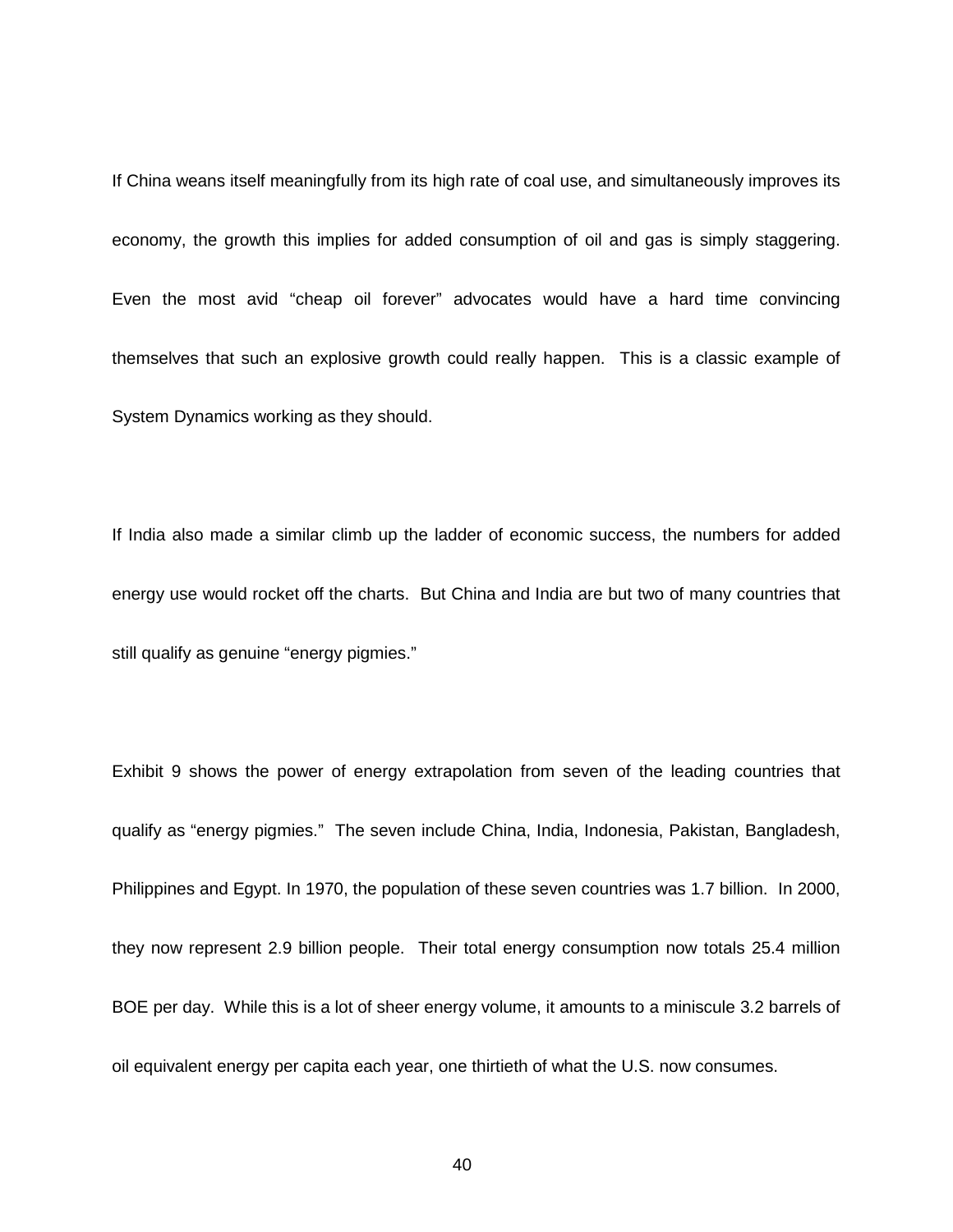#### **EXHIBIT 9**

## Impact Of Seven "Energy Pigmy" Countries

|             |                          | 2000                  | Extrapolated Growth At 20301 |                   |                       |            |                  |  |  |
|-------------|--------------------------|-----------------------|------------------------------|-------------------|-----------------------|------------|------------------|--|--|
|             |                          | Energy<br>Consumption | Popultaion                   |                   |                       |            |                  |  |  |
|             | Population<br>(Millions) | (Million<br>BOE/D)    | Growth<br>Rate               | People<br>In 2030 | Energy<br>Growth Rate | Per Capita | Total<br>BOE/Dav |  |  |
| China       | 1.262                    | 15.680                | 1.5%                         | 1.942             | 0.2%                  | 4.8        | 25.540           |  |  |
| India       | 1.014                    | 5.750                 | 2.0%                         | 1.853             | 2.8%                  | 4.8        | 24.370           |  |  |
| Indonesia   | 224                      | 1.670                 | 2.0%                         | 406               | 3.6%                  | 7.8        | 8.680            |  |  |
| Pakistan    | 141                      | 770                   | 2.6%                         | 305               | 2.9%                  | 4.7        | 3.930            |  |  |
| Bangladesh  | 123                      | 210                   | 2.2%                         | 236               | 1.8%                  | 1.0        | 650              |  |  |
| Phillipines | 81                       | 460                   | 2.5%                         | 170               | 3.4%                  | 5.7        | 2.650            |  |  |
| Egypt       | 68                       | 900                   | 2.3%                         | 135               | 1.3%                  | 7.1        | 2,630            |  |  |
| Total       | 2.913                    | 25.440                |                              | 5.047             |                       |            | 68,450           |  |  |

\_\_\_\_\_\_\_\_\_\_\_\_\_\_\_\_\_\_\_\_\_\_\_\_\_\_ ¹ Expotated growth in 2030 uses 1970 through 2000 growth in population to 1970 through 2000 growth in per capita energy consumption.

**SIMMONS & COMPANY INTERNATIONAL**

If the 1970-2000 growth in population for each of these pigmy countries is extrapolated to 2030, the population of these seven "pigmies" will exceed 5 billion. If their growth in per capita energy use from 1970 to 2000 is also extended to 2030, these seven countries, alone, would consume an additional 68 million barrels of oil equivalent energy per day. More staggering is the thought that such growth could take place and still leave these energy pigmies on an energy diet of under 5 barrels of oil equivalent per year. This would leave these countries at only one-quarter of the low end of the OECD energy use in 2000.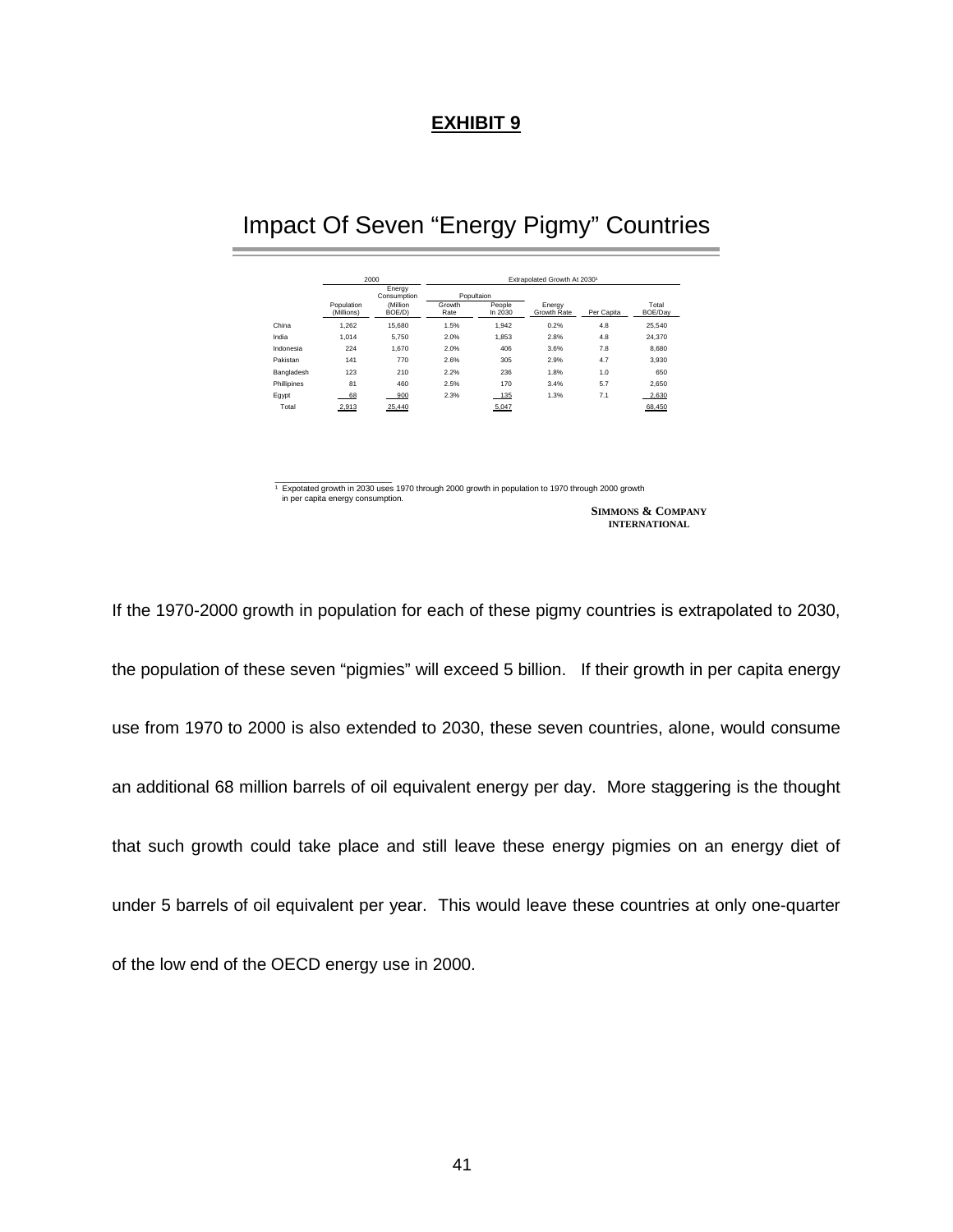To fully appreciate the magnitude of what the Limits of Growth authors called "a classic over shoot – where growth finally and suddenly overwhelms the system," simply assume that by some economic miracle, these seven energy pigmies find a way to all become the equivalent of the least prosperous countries of the OECD today (which consume around 20 BOE energy on a per capita basis in 2000.) This change, alone, would equate to over 100 million BOE per day of energy consumption in 2030, almost one half of what the entire world now uses.

Nigeria is another classic example of a 21<sup>st</sup> century energy pigmy. Its statistics were excluded from my "group of seven" simply due to limited data on Nigeria's energy use over the past 30 years. But, good statistics exist for Nigeria's current energy needs.

As Africa's largest country, Nigeria has seen its population grow from 51 million in 1970 to 123 million today. Despite it's size, Nigeria's current total energy consumption is less than 500,000 BOE per day. This equates to a meager 1.3 BOE per person each year. Despite producing close to 2 million barrels of oil per day, the country is mired in poverty. It faces a serious energy crisis due to declining electricity generation. Its total installed electrical generating capacity is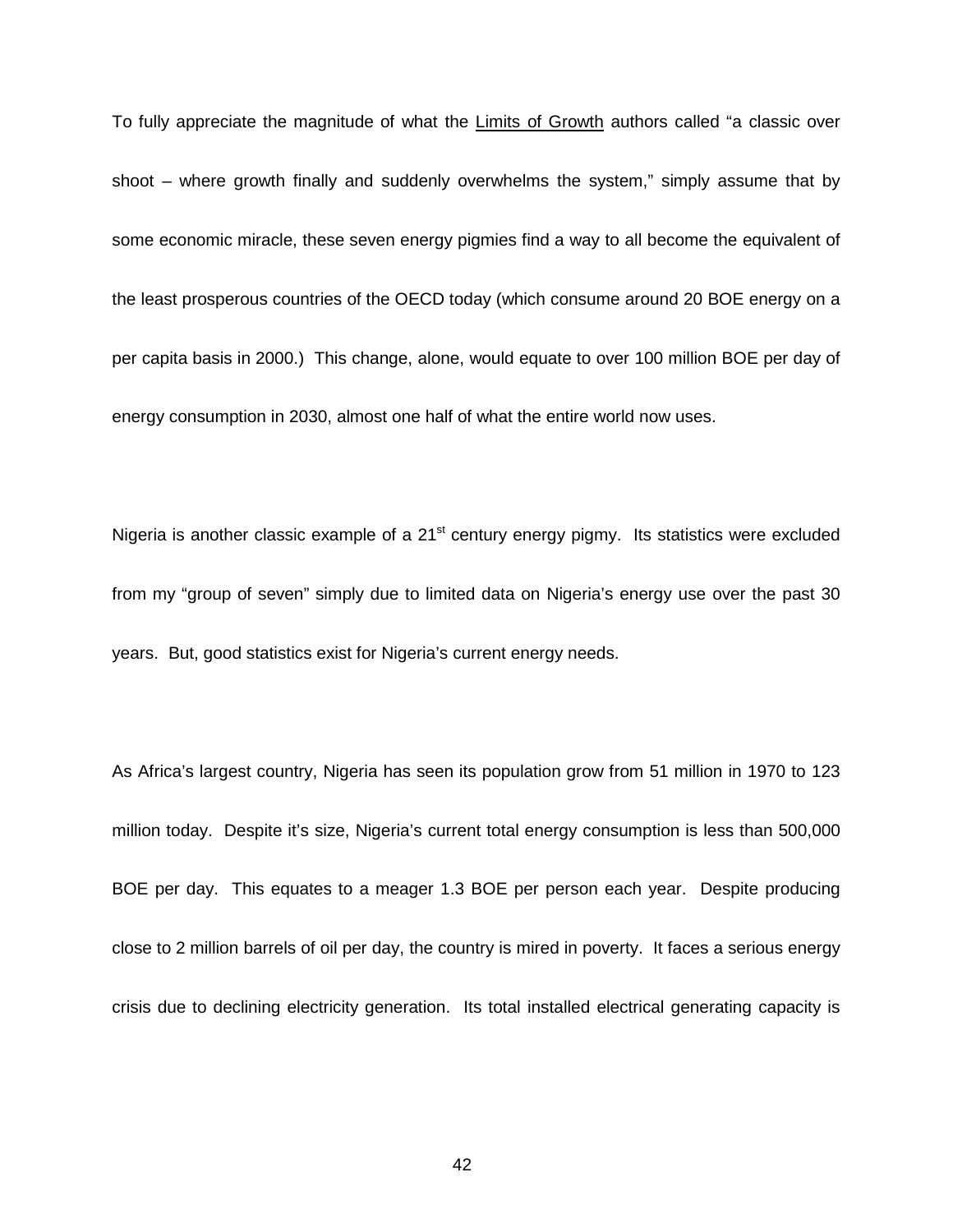less than 1% of that of the United States. But in July 2000, only 25% of this tiny power capacity even worked. The balance is in a chronic state of disrepair.

If Nigeria finally turned its economy around, like so many other role models have done over the past 50 years, the exponential energy needs of just this one country are profound.

Here is how Nigeria's numbers work. Assume that Nigeria's past 30-year population growth continues for another 30 years. By 2030, Nigeria would have 300 million people. If its GDP and energy use grew to what Mexico now enjoys (10 BOE per capita in 1999), Nigeria's energy consumption would grow by almost 20 fold to over 8 million BOE per day.

These numbers also highlight the possible export squeeze which many major energy exporters could face if their populations continue to grow while their GDP improves.

Nigeria's total economy is now fueled by its oil and natural gas exports. For these exports to remain static, Nigeria's oil and gas output would have to rise almost five-fold in the next 30 years. A handful of other oil producers have been able to experience such meteoric production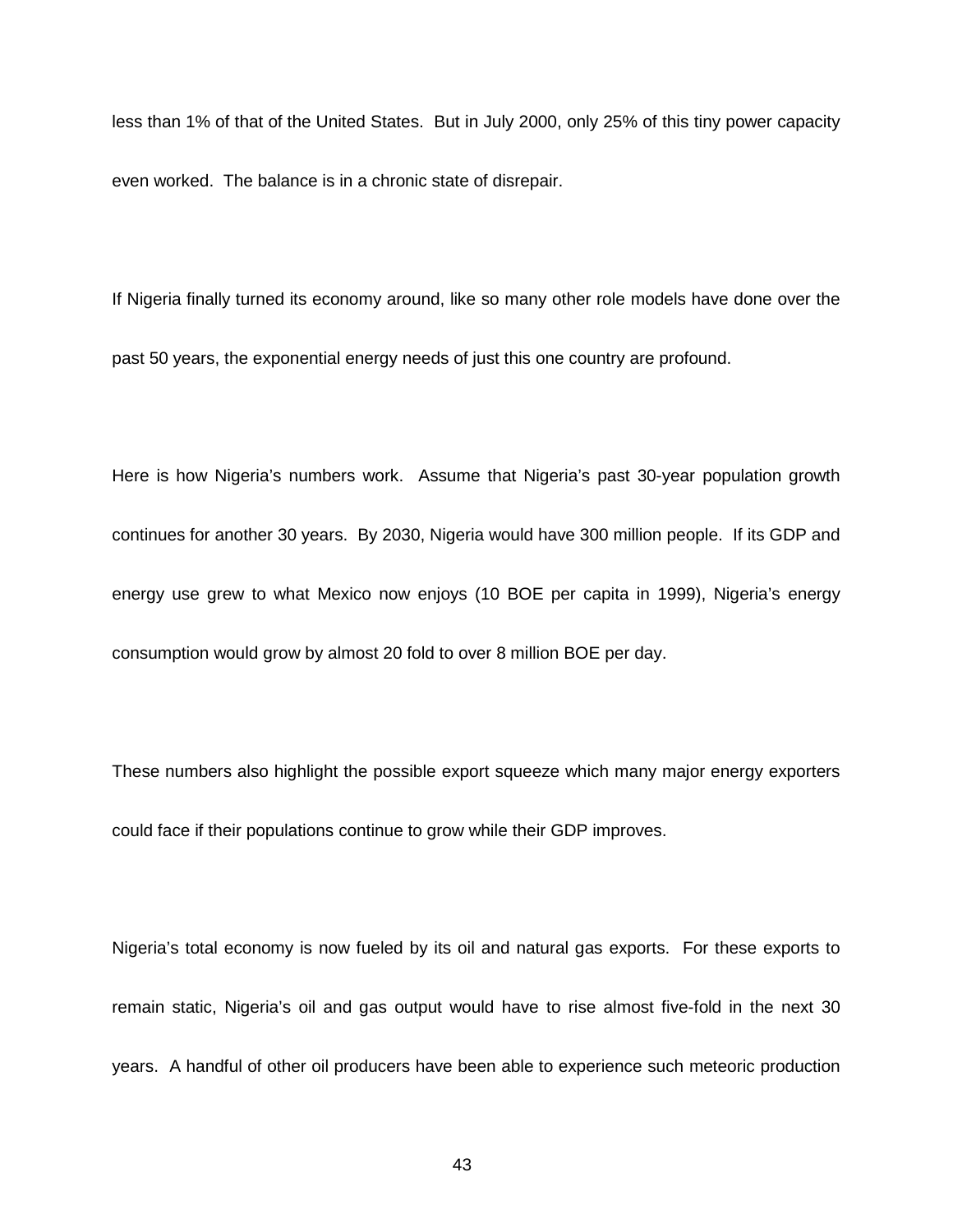growth, but they all started with an insignificant base. Since Nigeria is now one of the ten top energy producers in the world, the likelihood of them quintupling their current output has to be a genuine stretch. More likely is a scenario where rapid increases in the country's prosperity finally turns the country from being a major energy exporter to a net energy importer, as China suddenly experienced over the past decade.

Nigeria is not the only big energy exporter facing this same risk. This issue could become a problem for the entire group of OPEC producers. All have seen dramatic growth in their population. In 1970, the OPEC countries' population totaled 245 million. By 2000, their population grew to 524 million. If each country's 30-year population growth is extrapolated to 2030, these countries will support over 1.1 billion people. Exhibit 10 details the population growth of the OPEC producers from 1970 through 2000 and the population demographics which an extrapolation of these growth rates produces by 2030.

The implications of this explosive population growth creates an interesting future energy dilemma. Focus on just one of the OPEC countries as a classic illustration of some possible limits to future growth.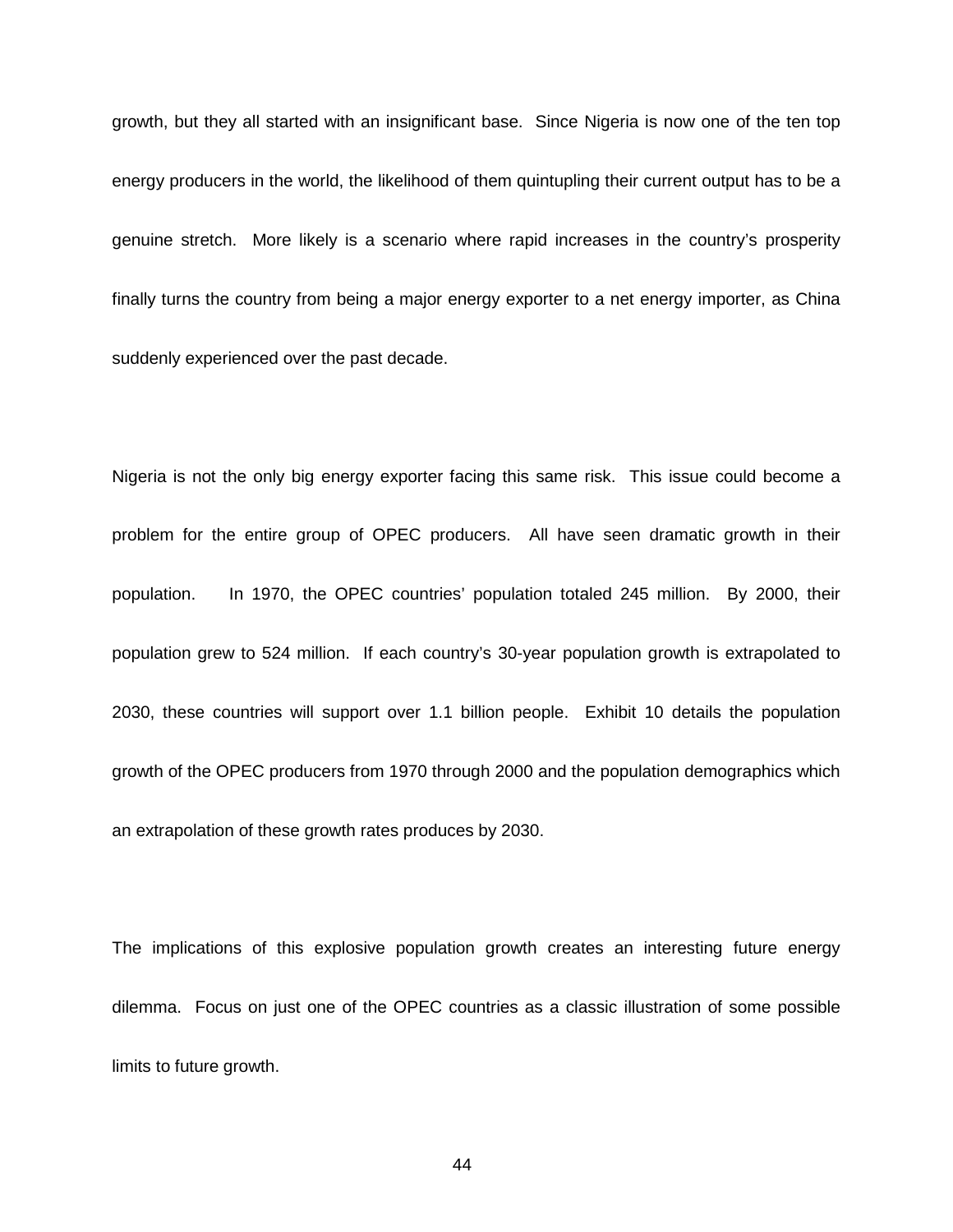#### **EXHIBIT 10**

## OPEC Countries' Population Growth

|              | In Millions Of People |      |                |      |                                       |  |  |
|--------------|-----------------------|------|----------------|------|---------------------------------------|--|--|
| Country      | 1970                  | 1980 | 1990           | 2000 | Extrapolated<br>Population<br>In 2030 |  |  |
| Indonesia    | 123                   | 155  | 189            | 225  | 412                                   |  |  |
| Nigeria      | 51                    | 70   | 92             | 123  | 297                                   |  |  |
| Iran         | 29                    | 39   | 56             | 66   | 150                                   |  |  |
| Algeria      | 14                    | 19   | 25             | 31   | 69                                    |  |  |
| Venezuela    | 10                    | 15   | 19             | 24   | 58                                    |  |  |
| Iraq         | 9                     | 13   | 18             | 24   | 64                                    |  |  |
| Saudi Arabia | 6                     | 10   | 15             | 22   | 81                                    |  |  |
| Libya        | 2                     | 3    | 4              | 5    | 13                                    |  |  |
| Kuwait       |                       |      | $\overline{2}$ | 2    | 6                                     |  |  |
| <b>UAE</b>   |                       |      |                |      |                                       |  |  |
| Total        | 245                   | 326  | 422            | 524  | 1,157                                 |  |  |

**SIMMONS & COMPANY INTERNATIONAL**

Saudi Arabia had only 6 million people in 1970. By 2000, their population grew to 22 million. 43% of Saudi Arabia's 22 million people are 14 years old **or less**. The country's fertility rate is 6.3 children per female. If these trends continue, Saudi will have 45 to 50 million people by the year 2030. If Saudi Arabia's population growth from 1970 to 2000 continues unabated, the country will have 80 million people by 2030. On the surface, these numbers sound impossible but they merely highlight how hard it is to gauge exponential rather than linear rates of growth.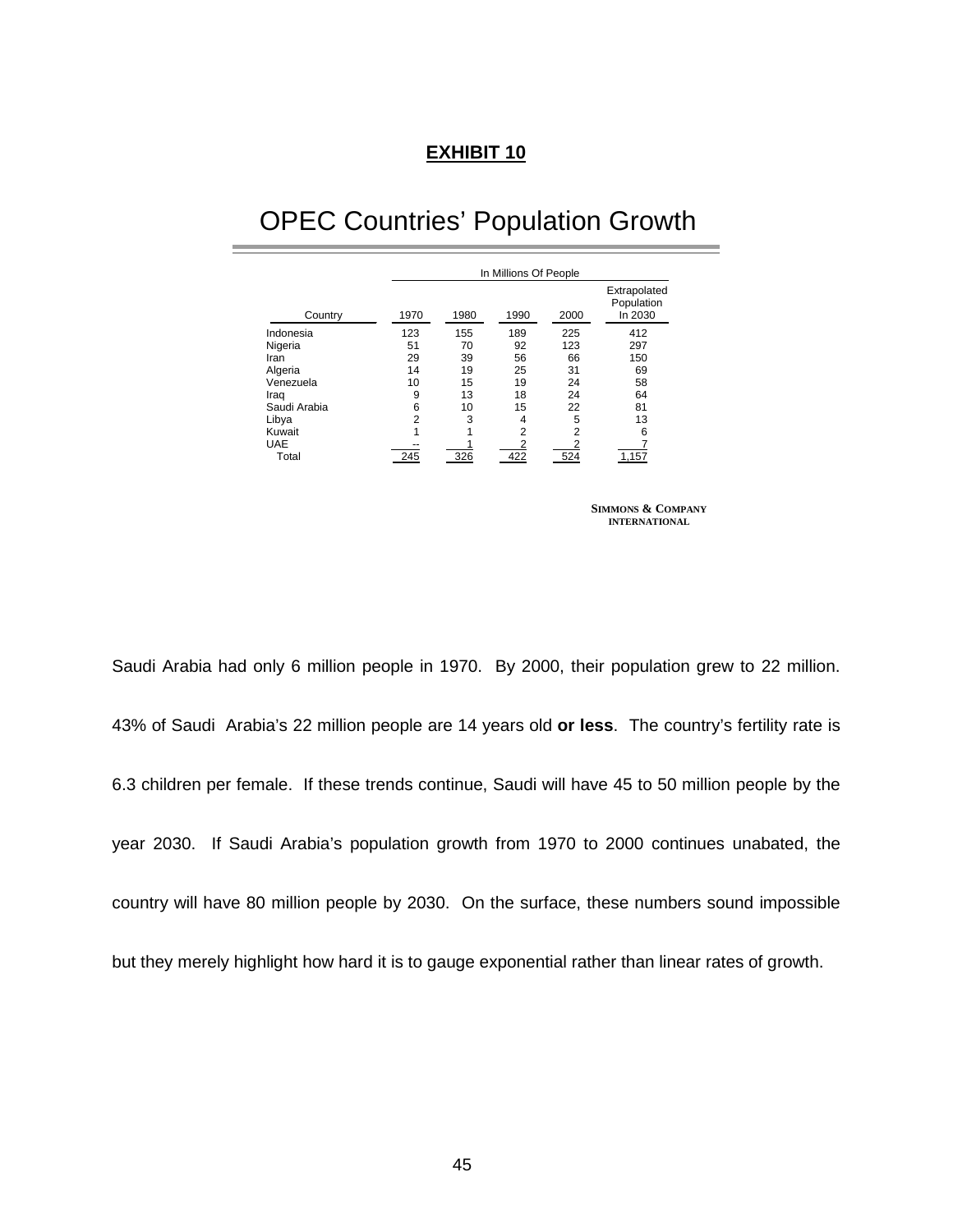Most people still think Saudi Arabia is a very rich country. To the contrary, its economy is now in shambles as a result of the population explosion which has already occurred. The July 2000 Foreign Affairs had an article highlighting the social and financial pressures already facing this key energy supplier entitled "Saudi Arabia Over a Barrel". Saudi's domestic debt in 2000 already exceeds more than 100 percent of its GDP. Its budget deficit in 1998, when oil prices collapsed, was nearly 11% of its GDP. Saudi's 2000 budget has government expenditures growing by 12%, so even considerably higher oil prices will still produce a deficit forecast at 15% of total budget.

Major Saudi cities routinely experience regular power brownouts in the summer months, and the desalinization plant in Jiddah, the country's second largest city, cannot keep up with water demand.

 If Saudi modernizes its economy to a level which the United States now enjoys, its increased electricity needs would propel its internal energy use from just over 2.1 million BOE per day to over 12 million BOE per day by 2030. If Saudi's 50 (to possibly 80) million people also want to drive, the oil consumption this implies makes it far-fetched to think that Saudi could also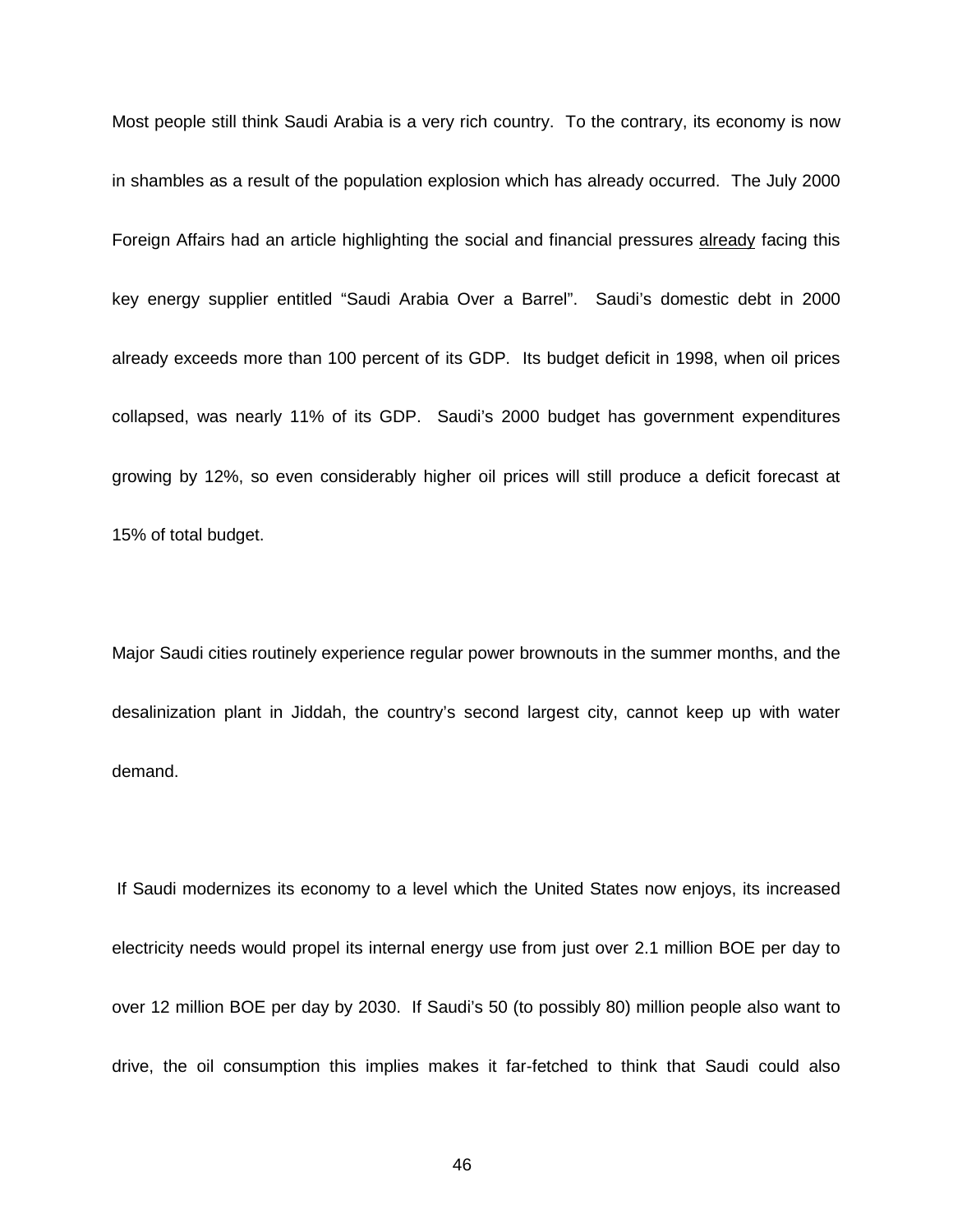continue to be the rest of the world's swing oil producer too. I suspect the demographic numbers for Saudi Arabia would truly shock the authors of The Limits to Growth. But these numbers are real facts and the future they portend is profound from an energy perspective.

Saudi's demographics are not an exception to the rest of the OPEC countries. A careful analysis of the OPEC countries' population, their current electricity use (as a proxy for total energy use) and the age and "fertility" rate for each country portrays the possible energy squeeze the world could experience if the population of these countries continues to grow and eventually narrow the gap between the rich and the poor. Exhibit 11 details this data.

With the exception of Kuwait and the United Arab Emirates, every OPEC producer has a far lower GDP per capita than any of the prosperous countries of the OECD. Many still have 25 to 50% of their population living below the poverty line. Their average electricity use per capita is only 15% to 20% of what the U.S. now enjoys.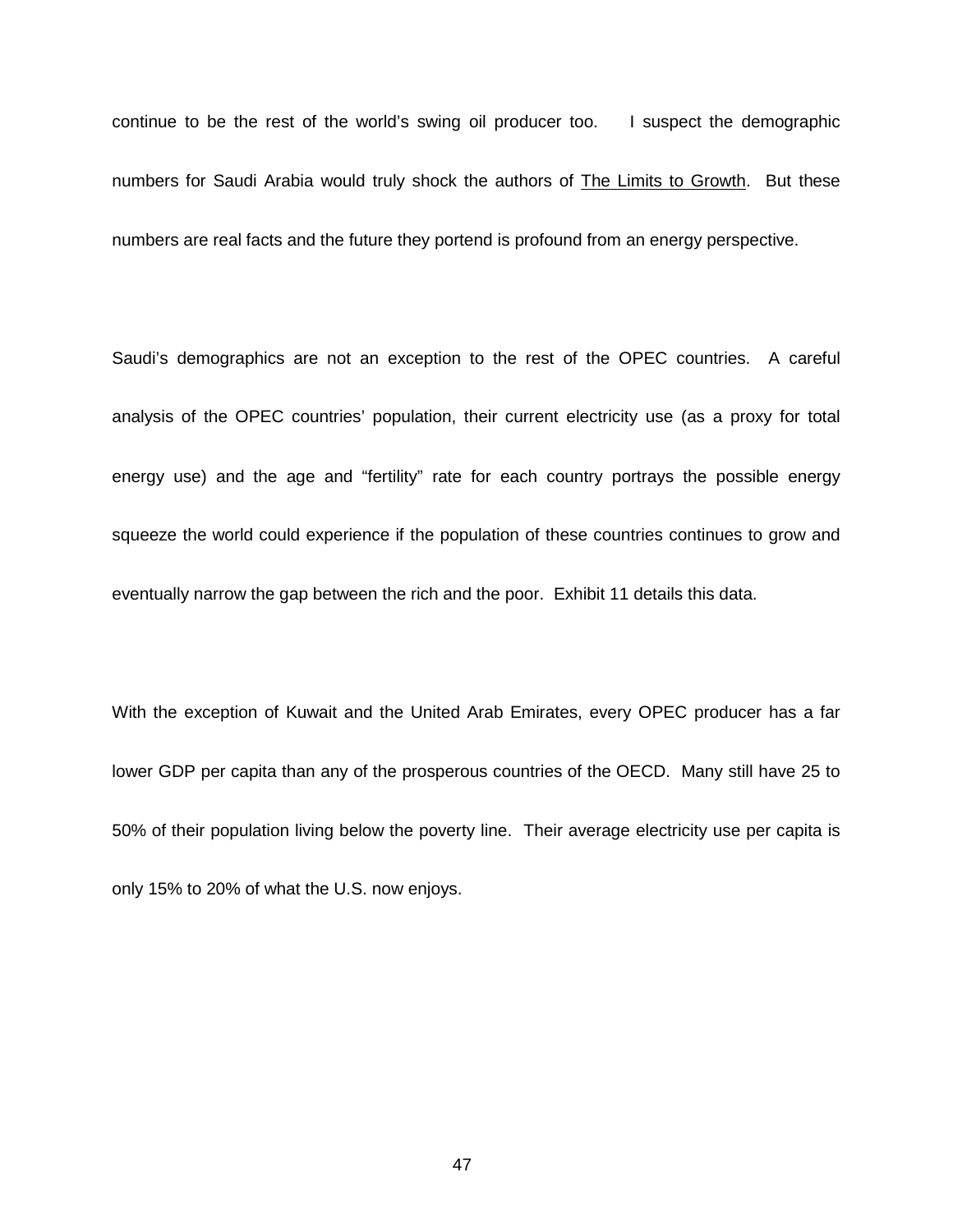All of these countries have a burgeoning population of people under 14 years old, and their

senior citizens (those older than 65) make up only 2% to 5% of the population base. Many of

the countries also have a current "fertility rate" of 3 to 6 children per female.

# **Exhibit 11** OPEC'S Population & Energy **Demographics**

| Country   | Population<br>(1988) | GDP | Per Capita | Population<br>Below<br>Poverty<br>(%) | Electricity<br>Consumption | Electricity<br>Use | Population<br>Under<br>14 Years | Population<br>Over<br>65 Years | Fertility |
|-----------|----------------------|-----|------------|---------------------------------------|----------------------------|--------------------|---------------------------------|--------------------------------|-----------|
| Algeria   | 31.0                 | 140 | 4,600      | 23                                    | 18.5                       | N/A                | 37%                             | 4%                             | 3.3       |
| Libya     | 5.0                  | 38  | 6,700      | N/A                                   | 17                         | 3.4                | 36%                             | 4%                             | 3.8       |
| Iran      | 65.0                 | 339 | 5,000      | 53                                    | 80                         | 1.2                | 36%                             | 4%                             | 2.5       |
| Iraq      | 22.0                 | 52  | 2.400      | N/A                                   | 28                         | 1.3                | 44%                             | 3%                             | 5.1       |
| Kuwait    | 2.0                  | 44  | 22,700     | N/A                                   | 23                         | 11.5               | 32%                             | 2%                             | 3.2       |
| Nigeria   | 114.0                | 106 | 966        | 34                                    | 14                         | 0.1                | 45%                             | 3%                             | 6.0       |
| Qatar     | 0.7                  | 12  | 17.100     | N/A                                   | 5                          | 7.1                | 27%                             | 2%                             | 3.4       |
| Saudi     | 21.5                 | 186 | 9,000      | N/A                                   | 95                         | 4.4                | 43%                             | 3%                             | 6.3       |
| UAE       | 2.3                  | 40  | 17,400     | N/A                                   | 18                         | 7.8                | 31%                             | 2%                             | 3.5       |
| Venezuela | 22.0                 | 195 | 8,500      | 31                                    | 73                         | 3.3                | 33%                             | 5%                             | 2.6       |
| Indonesia | 216.0                | 602 | 2,830      | N/A                                   | 67                         | 0.3                | 30%                             | 5%                             | 2.6       |
| Equador   | 12.0                 | 59  | 4,800      | 35                                    | 8                          | 0.7                | 35%                             | 5%                             | 2.6       |

Source: U.S. Energy Information Agency.

**SIMMONS & COMPANY INTERNATIONAL**

What these numbers suggest is that some, or possibly all, OPEC producers might end up consuming all of the energy they now export, even if they vastly increase their respective energy supplies. Some of these countries will undoubtedly switch from being energy exporters to becoming energy importers, assuming some other countries end up with enough spare capacity to still be an energy exporter by 2030!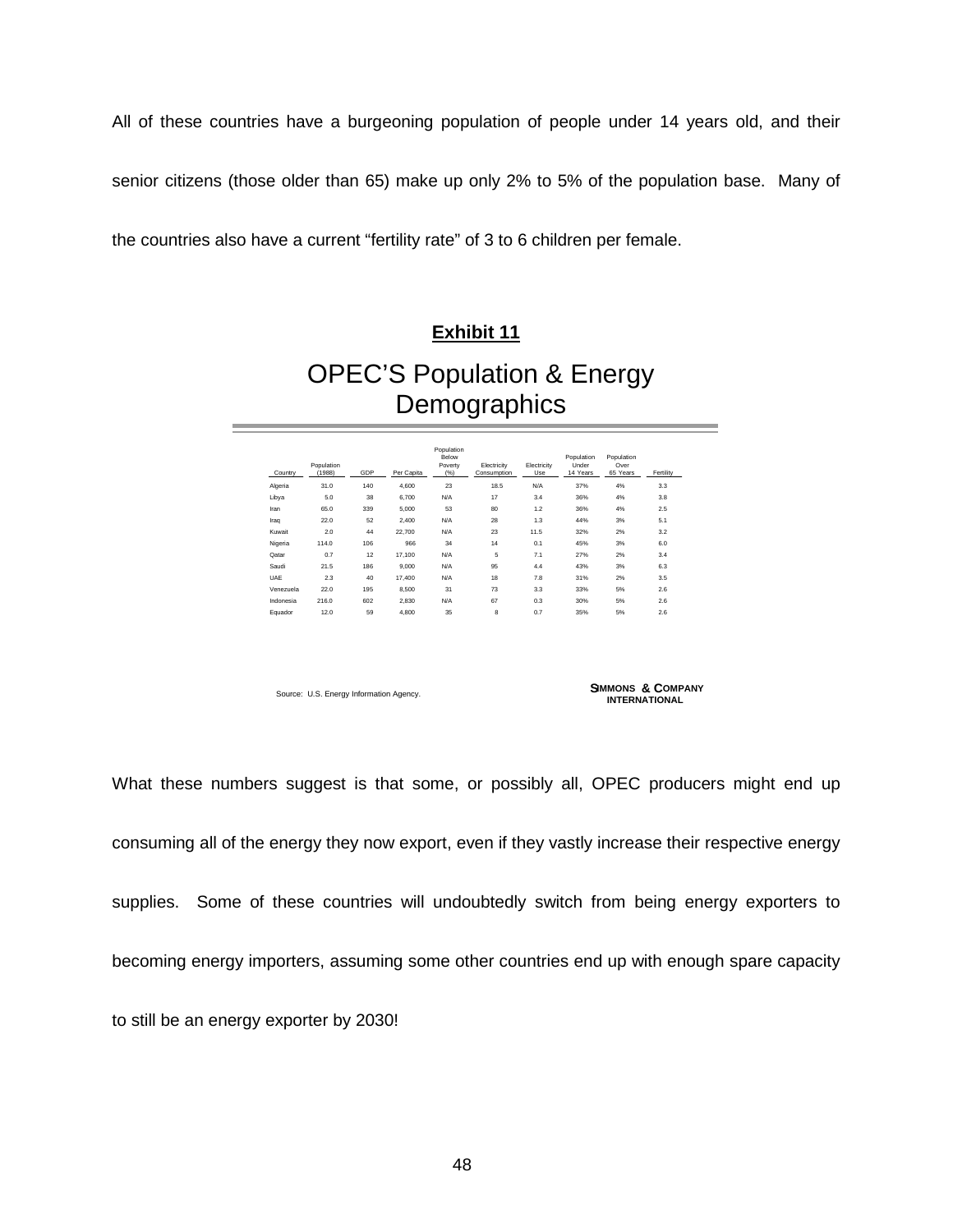Is this OPEC scenario a mere fantasy or a "sky is falling" scare tactic? Only time will tell. But it must be highly unrealistic to assume that another 30-years could elapse with these struggling countries continuing to supply the rest of the world with precious energy whilst also still being mired in poverty.

If OPEC's internal energy use gradually erodes its ability to export, this raises an extremely serious energy question. Could the rest of the world ever find a substitute from anywhere else?

Might the world find a host of other countries that become the "OPEC's" of 2020 to 2050? Will new forms of energy easily substitute this lost supply? Or, will the rest of the world become far more energy efficient by the time these changes occur? Again, only time will finally tell the real story, but these are precisely the mind-boggling issues which the Club of Rome hoped would be resolved.

The Limits to Growth laid out in some detail how abrupt the arrival of a growth overshoot can be. Imagine the impact on the world's energy markets if all of the OPEC producers simultaneously

49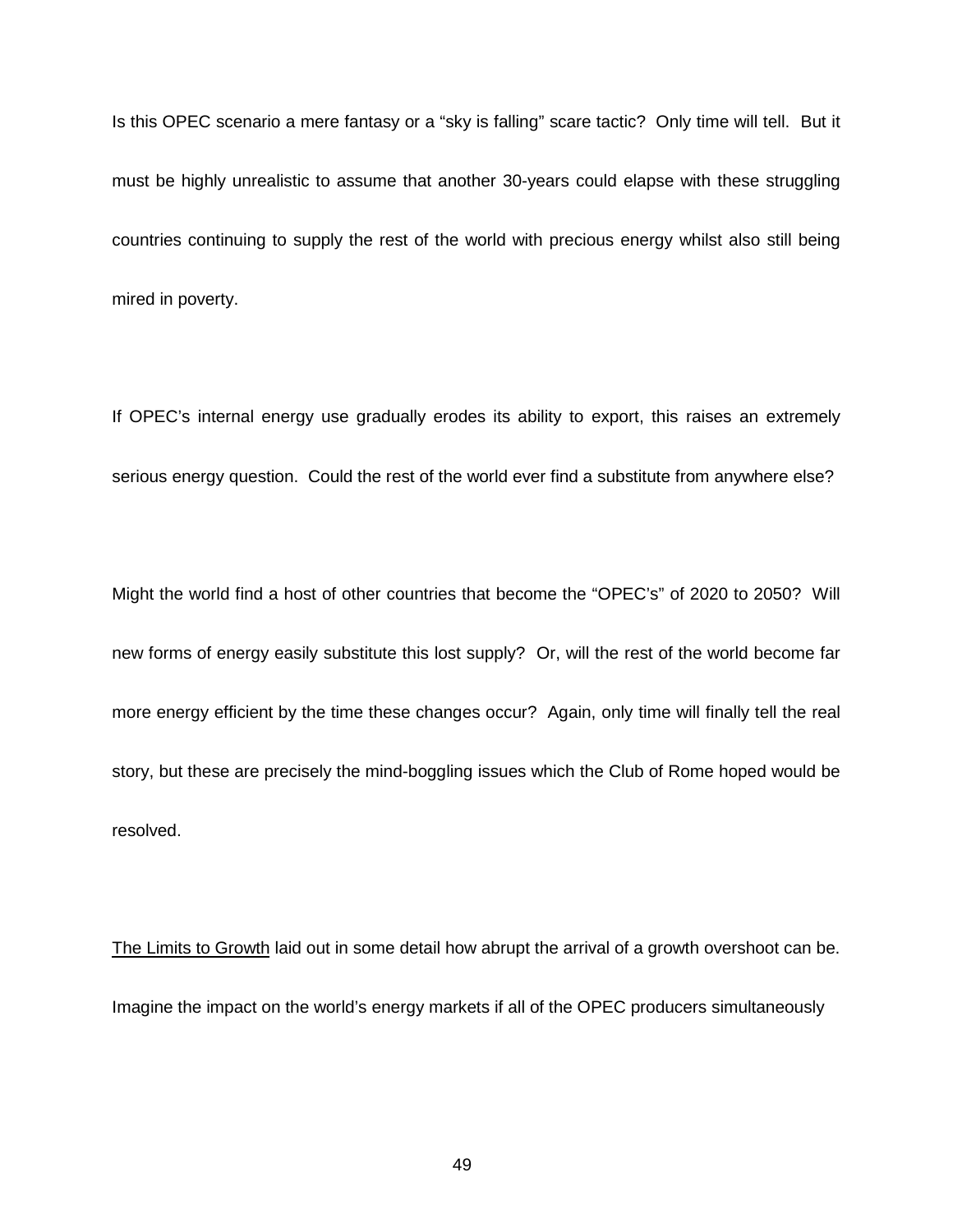became energy neutral and then potential energy importers, due merely to a combination of

rapid people growth and rising per capita energy use both occurring within a similar time period.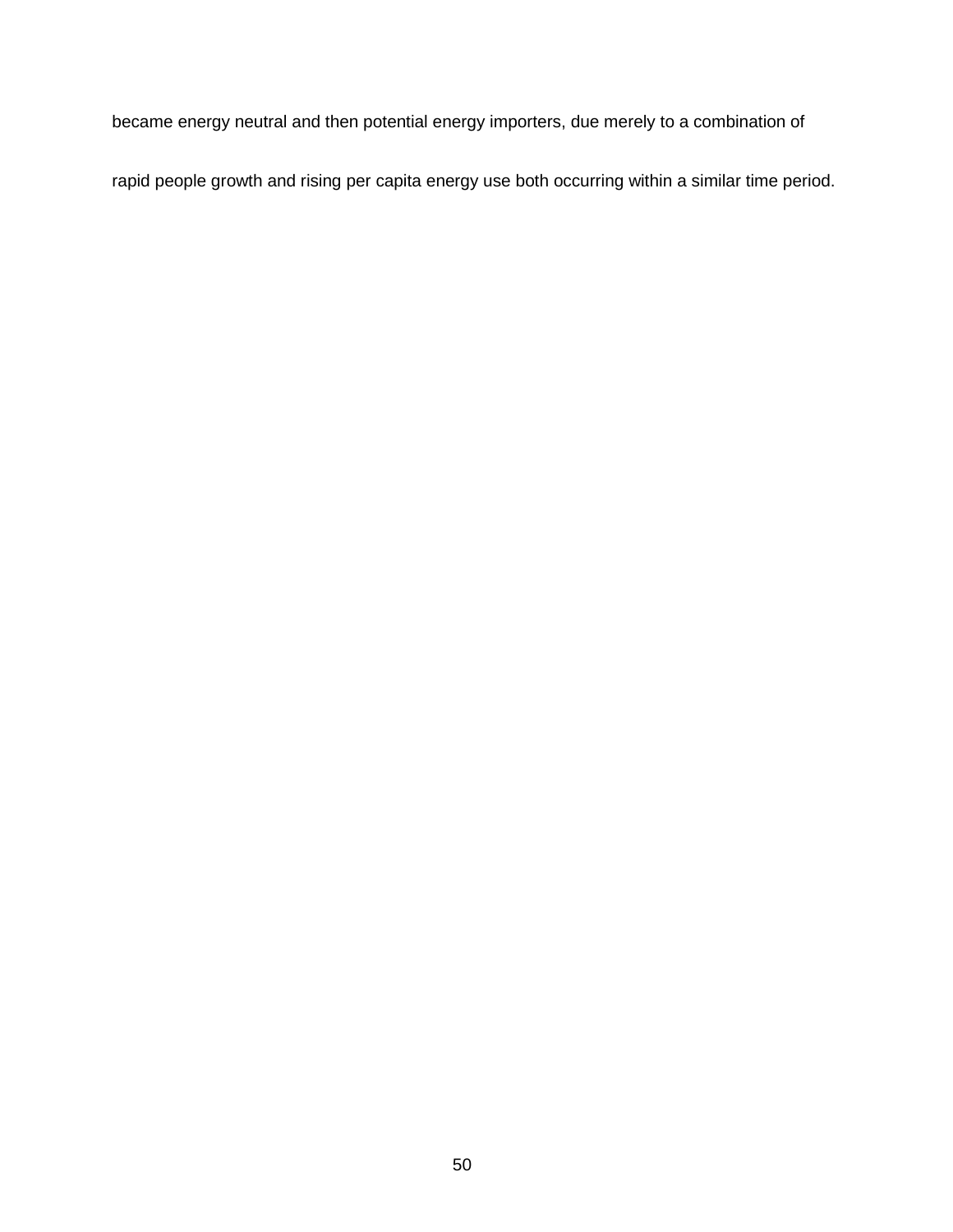### **Energy Mix and Pollution: The Ultimate Limit to Growth?**

When The Limits to Growth was first written, man's concern about ecology, the environment and pollution was in its infancy. The first Earth Day was held only two year's before the book's publication. As environmental awareness grew, it remained localized to only the OECD countries for much of the past thirty years. I understand that Kazahstan's first appointed Minister of Ecology, speaking at an energy forum in late 1992, said that even the terms "environment" and "ecology" were only introduced into the Russian language in 1988.

There are still enormous gaps in our knowledge of many key pollution issues. The extent to which pollution results from run-offs into/from river flows, waste disposal from fertilizers and even from methane emissions like cows is still barely understood.

Carbon dioxide seems to be one form of pollution creating the greatest scientific concern for its potential to trap heat close to the earth's surface.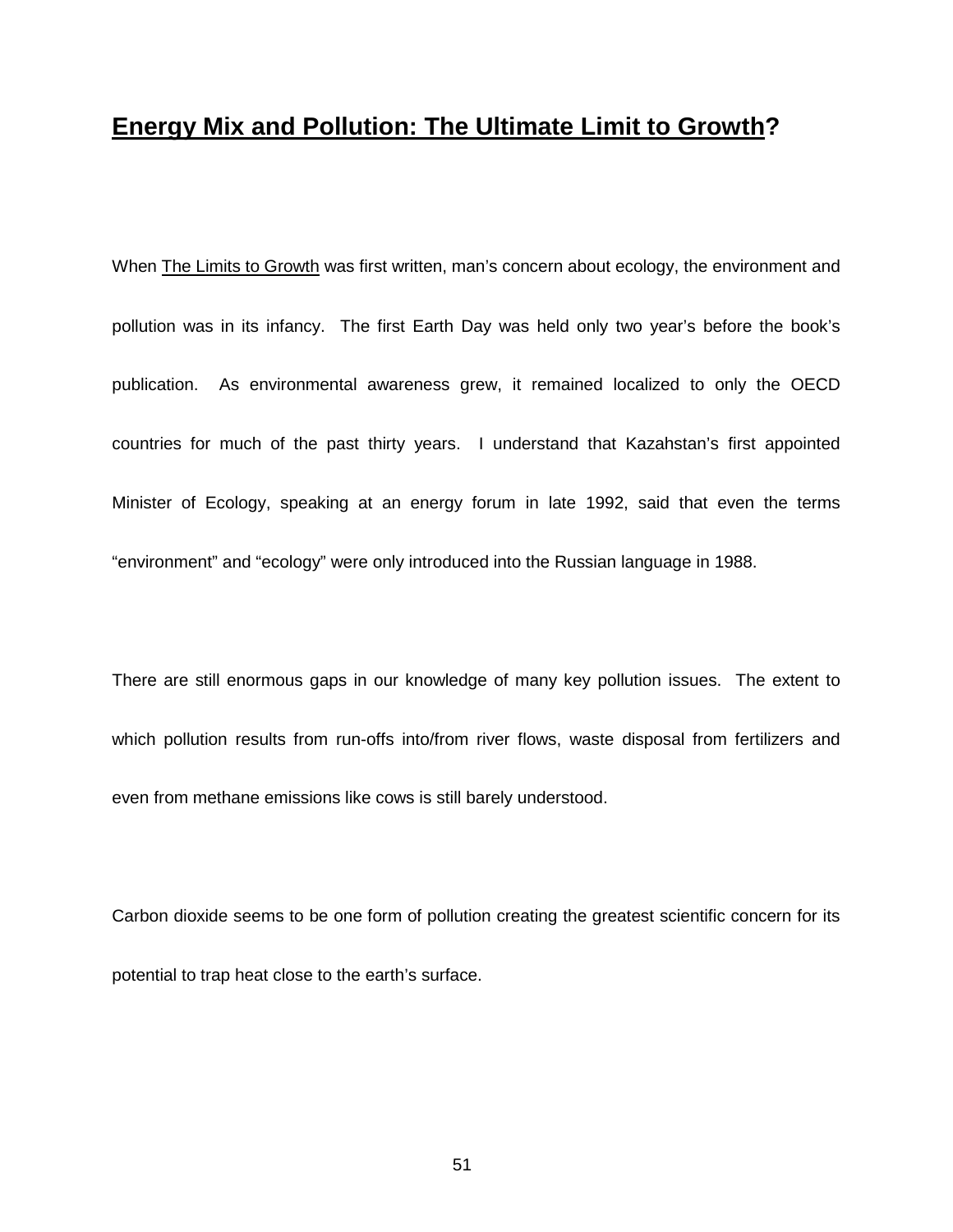Population growth clearly enlarges the scale of carbon dioxide emission, even if per capital consumption rates of pollution emitting items around the world had peaked and were now on the decline.

Unfortunately, the opposite is the case. There is a tremendous inequity in today's global emissions. One-fifth of the world's population released over 60% of all measured carbon emissions, while a much poorer one-fifth of the globe's population released less than 2%. This tiny emission is not the result of any concise effort to curb pollution. It merely speaks to the abject poverty and miniscule industrial and energy use from a significant part of the globe, some thirty years after The Limits to Growth first raised these pollution issues.

The one area which attracts the highest level of pollution concern is the globe's energy usage. As issue which gets far less notice is the "energy mix" which each country now has and the future possible shifts in this energy mix.

The pollution impact of energy mix is at the heart of the pollutive impact of a growing population that uses more and more energy. If the wrong form of energy, like coal, for instance, comprises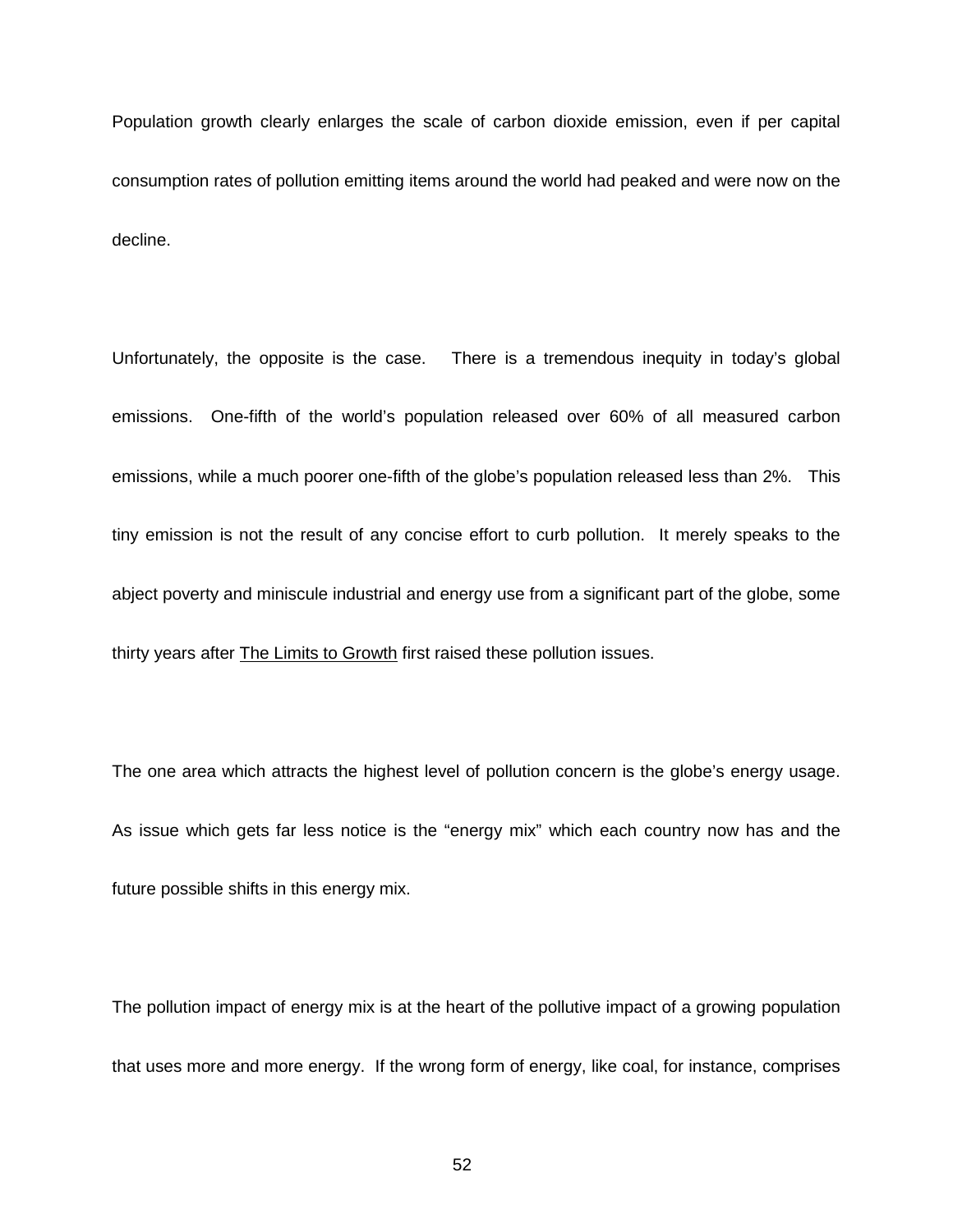the bulk of all incremental energy growth, the probable impact this would have on our atmosphere, absent some remarkable technical breakthroughs in clean coal energy creation, is truly frightening.

Because this issue is so serious, it is worth examining the impact on possible future levels of energy consumption and the impact this has on pollution, given various scenarios of the world's future energy mix.

If these issues are ignored, this could end up creating a genuine crisis for mankind, which suddenly shows up in a classic "overshoot."

If any reasonable energy consumption number is calculated for the year 2030, other than a nonsensical assumption that the poor population of the globe never improves or grows in number, the resultant volumetric energy growth will be staggering. If the world is fortunate enough to find a way to actually produce such vast sums of added energy, a secondary problem emerges. The pollution created by this added energy could become overwhelming or even life-threatening.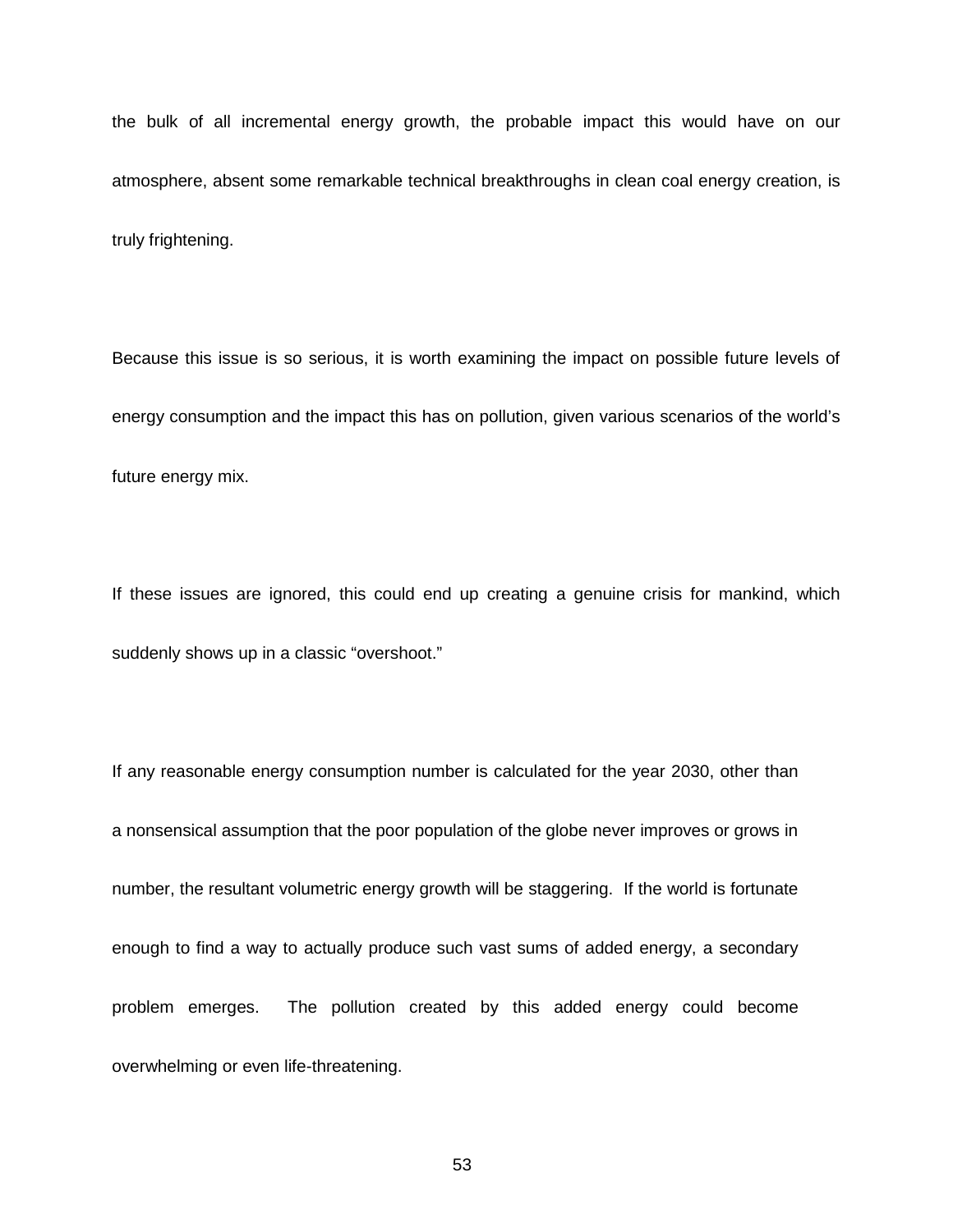These added energy volumes put a sharp focus on the type of energy "mix" that the world will use thirty to fifty years from now. If coal retains its current mix, absent some revolutionary improvement in the emissions that it produces, the world's atmosphere will obviously be very different than it is today. But, every percent decrease in coal use puts an added strain on the alternate barrels of oil equivalent energy that would take coal's place.

Take natural gas as a prime example since it is currently the cleanest form of energy that can now be a realistic substitute for coal. Assume no growth in energy and assume also that coal usage, which now accounts for about 40% of the world's energy source, drops by only 5% and is substituted by natural gas. This minor change would require the equivalent of almost twice as much natural gas as Canada now consumes. If the world's total energy use increases by 40 to 100 million BOE per day and coal usage drops by even 5% or 10%, the necessary natural gas supply additions this shift implies start to go haywire.

While I have never been a believer that the world will face any true energy shortages in terms of running out, as opposed to allowing daily supply fall short of daily demand, feeling comfortable

54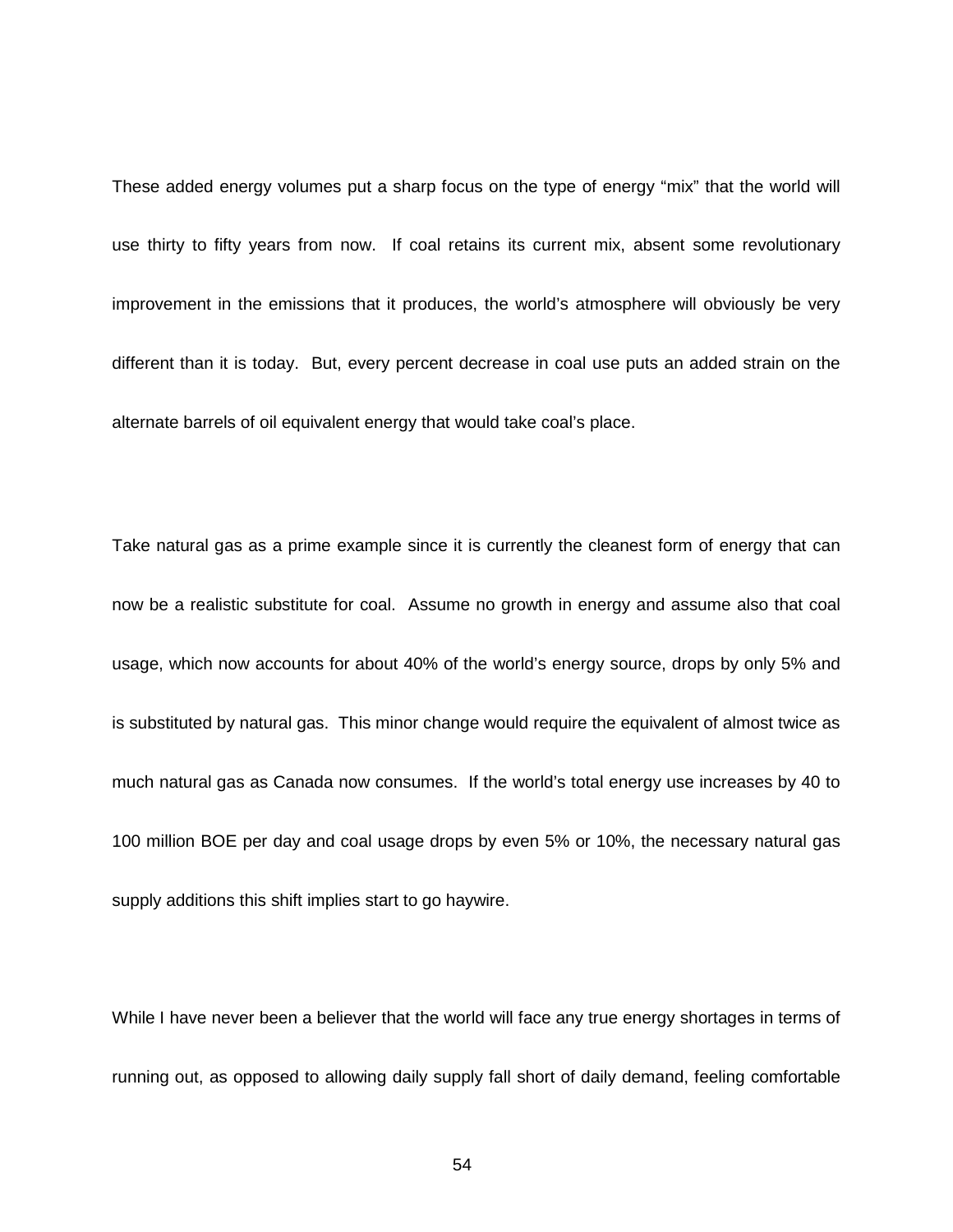that the world could actually find a way to produce two or five times more natural gas in 30 to 50 years does arouse some curiosity as to whether the reserve base is sufficient for this to happen. After all, natural gas is still a "non-renewable" resource. But these enormous volume additions are precisely what an extrapolation of some simple trends imply.

As more and more natural gas is used to supply these increases in population growth and the poor countries are fortunate enough to have meaningful GDP improvements, and as pollution forces a conversion from coal to natural gas, there must be a risk that we suddenly use so much natural gas that the world's supply literally runs out. This is not an event likely to happen in 2005 or even 2010, but if it is even remotely a risk, solving it needs to be addressed today.

The French Riddle of the Lily Pond is still alive and well. It takes decades of planning to combat not having enough environmentally friendly energy, like natural gas. If we wait until "the  $29<sup>th</sup>$ day" when the lily has one more day's growth before finally covering the pond, coursing a different path will take place too late.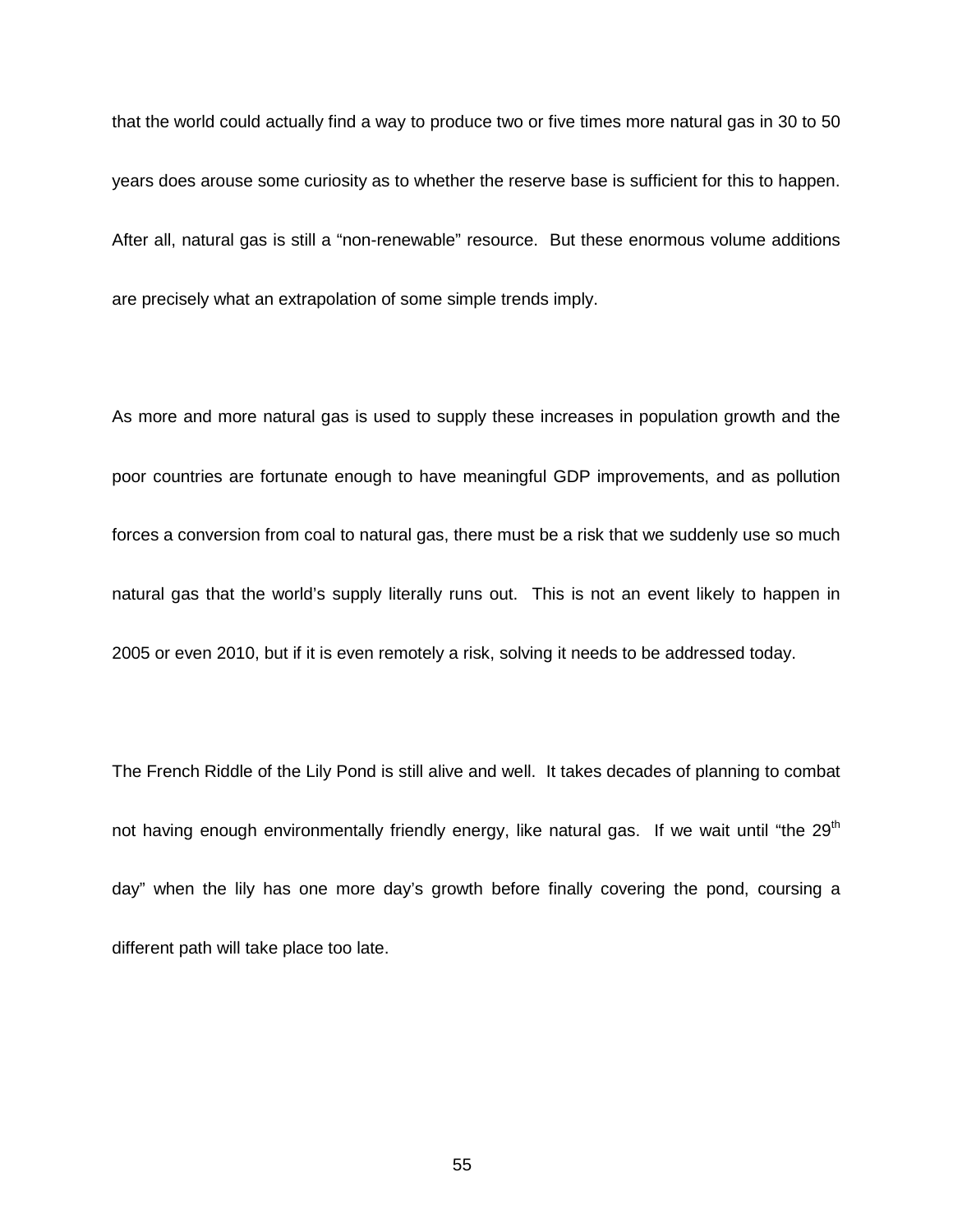Finding solutions to this type of energy dilemma is not an easy task. No "silver bullets" exist. A simple solution is to ban further energy use. But, this naïve assumption leaves too much of the world prematurely trapped as energy pigmies. As The Limits to Growth pointed out almost 30 years ago, "One of the best indications of wealthy human population is the amount of energy consumed per person." That statement is even truer in 2000 than it was in 1972!

It is simply intolerable and totally unrealistic to ban wealth creation for the 4.8 billion people not as fortunate as the remaining 1.2 to 1.6 billion who guzzle energy at a rate of 10 to 30 times the consumption rate of the poor.

It is also naïve and even less probable that the affluent people will voluntarily decide to dramatically reduce their energy use in order to "make way" for the less fortunate to improve their lifestyles.

The Limits to Growth should have forced these thought provoking, tough questions to the forefront of current energy discussions. They are real issues with few realistic answers.

56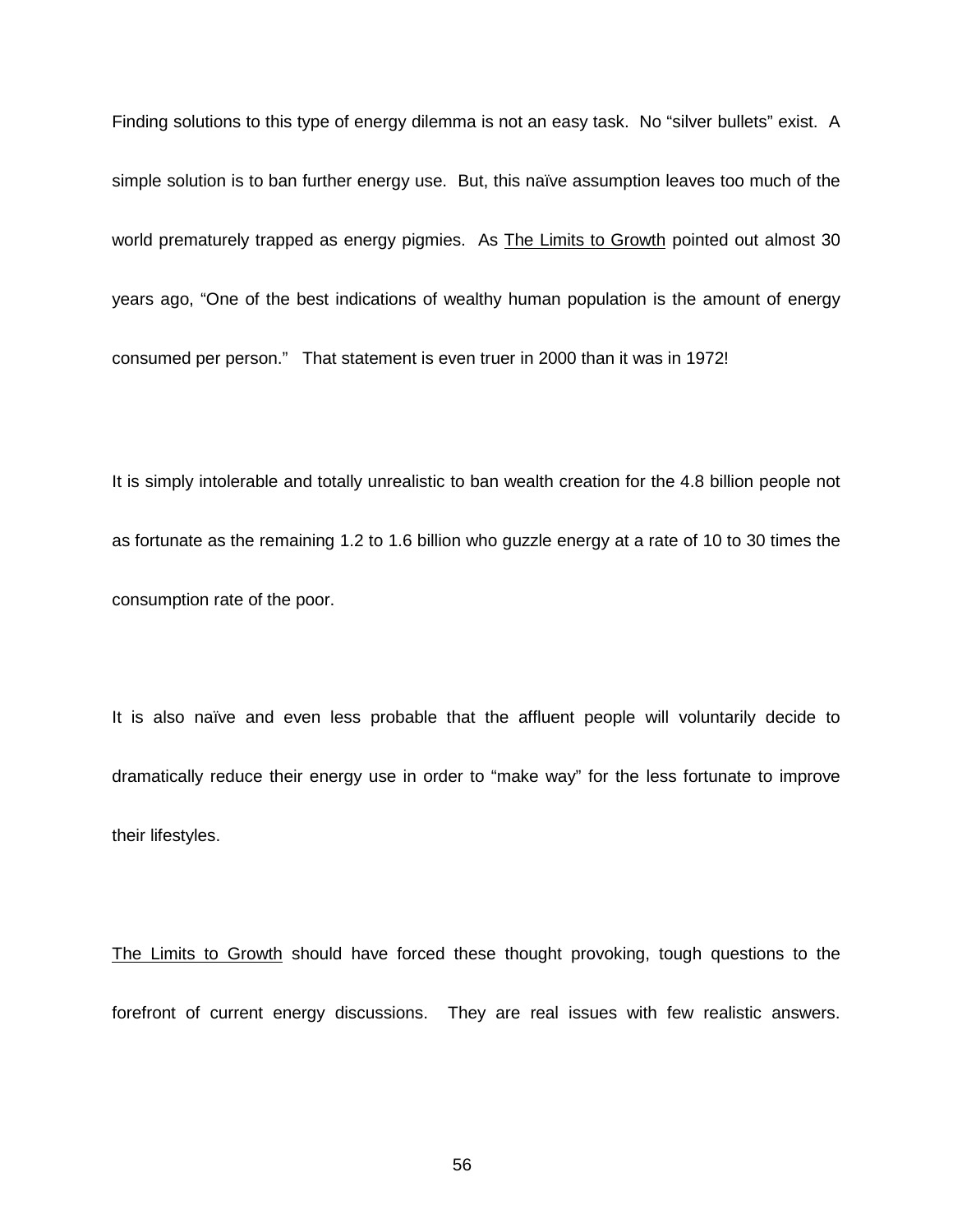Despite all the advances in technology and knowledge between 1972 and 2000, there are no better solutions to the dilemmas posed in The Limits to Growth today than there were in 1972.

The authors of The Limits to Growth pointed to the dilemma surrounding pollution as a possible restraint to the world's growth in 1972. At that time there was a serious lack of knowledge about what the appropriate upper limits of pollution growth in the world's delicate ecological structure might be. In 1972, man's concern for the effect of this action on the natural environment was still very embryonic. Scientific attempts to measure the environmental impact of human consumption had just begun.

30 years later, the environment's debate has become far more heated. Millions of trees have been cut merely to produce the papers written about the environment! But clear, solid, scientific "proofs" for where pollution limits kick in are still unclear. Not much progress was made on defining what the genuine upper limits are to energy pollution, let alone all the other forms of pollutants created by people and expanding industrial activity. Perhaps this void is yet another fallout of the lack of the "follow-through" which The Limits to Growth authors so hoped would occur.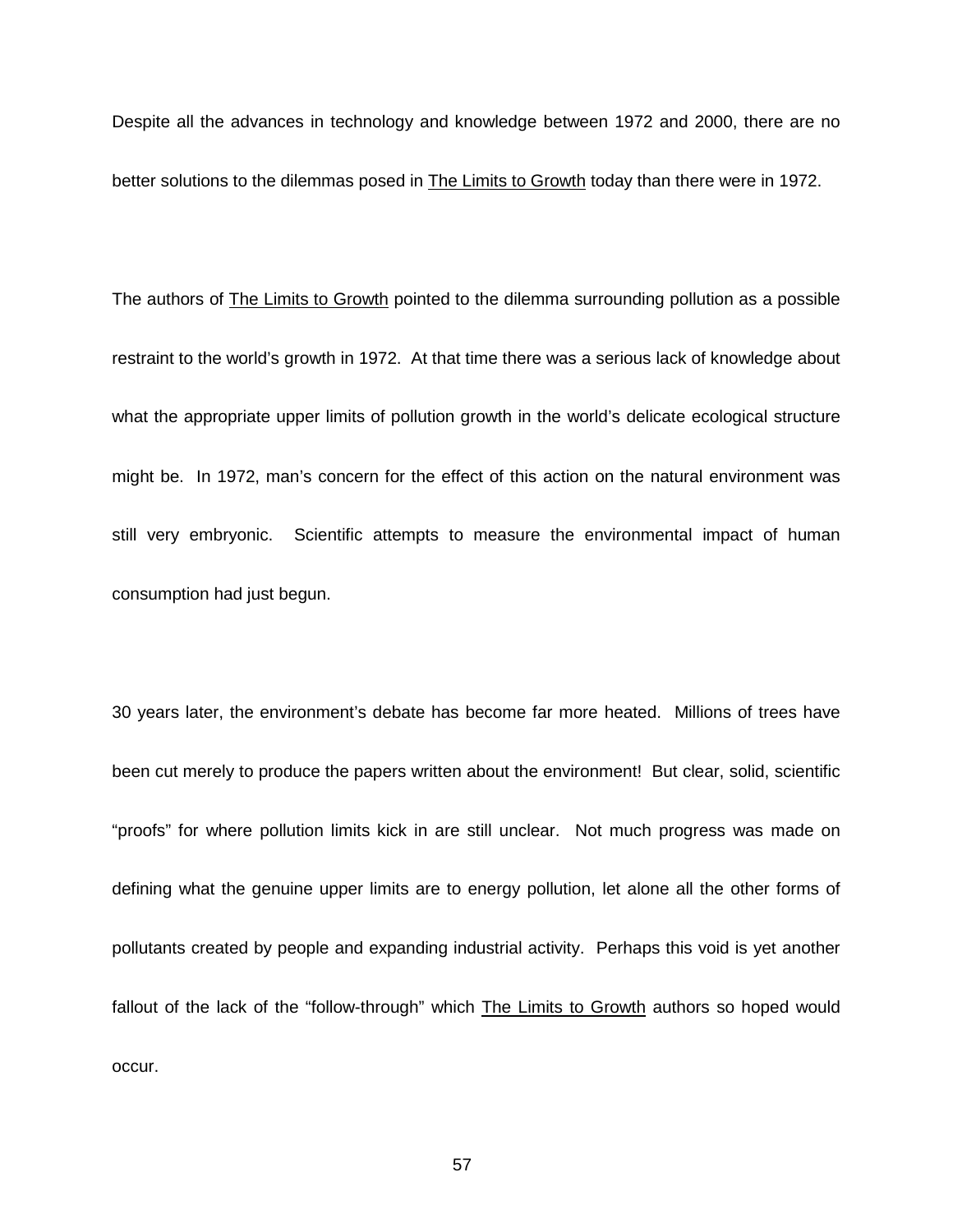The only certainty in the current pollution debate seems to fall back to the improbable assumption that exponential growth can continue on its present course for quite a few more years before colliding with some immovable limits. Whether these limits occur by 2030, or even before, or whether the world can reach the 2070 timeframe, which The Limits to Growth addressed, is still unknown. Unlike the French Lily Pond Riddle, science has yet to define the equivalent of the virulent lily's growth.

From an energy perspective, there must be some practical limits to the pollution fallout from a possible doubling, tripling or even quadrupling current energy use in today's forms of energy. If the coal mix does not decline, we must face some genuine doomsday scenarios.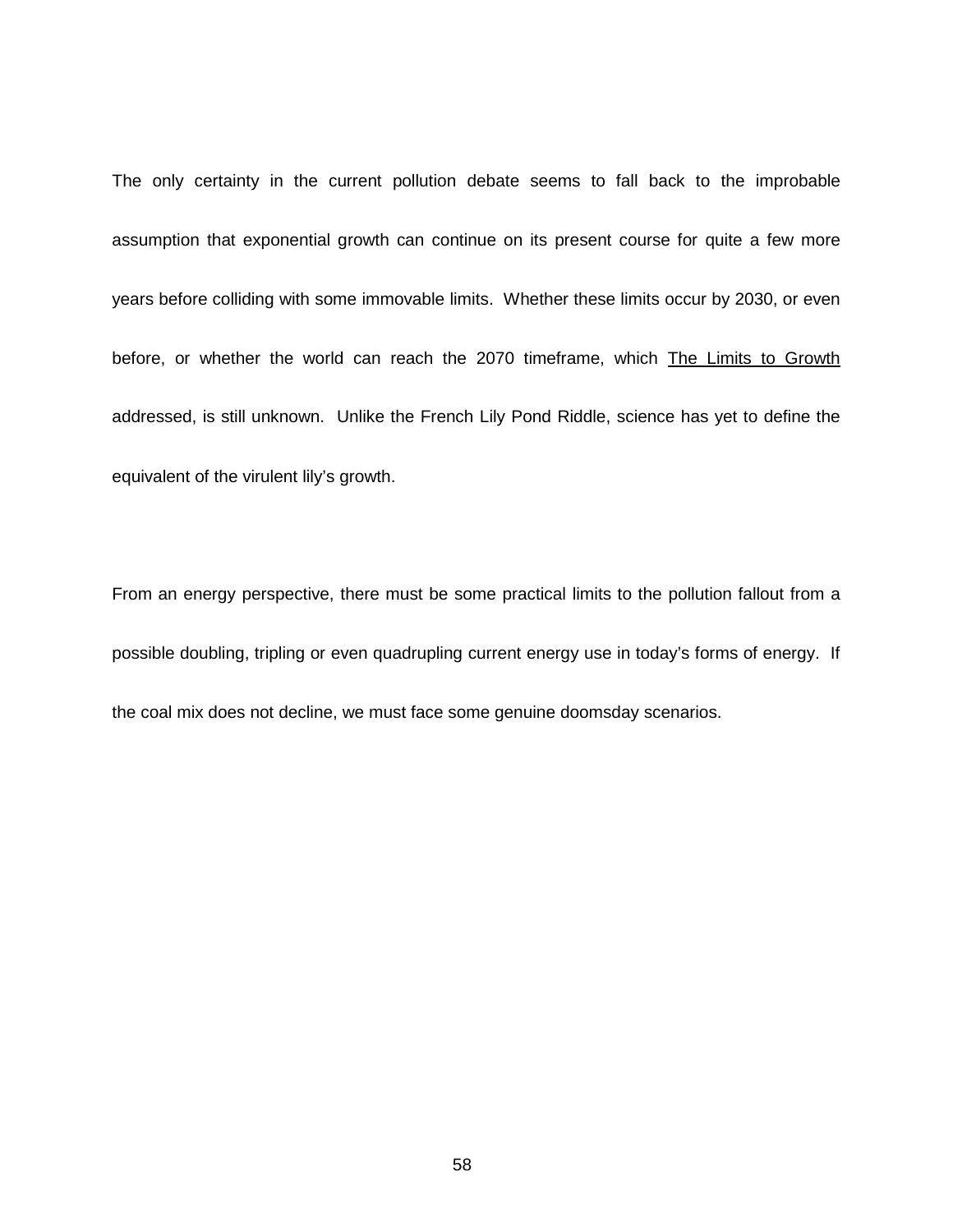## **THE NEED FOR NEW ENERGY ALTERNATIVES**

This whole topic raises the question of "what other form of energy is next?" If non-renewable energy remains "non-renewable" and if pollution emissions are a risk of material concern (particularly from coal), then the world must begin to find realistic sources of new renewable or alternative energy. We cannot wait until the non-renewable energy cupboard is either empty or too dirty to use any longer.

In 1972, The Limits to Growth authors pointed to three obvious energy alternatives: nuclear, wind and solar. At the time, each held great promise as the future for clean energy growth.

Nuclear energy became a reality. It was only an energy sliver in 1972, but by 2000, it has grown to 8% of the world's total energy use. It became the only significant new energy source "native to the 20<sup>th</sup> Century." It offered an even far cleaner way to create electricity than using natural gas.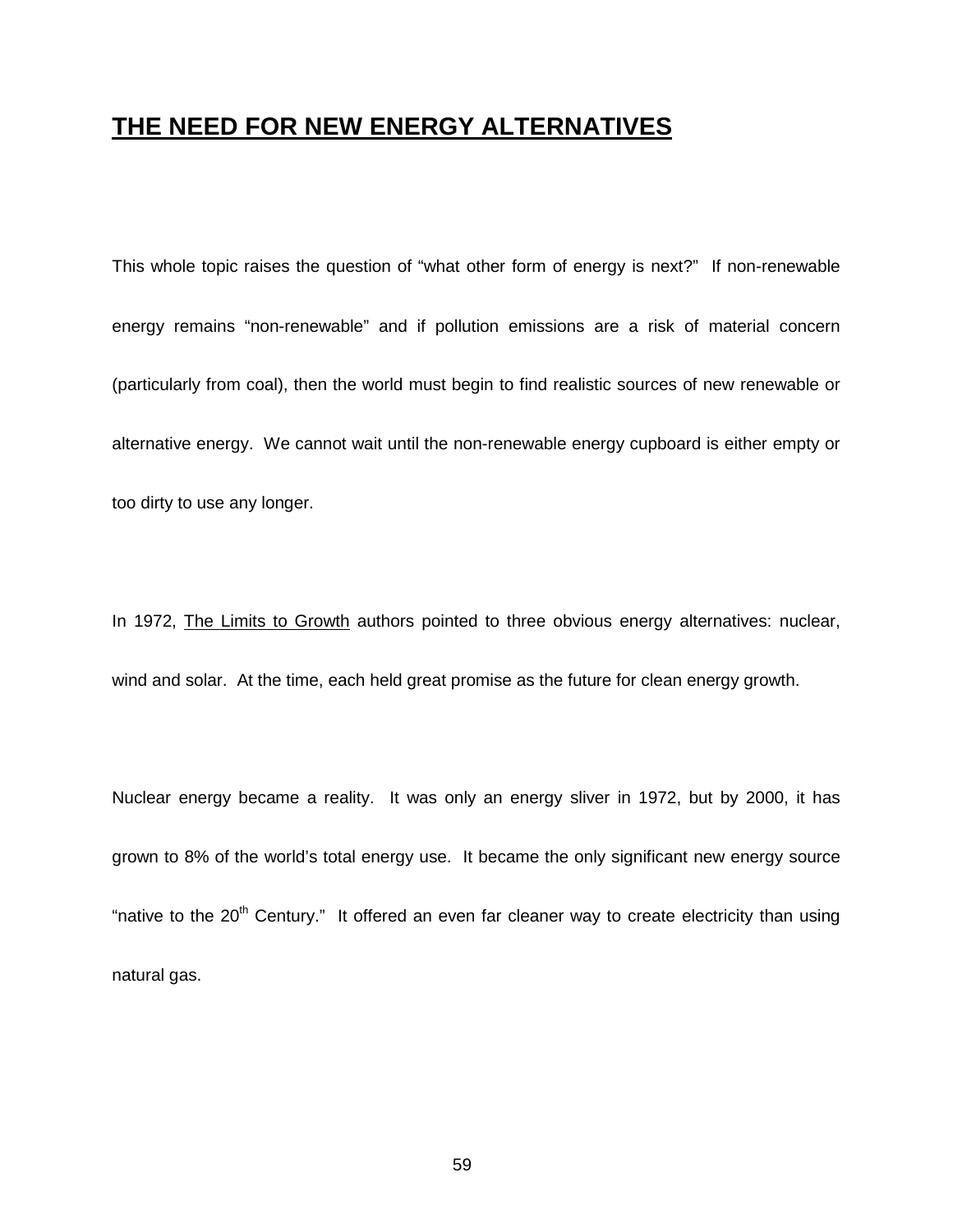Sadly, the era of nuclear energy seems to have "come and gone" in the blink of an eye. Less than a decade after nuclear energy was first introduced, the Three Mile Island disaster occurred. Within a year, the U.S. saw its last order placed for a new nuclear power plant. Other countries continued to expand their nuclear use. But even France, Germany and Japan, the most progressive nuclear users, are now under fierce pressure to not only drop any further expansion in nuclear use, but are also debating whether their existing base of nuclear supply should be maintained.

In the United States, not only have no new plants been ordered in over 20 years, we are now beginning to dismantle our current nuclear base. It has been decades since any blueprints have been developed for a new generation of nuclear power. Left to its current course, nuclear energy is being buried almost before it reached adolescence in the grand scope of energy time.

The final nuclear irony is that no solution was ever found to the one perplexing problem nuclear energy faced in 1972. Disposing of expended nuclear waste was an unsolved riddle when The Limits to Growth was published. It remains as serious of a riddle today. Scientists now debate how harmful expended nuclear waste might really be, but so far, there is not even any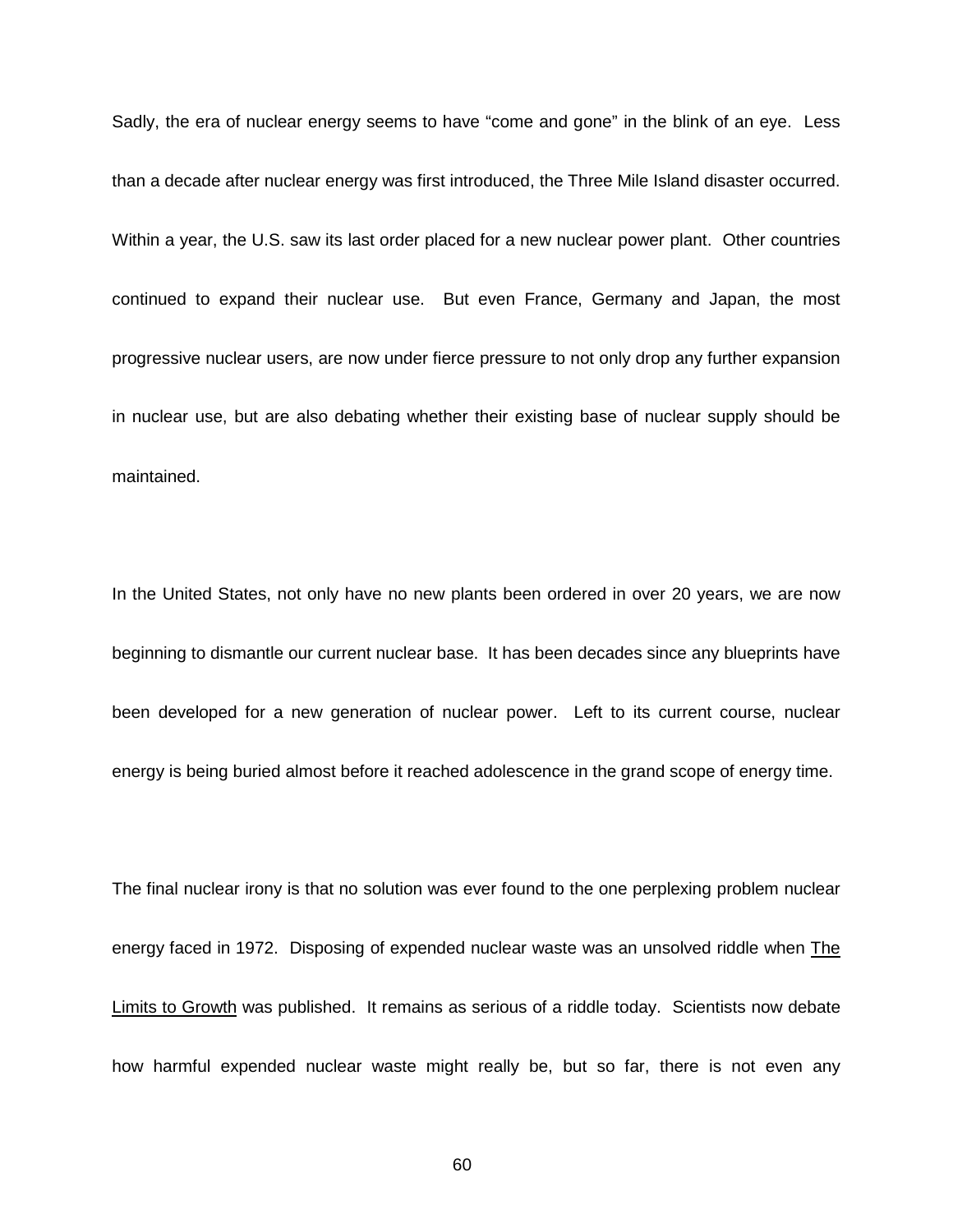acceptable permanent burial grounds for this spent waste. Everyone seems to share a genuine "not in my backyard" concern to disposing of spent nuclear waste.

If nuclear energy has no growth role in the  $21<sup>st</sup>$  Century, this puts an enormous focus on the other three horsemen of renewable energy: wind, water and sun. Sadly, all three have their own "Achilles' heel".

Water, i.e. hydro-electric power through building dams, is a time-tested reliable and clean form of electricity creation. However, most of the obvious dam sites in many parts of the world have already been erected. And, hydro-electric power also comes at a devastating ecological cost unless dammed water merely covers non-useable land.

In the current energy long-range planning, few new dams are even envisioned. The few that are now underway, like China's Three Gorges, are under savage environmental attack. A growing band of environmentalists are now launching a movement to begin "breaching" the current dams so fish spawning can better thrive over the next 100 years. Like nuclear, this form of energy might now start to wane.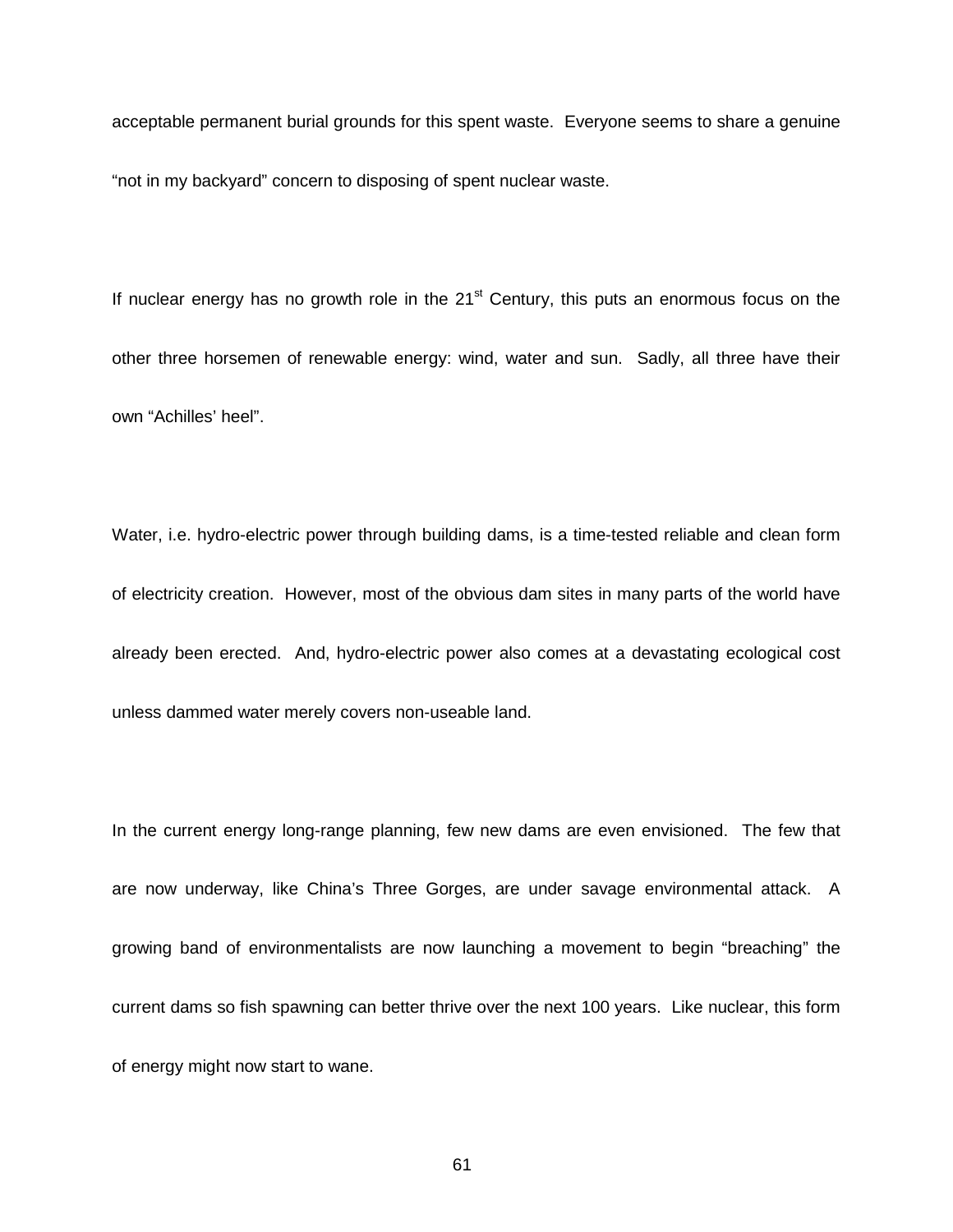If water like nuclear, also has no additive role to the  $21<sup>st</sup>$  Century's energy mix, this leaves wind and solar as the remaining solutions – absent perfecting new forms of energy like fuel cells and cold fusion.

Wind and solar have been around for a long time as energy sources, even though both became ways to create electricity only a few decades ago. Despite a lengthy period of research, both have severe limits to creating any sizeable energy output. Neither is "dispatchable," a term used in electricity circles to connote the ability to turn on a generator when energy is needed and then immediately send the required energy to an energy consumer. Both are extremely costly on a Btu of energy equivalent. Neither has been able to "scale" to a level to create meaningful energy pools.

Since the sun does not always shine, nor the winds always blow, their dispatch will remain irregular until a technology to store massive amounts of electricity is created. No real research into this energy need is even taking place today. Despite all the research and development poured into wind and solar energy, both remain as costly to produce as they were some 20 to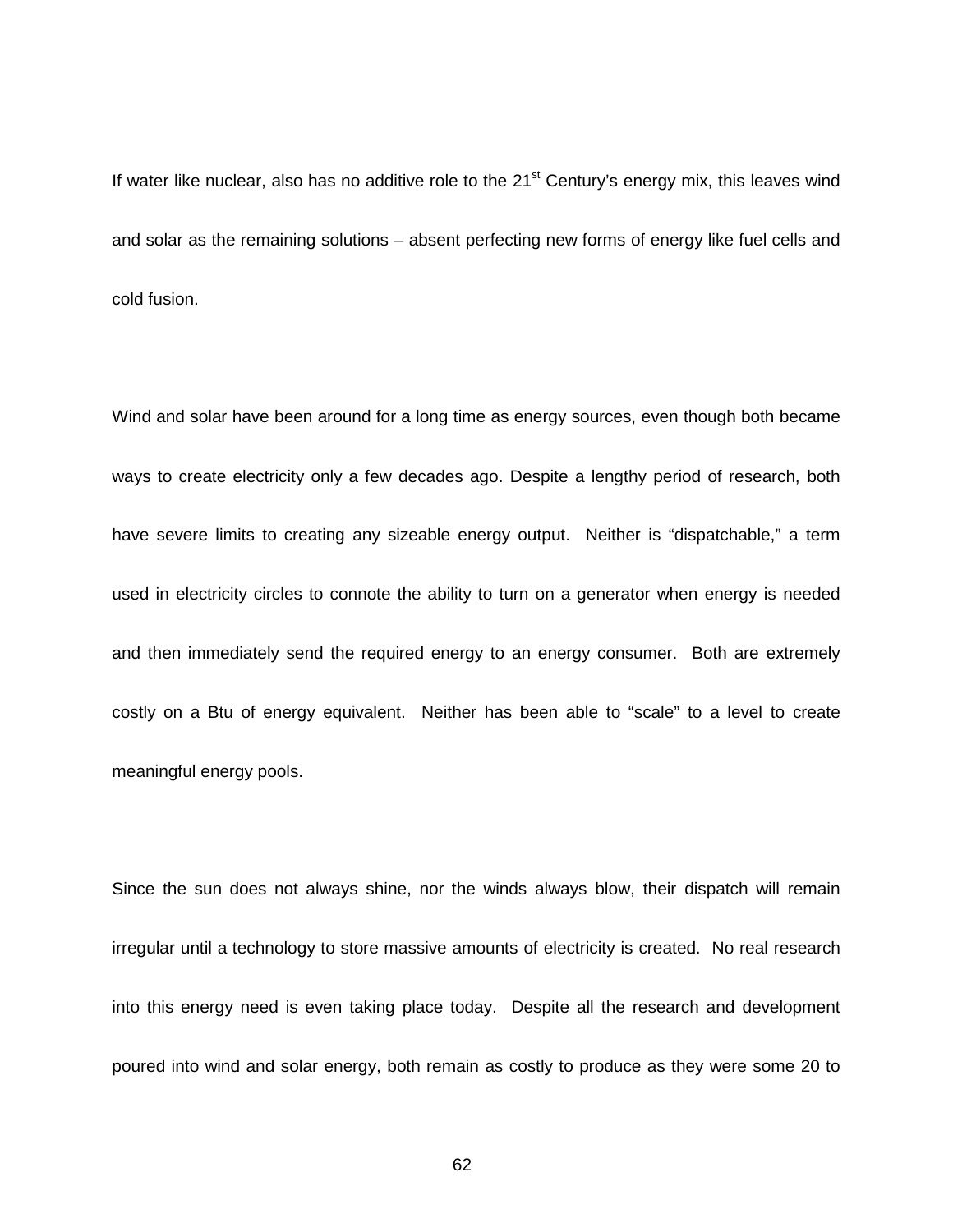30 years ago. Some critics also claim that both wind and solar use more energy in merely building each form of power generation than either produce in a year or two. Both also bring their own form of pollution - visual, and in the case of wind, noise.

In 1999, all forms of "renewable energy" (excluding hydro) generated only one-tenth of 1% of America's electricity. Of this tiny amount, geothermal accounted for almost half. Wood, the world's oldest energy form, and waste being burned accounted for almost all the remaining renewal energy. As the  $20<sup>th</sup>$  century came to an end, wind and solar collectively only created one-tenth of 1% of **renewable electricity** in the U.S. What this means, in simple arithmetic, is that the two "promising new energy techniques," heralded to hold such promise when The Limits to Growth was first published, still account for only 1000<sup>th</sup> of 1% of U.S. electricity generation! To say that no progress was made in this taxing energy issue since The Limits to Growth first hit the bookstands is a colossal understatement.

There is always hope that a totally new form of energy becomes commercial long before any sheer limits begin to curtail the world's growth. Fuel cells and cold fusion both hold great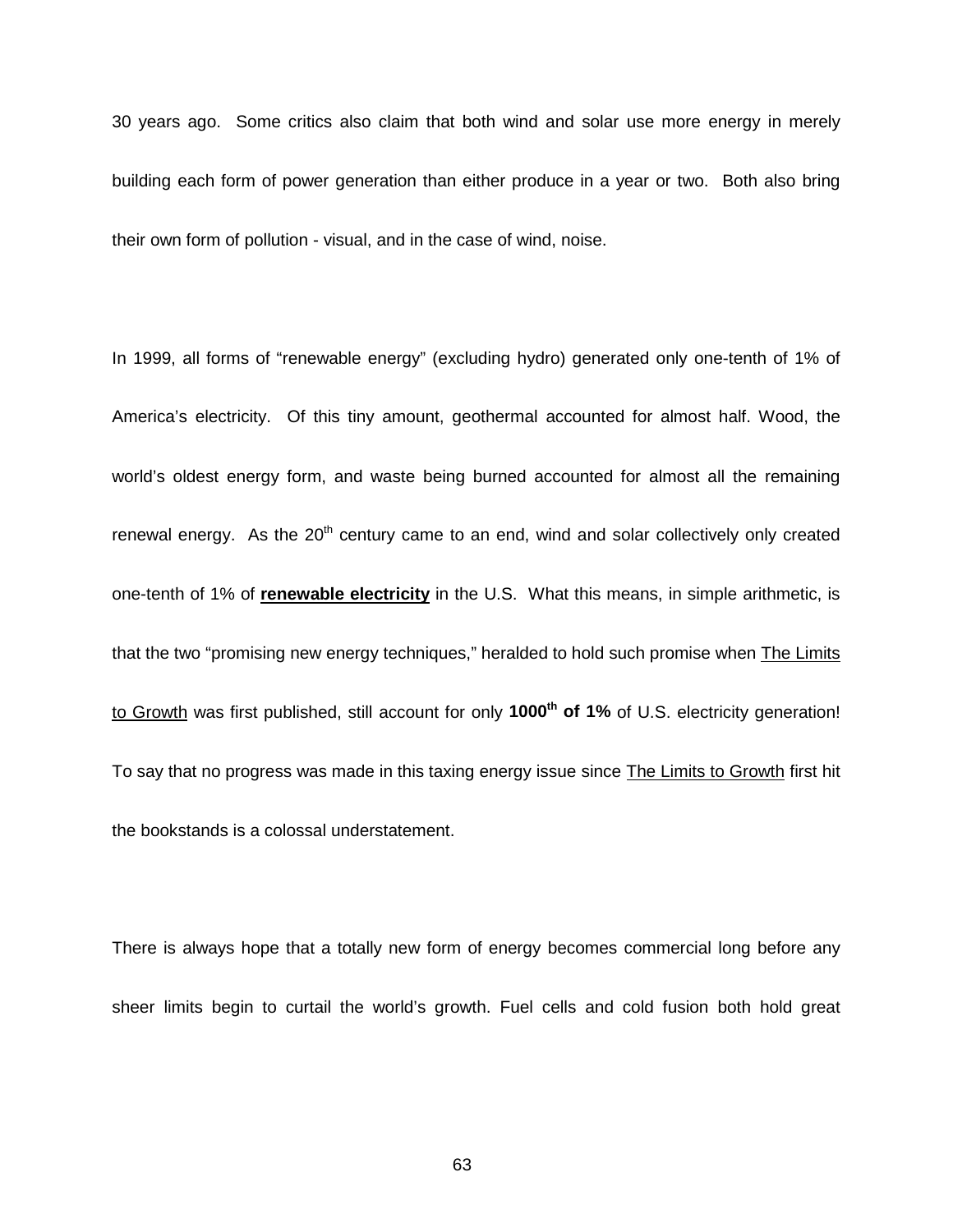promise as breakthrough new energy forms. But neither is close to proving they work on any scale or affordable price.

Fuel cell energy is "right on our doorstep" according to some proponents of this new technology. But many questions still plague this "new technology" that was actually invented 161 years ago and was put into space over 30 years ago.

The questions involve safety, cost, **and** the sheer availability of fuel to put into the cells. Natural gas is the primary feedstock presumed to create the hydrogen to then create this new form of energy. Given the other growth pressures which natural gas faces, the availability of spare natural gas might be a foolish assumption.

Cold fusion might suddenly become a brand new energy source. But, little is yet know about how it is even formed. Since it took 30 years to commercialize the atom, after it became a viable weapon, it would be foolish for energy planners to assume something like cold fusion could be developed into something significant in a far shorter time span. It is also worth noting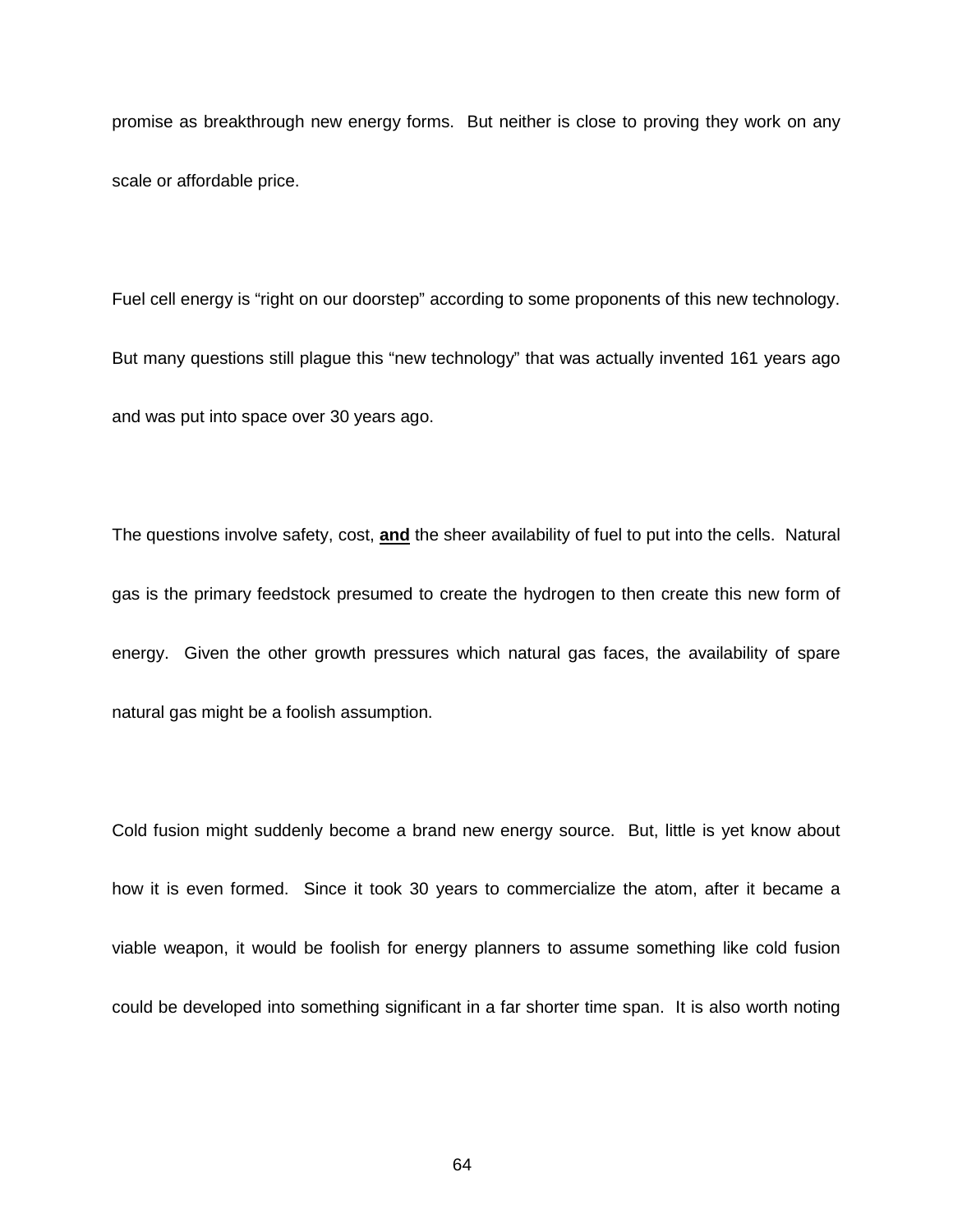that even after nuclear became commercial, it took another 20 years before it grew to only 8% of the world's total energy mix.

When it comes to creating new energy, the only certainty we know, more than a century after energy technology created the combustion engine and the refinery system's ability to crack oil into finished products, along with the great strides of manufactured affordable electricity, is that only **ONE** really new energy was commercialized in 100 years. And nuclear then began dying before even reaching adolescence.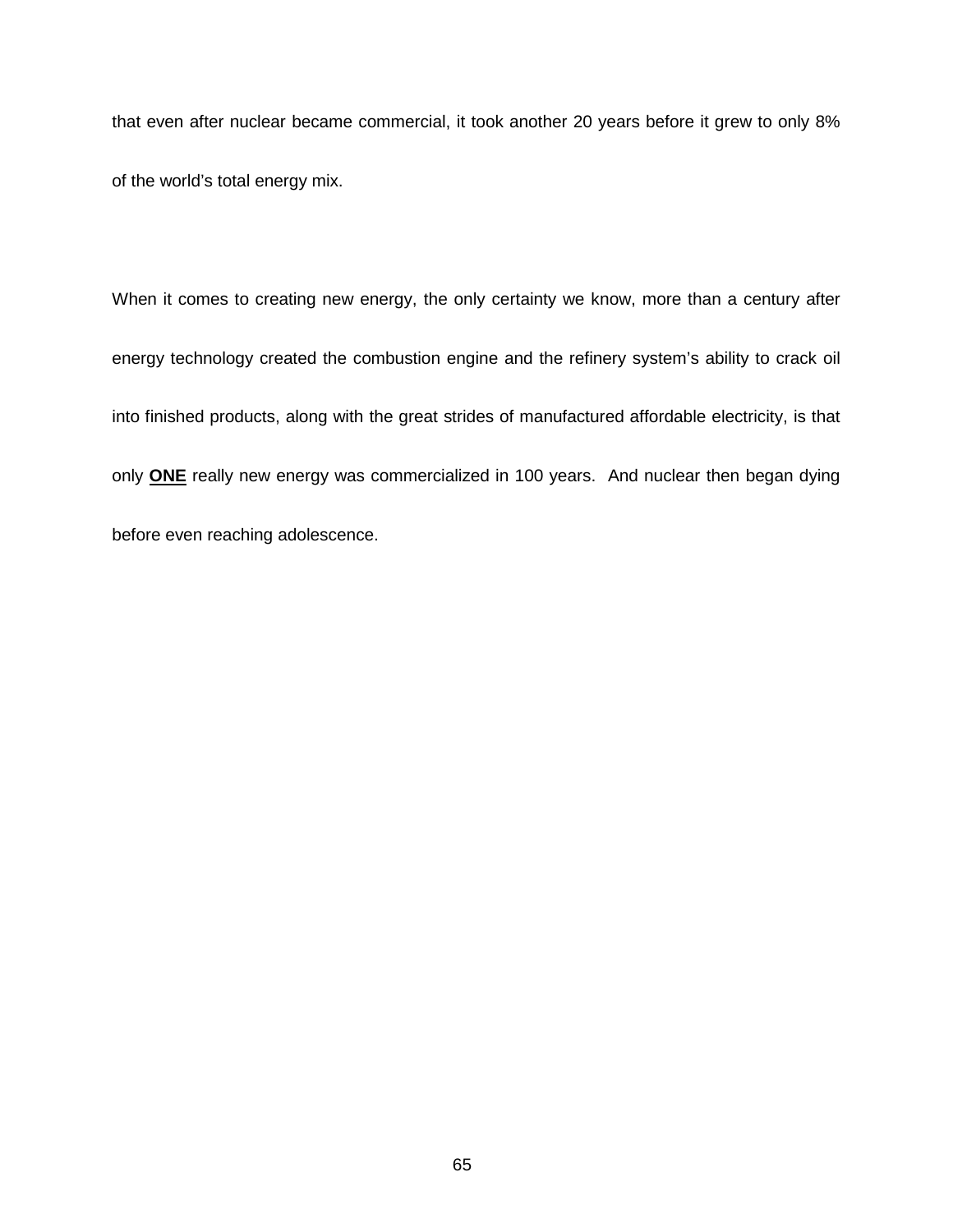### **WE MUST NOW TAKE LIMITS TO ENERGY GROWTH SERIOUSLY**

The population of the world is still on a projected growth path. Only widespread war or a massive plague can turn back the fast paced growth still happening in so many developing parts of the world. Hopefully, technological advances in water desalinization, agriculture and other areas of possible limits will allow the world to grow while still avoiding the Limit risks which the Club of Rome worried about some 30 years ago. But energy limits must be a genuine concern, if the rich/poor gap is finally narrowed. Whether the world can continue its current growth path and avoid a serious energy crunch, squeeze or even chronic shortages through 2010, let alone 2030, is an issue which got largely ignored over the past 30 years. Whether there is anyway to guide the world to true global prosperity by 2050 or 2070 is an issue which should now be taxing all the world's best minds.

It is clear that the skeptics and scoffers of the Club of Rome's The Limits to Growth got the real message of The Limits to Growth wrong, at least from an energy perspective. They turned out to be as wrong about The Limits to Growth as they were wrong about the entire energy picture as the 20<sup>st</sup> Century came to a close. These name-plate energy economists ended up spending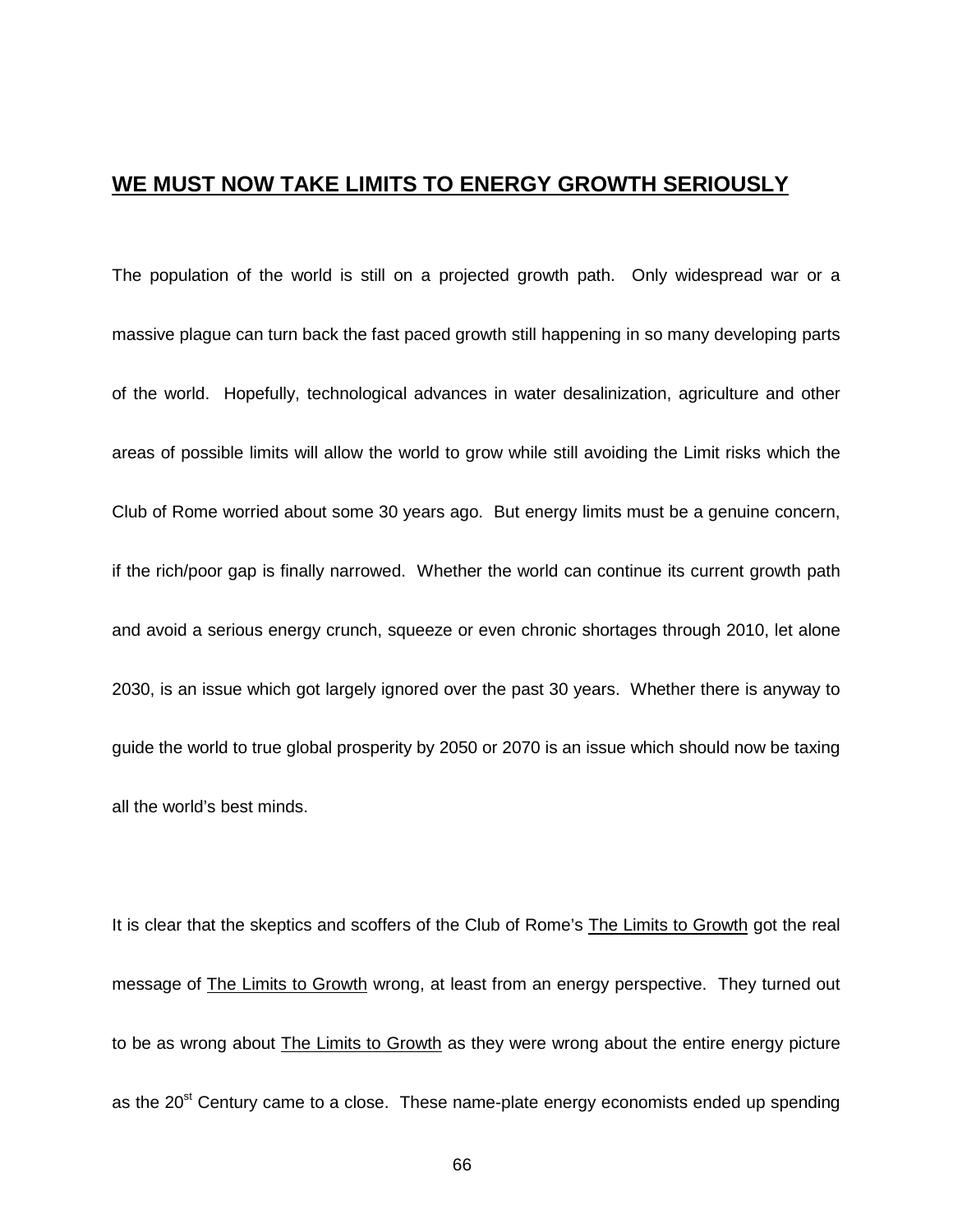too much time criticizing this work and attributing doomsday dates that were never even part of this written work. They then spent far too much time pontificating on how energy was gradually becoming less important to the wonders of a New Economy and would obviously cost less as time went by.

Instead of rolling up their collective sleeves to begin addressing serious energy issues, these kibitzers spent their precious hours attacking the few voices of energy sanity. Over the years, the energy economists' incorrect dismissal of this important work was not only a mistake but their criticism also turned somewhat mean-spirited and at times even shrill! What a sad conclusion for such a well-intended work to finally produce.

Lurking in the backdrop of this silly, misinformed chirping was a body of statistics, all in the public domain, that were proving that many of the key issues raised by The Limits to Growth were not only serious, but the magnitude of the problem was growing as the gap between the rich and the poor widened and the poor population expanded at a much faster pace than the rich.

67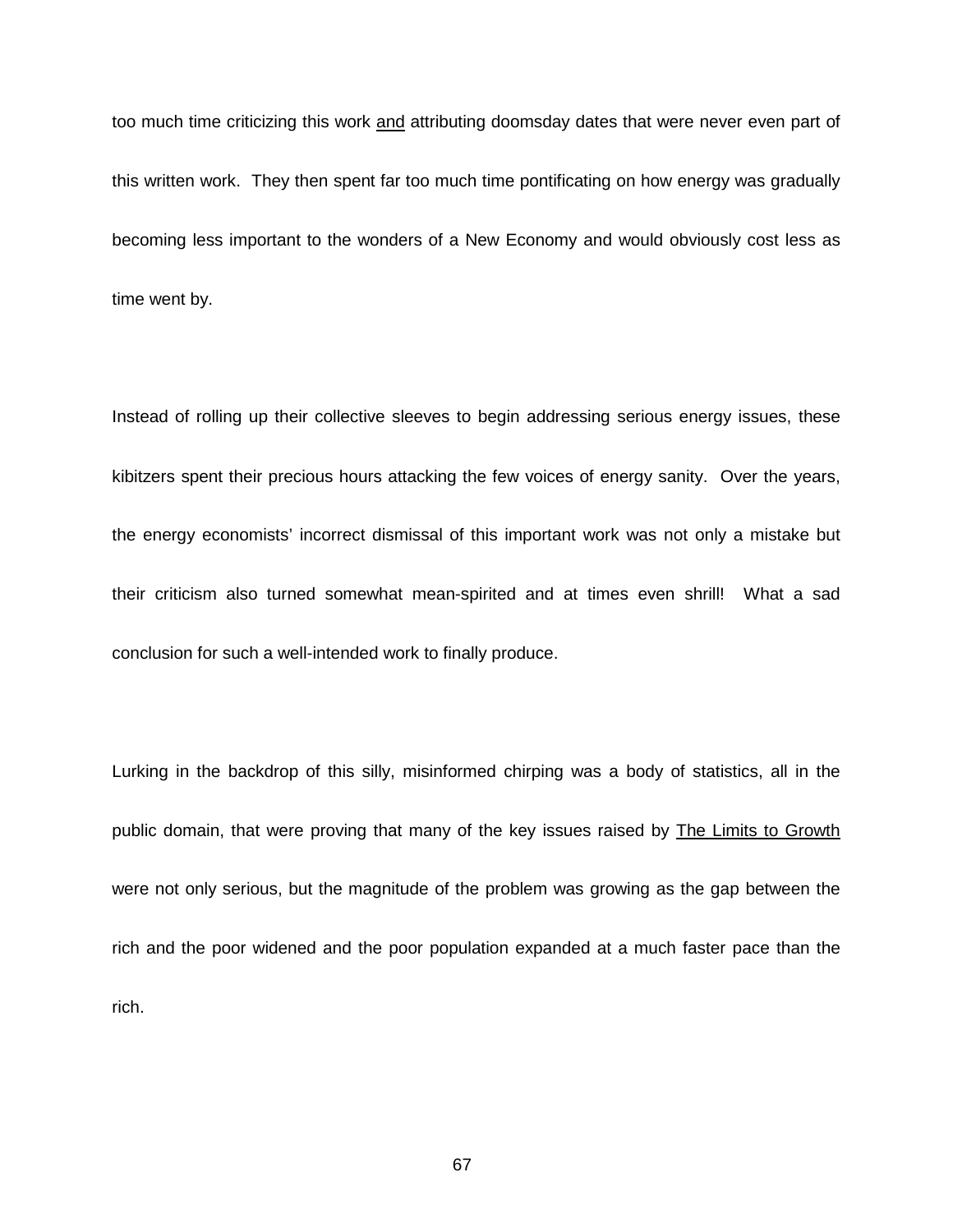Perhaps the ultimate irony capping all the other mistakes which too many energy planners made as the  $20<sup>th</sup>$  Century came to an end is that the work they lambasted so viciously turned out to be true.

There is obviously no certainty that the world will really run out of any precious resource by 2030. There is also no "magic" to using 2030 as a "doomsday date." The only reason I keyed so many energy extrapolations to a 2030 date is that it doubles the timeframe already spent since The Limits to Growth was first published. If you extend the time line towards 2050 or even 2070, the dates which the MIT models found too scary, and any of the current demographic, industrialization or energy usage trends continue, the numbers this model creates are almost too overwhelming to even comprehend. The feedback mechanism described by MIT's System Dynamics Model of the early 1970's is still alive and well. Before any source of energy finally runs out, or the pollution such vast added volumes or energy use imply suddenly poisons the earth, some natural break will undoubtedly stop the economic progress which devours a precious and dwindling energy supply.

68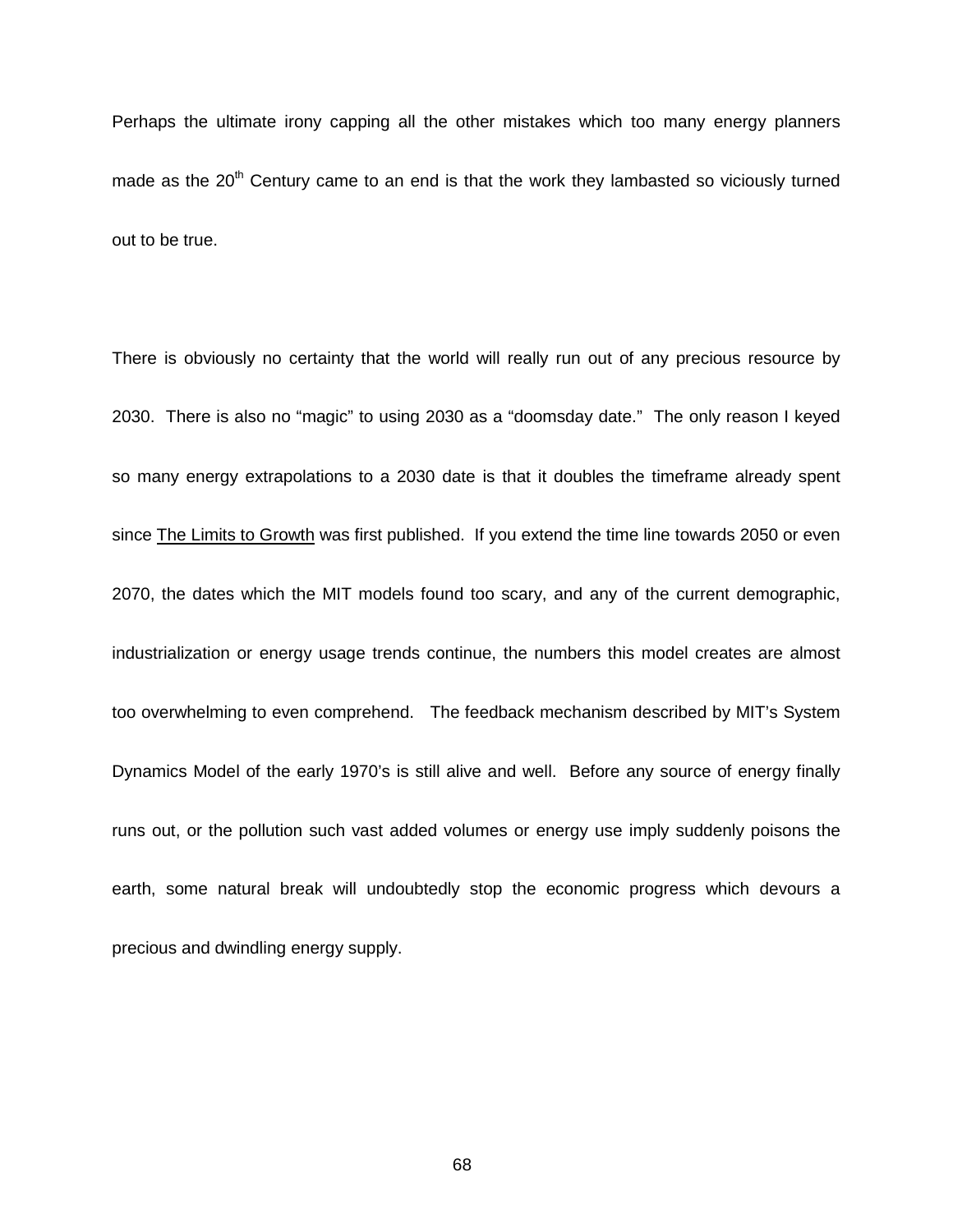Focus on a country like Nigeria, for instance. If Nigeria's rapid use of energy suddenly transformed the country into an oil importer, the jolting impact this would likely have on its economy would probably bring its growing prosperity to a halt, reversing its internal energy consumption. Negative feedback does work. But these abrupt halts to further growth were precisely what The Limits to Growth encouraged the world to find ways to avoid.

Examine carefully the demographics of the entire Middle East and ponder how any of these countries can safely plan on being energy exporters through 2030, let alone 2050 to 2070. If these countries finally use up so much energy that they have nothing left to export, is this the "final event" which The Limits to Growth warned us about?

The Limits to Growth was never meant to be a doomsday book. Rather it was hoped that it would trigger a change in the flow of human trends to avoid such a doomsday. But, the sponsors of this project were clear that it was simply a non-starter to leave the world's wealth so unevenly distributed. They were equally clear that "short of a world effort, today's (1972) already explosive gaps and inequities will continue to grow. And the outcome of this trend can only be a disaster."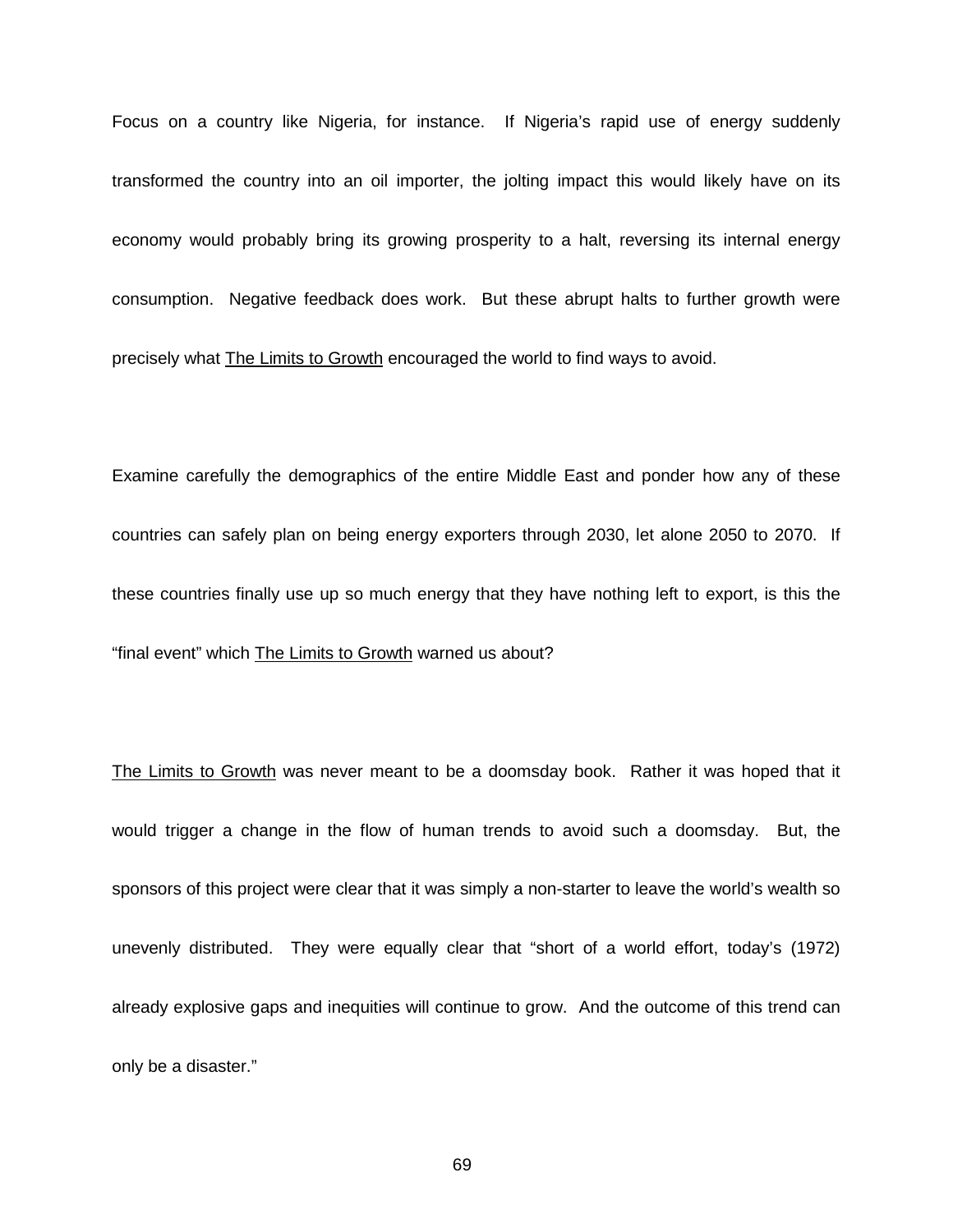They were also clear that the closer we got to the material limits to the planet, the more difficult this problem would be to tackle. (The old French Lily Pond Riddle coming back to haunt us once more.)

These civic-minded people who sponsored the modeling work and the authors who then wrote the book were also convinced that the issues raised by The Limits to Growth had to be met by "our" generation. The problems were too serious and the correction time too long to pass these thorny issues onto a "next generation."

The book closes on a poignant note: "Our posture is one of very grave concern – but not of despair……It may be within our reach to provide reasonably large populations with a good material life plus opportunities for limitless individual and social development."

Hopefully this optimism is still warranted, though the challenge has already been passed to a new generation and **NO** progress has so far taken place.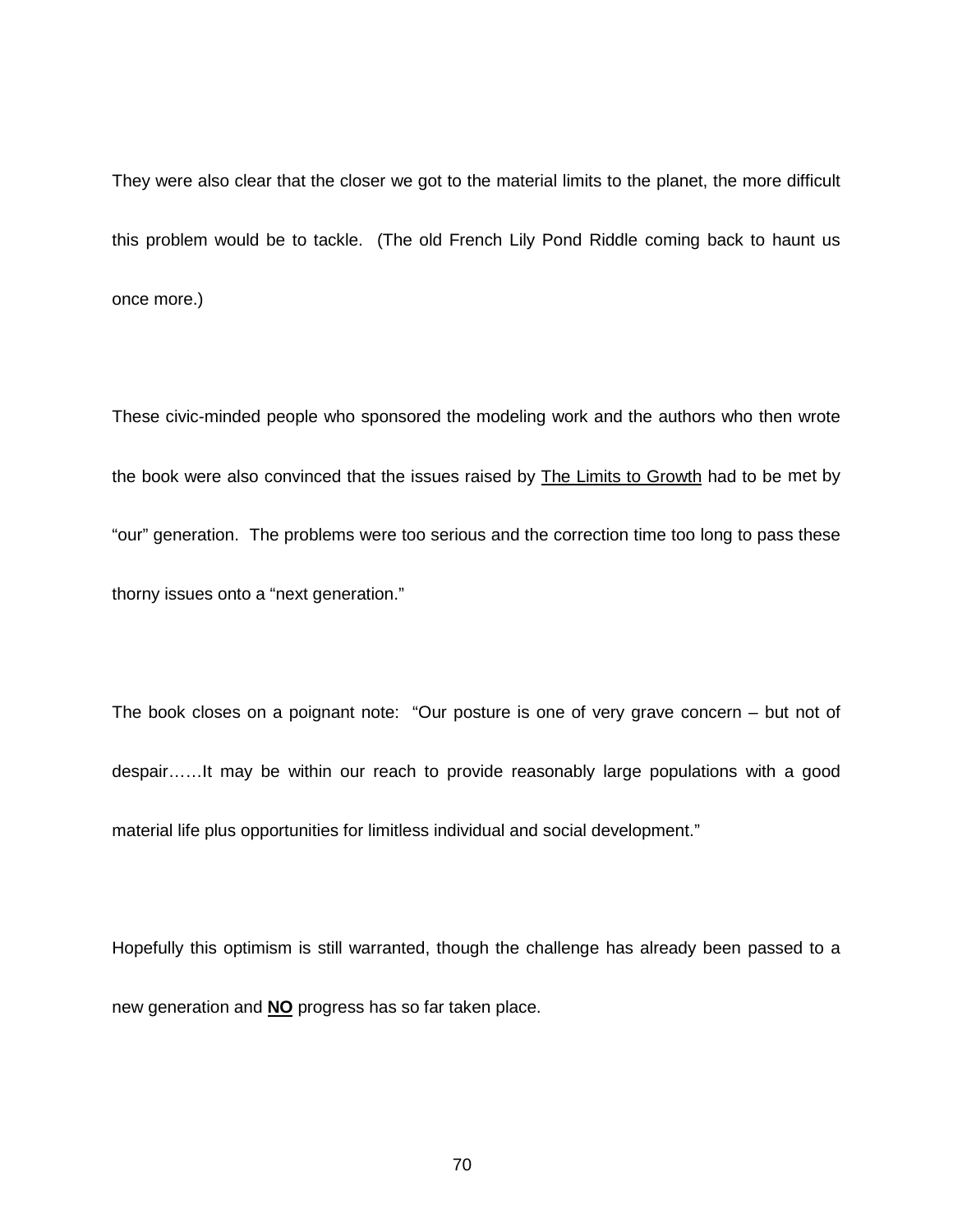It would be naïve, in my opinion, to assume the gap between rich and poor could stay as it is now, and even more naïve to assume this gap can grow without finally creating massive civic turmoil. If the gap gets too great, the poor will finally "come over the walls of prosperity" and attempt to redistribute this wealth. History has shown this to be the case, time after time. Most of our worst wars were not ideological battles but true fights over the redistribution of wealth.

But closing the rich/poor gap needs very carefully implementation, as the exponential changes in both energy resources and a staggering number of other factors, including the pollution these increases imply, will strain the world's logistic and resources availability to its limits.

Phase One of the predicament of mankind never really made it to Phase Two. Instead, rather than merely ignoring this work and forgetting its chilling conclusions if the issues raised were forgotten, too many "experts" decided to use this thoughtful work as an easy target of intellectual scorn.

As a serious student of energy for the past 30 years, and a strong believer that compounding historical trends are often a far more reliable way to project the future than any alternate

71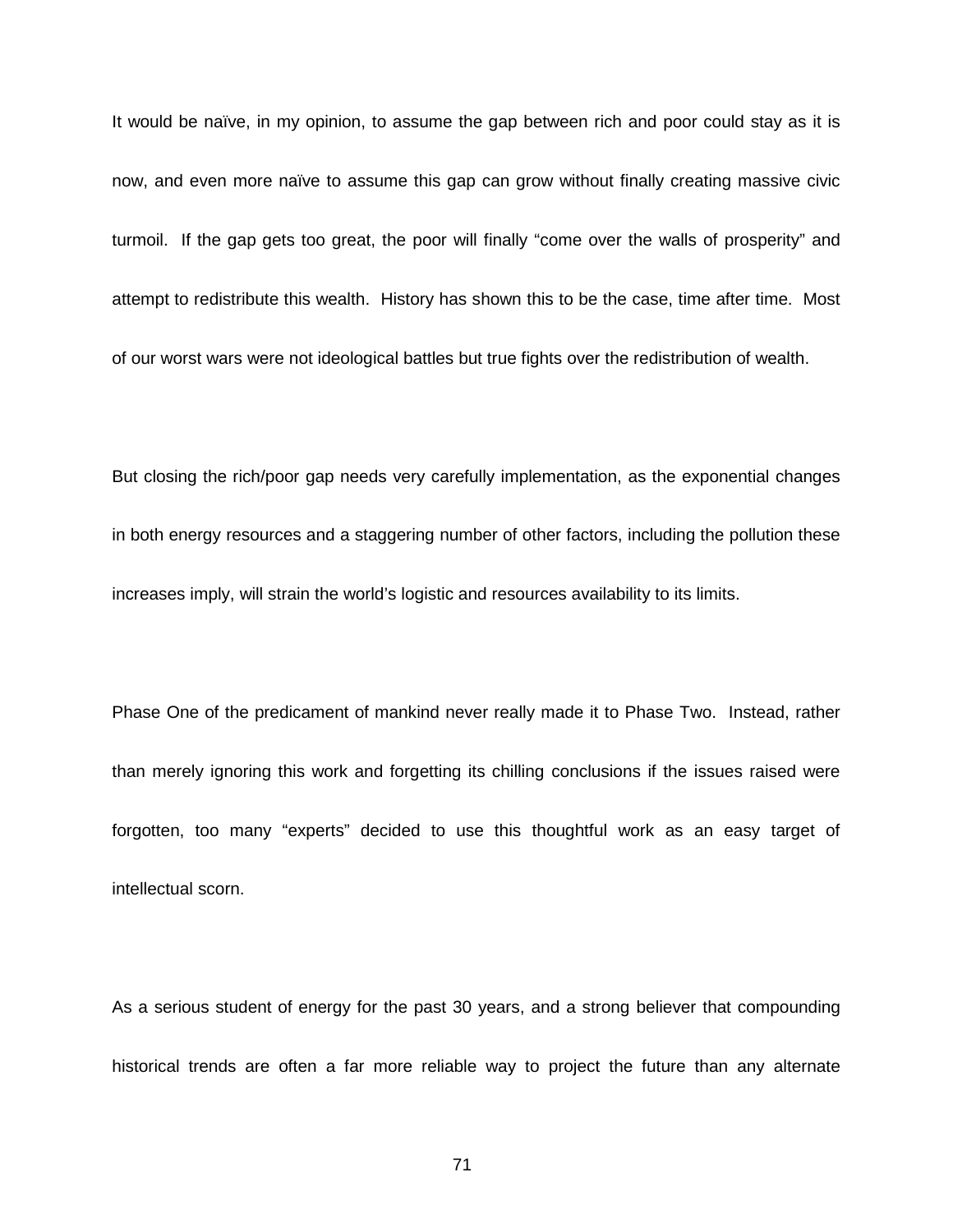method, the world simply cannot continue the population growth in the poor parts of the world and also have these impoverished people climb the ladder of affluence. The energy usage these numbers imply do not match any sound plan for ever supplying the attendant energy this scenario creates.

Is there time to begin the thoughtful work which the Club of Rome hoped would take place post 1972? I would hope so. But, another 10 years of neglect to these profound issues will probably leave any satisfying solutions too late to make a difference. In hindsight, The Club of Rome turned out to be right. We simply wasted 30 important years by ignoring this work.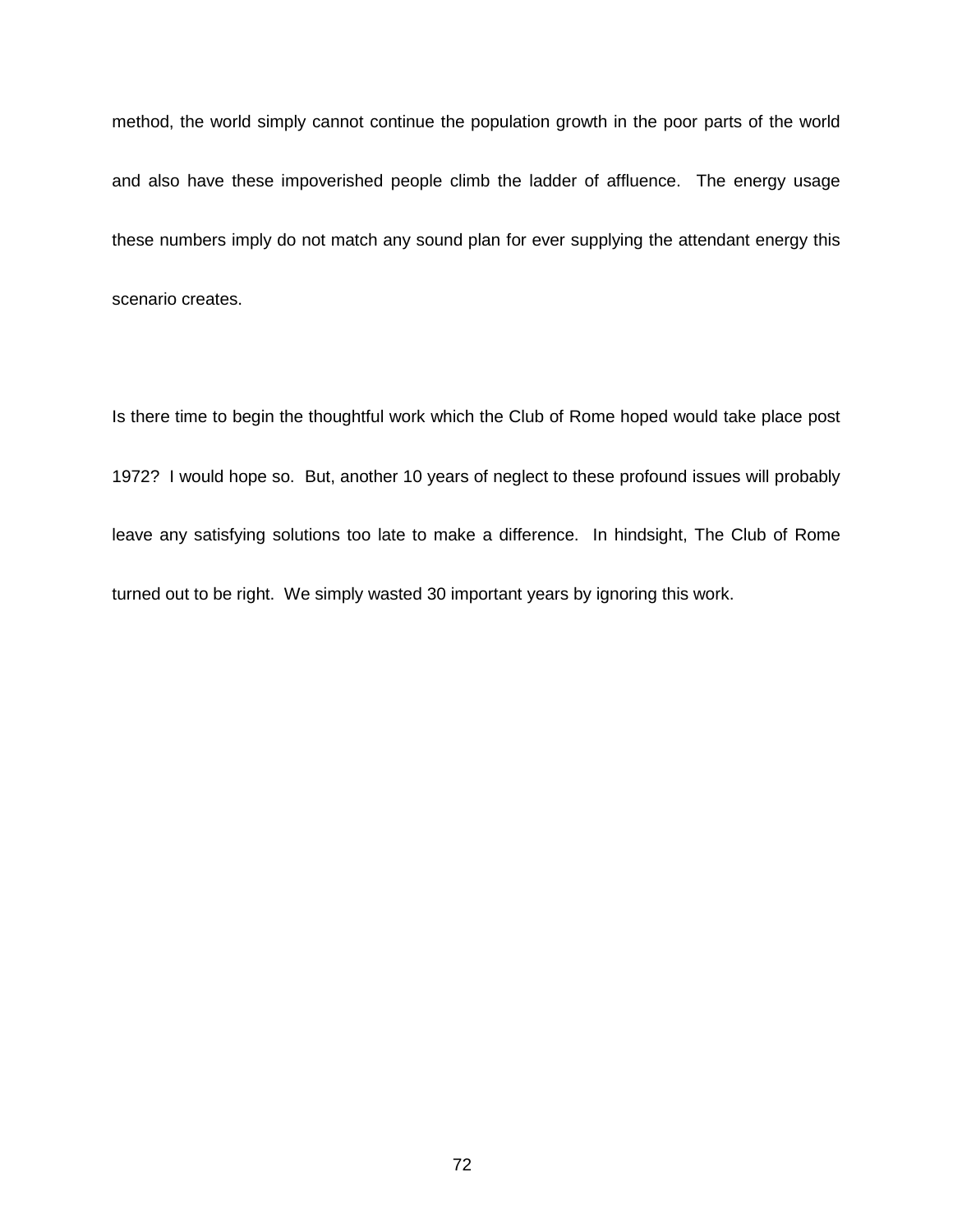# Current Worldwide Energy Use

|                             | <b>BOE Per Day</b><br>(In Millions) |             | <b>Energy Mix</b><br>(BOE In<br>Millions) |
|-----------------------------|-------------------------------------|-------------|-------------------------------------------|
| <b>OECD</b>                 | 105                                 | Oil         | 72                                        |
| <b>FSU</b>                  | 19                                  | Coal        | 44                                        |
| <b>Developing Countries</b> | $-54$                               | Natural Gas | 43                                        |
| Total                       | 178                                 | Nuclear     | 14                                        |
|                             |                                     | Hydro       | 5                                         |
|                             |                                     | Total       | 178                                       |

Source: BP Energy Statistics.

**SIMMONS & COMPANY INTERNATIONAL**

#### **APPENDIX 2**

### Total Worldwide Energy Consumption

|                                                |        | In Million Tons Oil Equivalent |        |         |         |         |         |  |
|------------------------------------------------|--------|--------------------------------|--------|---------|---------|---------|---------|--|
|                                                | 1940   | 1950                           | 1960   | 1970    | 1980    | 1990    | 2000E   |  |
| U.S.                                           | 600    | 825                            | 1.100  | 1,665   | 1,850   | 1.930   | 2,250   |  |
| Western Europe                                 | 400    | 450                            | 700    | 1.120   | 1.280   | 1.740   | 1,810   |  |
| "USSR"                                         | 125    | 160                            | 475    | 820     | 1.170   | 1.400   | 920     |  |
| <b>Rest Of World</b>                           | 300    | 400                            | 925    | 1,745   | 2,600   | 2,785   | 3,590   |  |
| Total                                          | 1,425  | 1,835                          | 3,200  | 5,350   | 6,900   | 7,855   | 8,570   |  |
| <b>Million Barrels</b><br>Of Oil<br>Equivalent |        |                                |        |         |         |         |         |  |
| Per Day                                        | 29.700 | 38.200                         | 66.600 | 111.400 | 146.700 | 163,600 | 178,500 |  |

**SIMMONS & COMPANY INTERNATIONAL**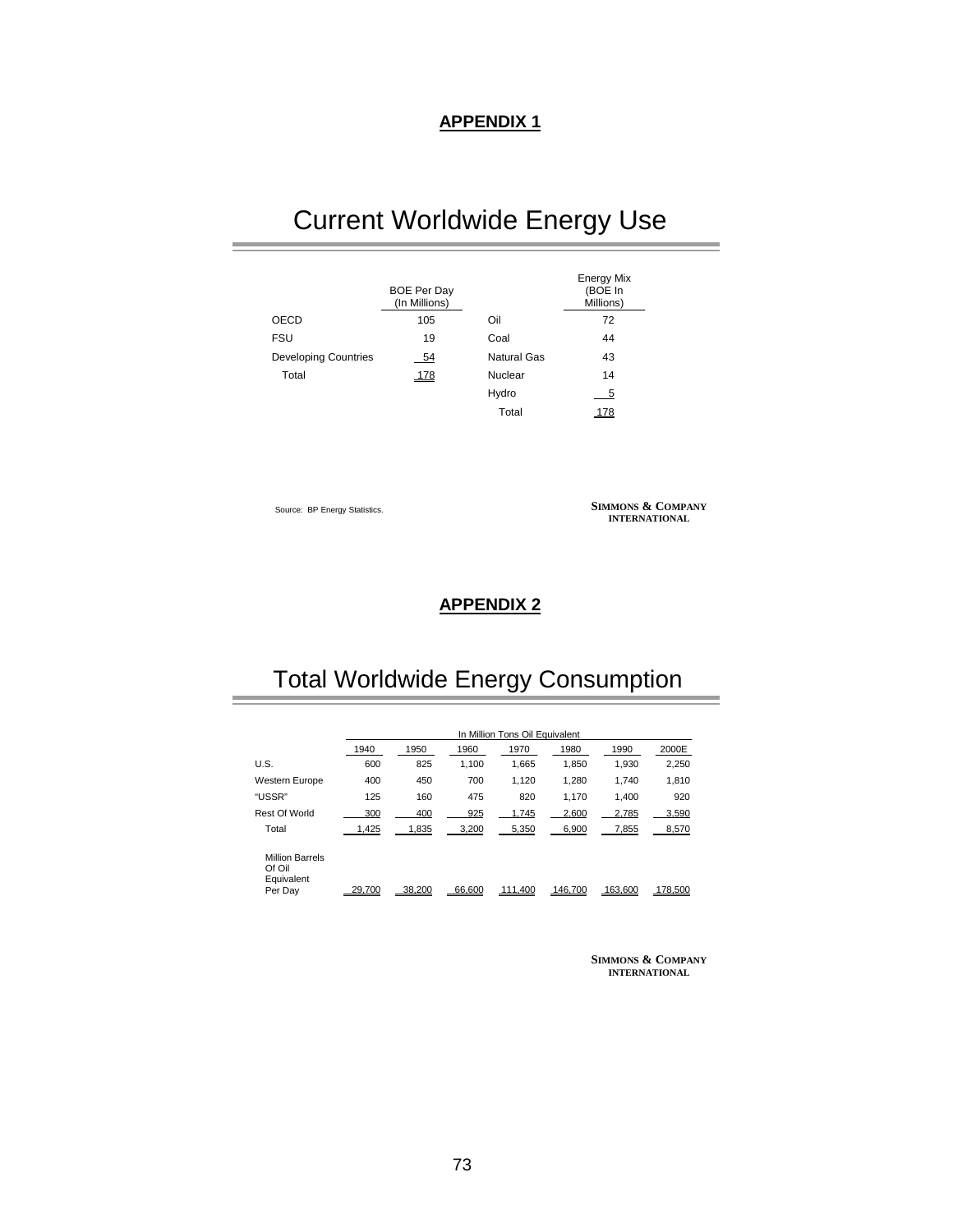### Middle East: The Sleeper In Energy Use

|                                                            | 1970  | 1980  | 1990  | 2000  | 2030(E) |
|------------------------------------------------------------|-------|-------|-------|-------|---------|
| Population                                                 | 60    | 91    | 132   | 168   | 344     |
| <b>Energy Consumption</b><br>(Million Tons Oil Equivalent) | 66    | 117   | 212   | 388   | 1,652   |
| <b>BBOE/Day</b><br>(In Millions Of Bbls)                   | 1.376 | 2.438 | 4.406 | 8.079 | 34.390  |
| <b>BOE Per Capita Per Year</b>                             | 8.4   | 9.8   | 12.2  | 17.5  | 36.5(E) |

Source: Population: U.S. Bureau of Census. Energy Consumption: BP Amoco. (E): Extrapolates 2.5% per annum per capita increase 1970 - 2000 to 2030.

**SIMMONS & COMPANY INTERNATIONAL**

and the control of the control of

### **APPENDIX 4**

## Some OECD Countries

|                                                                                                         | 19701                 | 1980                  | 1990                  | 2000 <sup>2</sup>     |
|---------------------------------------------------------------------------------------------------------|-----------------------|-----------------------|-----------------------|-----------------------|
| <b>United States</b><br>U.S. Population<br><b>Energy Consumption</b><br>Energy Demand Per Capita (BOE)  | 205<br>1.527<br>56.6  | 228<br>1.851<br>61.7  | 250<br>1.931<br>58.7  | 276<br>2.249<br>61.9  |
| <b>United Kingdom</b><br>U.K. Population<br><b>Energy Consumption</b><br>Energy Demand Per Capita (BOE) | 55.6<br>186.0<br>25.4 | 56.3<br>203.8<br>27.5 | 57.6<br>212.6<br>28.1 | 59.5<br>226.9<br>29.0 |
| <b>Spain</b><br>Spain Population<br><b>Energy Consumption</b><br>Energy Demand Per Capita (BOE)         | 33.6<br>45.5<br>10.3  | 37.5<br>76.5<br>15.5  | 39.4<br>89.0<br>17.2  | 40.0<br>121.5<br>23.1 |

1<br>  $\frac{1}{2}$  Assumes 1970 - 1972 = 5% per annum 1,864.<br>
2 Assumes 2000 = 102% of 1999.

**SIMMONS & COMPANY INTERNATIONAL**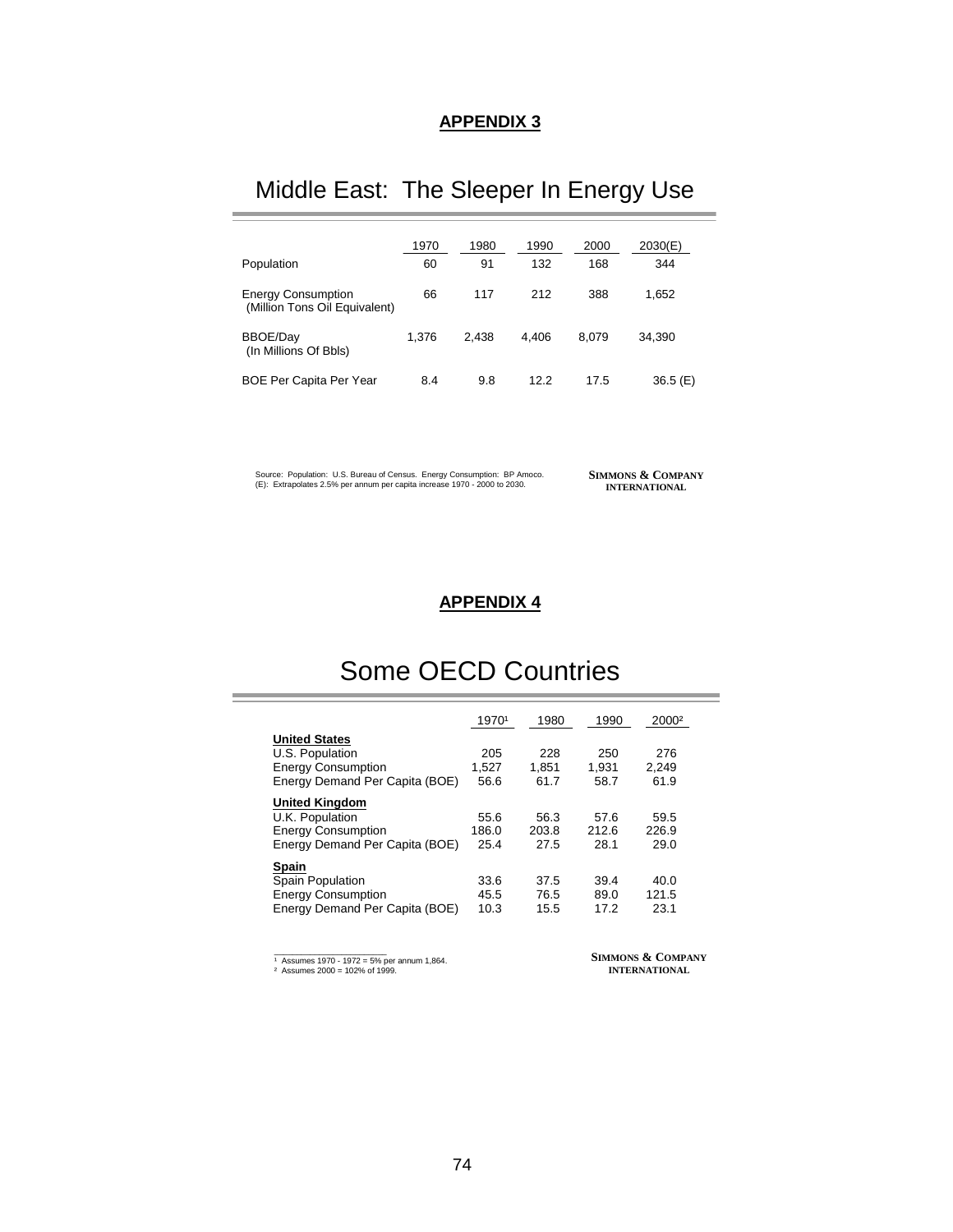## Middle East Population

|              | 1970 | 1980        | 1990  | 2000  |
|--------------|------|-------------|-------|-------|
| Iran         | 28.9 | 39.3        | 55.7  | 65.6  |
| Iraq         | 9.4  | 12.3        | 18.1  | 22.7  |
| Saudi Arabia | 6.1  | 9.9         | 15.8  | 22.0  |
| Yemen        | 6.3  | 8.6         | 12.0  | 17.5  |
| Syria        | 6.2  | 8.8         | 12.4  | 16.3  |
| Jordan       | 1.5  | 2.2         | 3.2   | 5.0   |
| Oman         | 0.8  | 1.1         | 1.8   | 2.5   |
| <b>UAE</b>   | 0.3  | 1.0         | 1.9   | 2.4   |
| Kuwait       | 0.7  | 1.4         | 2.0   | 2.0   |
| Qatar        | 0.1  | 0.2         | 0.5   | 0.7   |
| Israel       | 2.9  | 3.6         | 4.5   | 5.8   |
| Lebanon      | 2.3  | 3.1         | 3.2   | 3.6   |
| West Bank    | 0.7  | 0.9         | 1.3   | 2.0   |
| Total        | 60.0 | <u>91.3</u> | 132.4 | 168.1 |

**SIMMONS & COMPANY INTERNATIONAL**

### **APPENDIX 6**

## The Middle East Energy Supply

|                    | In Million Barrels Of Oil Equivalent Per Day |        |        |        |           |  |  |
|--------------------|----------------------------------------------|--------|--------|--------|-----------|--|--|
|                    | 1970                                         | 1980   | 1990   | 2000   | 2030 Est. |  |  |
| <b>Consumption</b> |                                              |        |        |        |           |  |  |
| Oil                | 935                                          | 1,625  | 3,390  | 4.554  | 26.400    |  |  |
| Natural Gas        | 367                                          | 710    | 1,770  | 3,351  | 10,000    |  |  |
| Coal               | --                                           | --     | 48     | 119    |           |  |  |
| Hydro              | 17                                           | 21     | 21     | 21     |           |  |  |
| Total              | 1,319                                        | 2,356  | 5,229  | 8,045  | 36.400    |  |  |
| Exports - Oil      | 15.200                                       | 11.600 | 14.200 | 18,700 | 25,000    |  |  |

Source: Historical: BP Amoco Energy Statistics. Futures Historical Extrapolation.

**SIMMONS & COMPANY INTERNATIONAL**